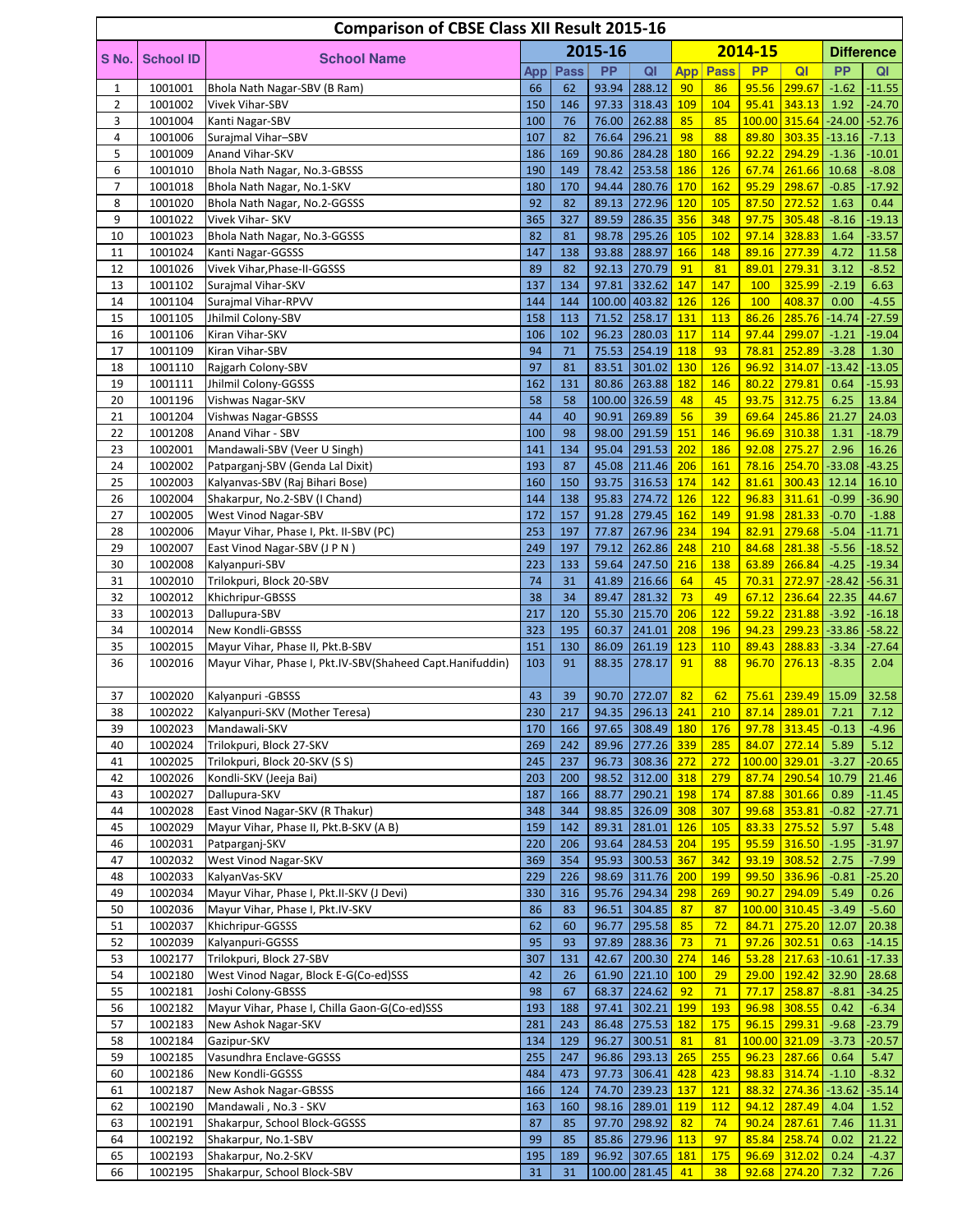|            |                    | <b>Comparison of CBSE Class XII Result 2015-16</b>         |            |             |                |                                 |            |                   |                 |                  |                  |                     |
|------------|--------------------|------------------------------------------------------------|------------|-------------|----------------|---------------------------------|------------|-------------------|-----------------|------------------|------------------|---------------------|
| S No.      | <b>School ID</b>   |                                                            |            |             | 2015-16        |                                 |            |                   | 2014-15         |                  |                  | <b>Difference</b>   |
|            |                    | <b>School Name</b>                                         | App        | <b>Pass</b> | <b>PP</b>      | QI                              | <b>App</b> | Pass              | <b>PP</b>       | QI               | <b>PP</b>        | QI                  |
| 67         | 1002196            | Shakarpur, No.1-SKV                                        | 100        | 98          | 98.00          | 302.74                          | 135        | 134               | 99.26           | 330.12           | $-1.26$          | $-27.38$            |
| 68         | 1002198            | Kondli-SBV                                                 | 122        | 111         | 90.98          | 272.61                          | 197        | 162               | 82.23           | 254.01           | 8.75             | 18.60               |
| 69         | 1002351            | Preet Vihar, Govt. Co-Ed SS S                              | 43         | 42          | 97.67          | 302.93                          | 69         | 65                | 94.20           | 302.71           | 3.47             | 0.22                |
| 70         | 1002360            | Khichari Pur Village , J.J Cly - SKV                       | 41         | 34<br>212   | 82.93          | 277.90                          | 81         | 41                | 50.62           | 216.19           | 32.31            | 61.72               |
| 71<br>72   | 1002362<br>1002363 | Vasundhra Enclave-GBSSS<br>Gazipur-GBSSS                   | 253<br>110 | 85          | 83.79<br>77.27 | 272.63<br>258.87                | 243<br>76  | 161<br>66         | 66.26<br>86.84  | 248.91<br>273.87 | 17.54<br>$-9.57$ | 23.72<br>$-15.00$   |
| 73         | 1002367            | Mandawali, No.2 - SBV                                      | 44         | 27          | 61.36          | 222.16                          | 131        | 97                | 74.05           | 244.56           | $-12.68$         | $-22.40$            |
| 74         | 1002368            | Mandawali, No.2- SKV                                       | 52         | 52          |                | 100.00 297.60                   | <b>197</b> | 181               | 91.88           | 278.39           | 8.12             | 19.21               |
| 75         | 1002369            | Khichripur Village, J.J.Cly-SBV                            | 56         | 45          | 80.36          | 264.98                          | 18         | 14                | 77.78           | 262.94           | 2.58             | 2.04                |
| 76         | 1003001            | Laxmi Nagar-SBV                                            | 161        | 143         | 88.82          | 270.30                          | 167        | 150               | 89.82           | 286.98           | $-1.00$          | $-16.68$            |
| 77         | 1003002            | Rani Garden-SBV                                            | 107        | 90          | 84.11          | 268.60                          | 86         | 84                | 97.67           | 304.16           | $-13.56$         | $-35.56$            |
| 78         | 1003003            | Jheel Khurenja, No.1-SBV                                   | 85         | 62          | 72.94          | 257.65                          | 89         | 83                | 93.26           | 294.03           | $-20.32$         | $-36.39$            |
| 79         | 1003004            | Kailash Nagar-SBV                                          | 39         | 31          | 79.49          | 253.69                          | 74<br>99   | 57                | 77.03           | 235.66           | 2.46             | 18.03               |
| 80<br>81   | 1003007<br>1003009 | <b>Chander Nagar-GBSSS</b><br>Geeta Colony, Block 13-GBSSS | 89<br>97   | 79<br>91    | 88.76<br>93.81 | 265.74<br>275.64                | 112        | 84<br>98          | 84.85<br>87.50  | 271.80<br>280.81 | 3.92<br>6.31     | $-6.06$<br>$-5.17$  |
| 82         | 1003012            | Gandhi Nagar-SBV                                           | 90         | 82          | 91.11          | 293.43                          | 81         | 75                | 92.59           | 301.78           | $-1.48$          | $-8.34$             |
| 83         | 1003013            | Krishna Nagar-SBV                                          | 143        | 140         | 97.90          | 293.08                          | 133        | 131               | 98.50           | 314.38           | $-0.59$          | $-21.31$            |
| 84         | 1003024            | Geeta Colony, Block 13-SKV                                 | 130        | 122         | 93.85          | 295.59                          | 164        | 161               | 98.17           | 332.36           | $-4.32$          | $-36.77$            |
| 85         | 1003025            | Chander Nagar-SKV                                          | 157        | 153         | 97.45          | 298.25                          | 131        | 126               | 96.18           | 304.85           | 1.27             | $-6.60$             |
| 86         | 1003026            | Shankar Nagar-SKV                                          | 77         | 76          |                | 98.70 318.40                    | 96         | 95                | 98.96           | 346.95           | $-0.26$          | $-28.55$            |
| 87         | 1003027            | Gandhi Nagar, No.1-SKV                                     | 242        | 242         |                | 100.00 334.95                   | 214        | 213               | 99.53           | 338.67           | 0.47             | $-3.71$             |
| 88         | 1003028            | Laxmi Nagar-SKV                                            | 229        | 224         | 97.82          | 303.79                          | 234        | 221               | 94.44           | 307.02           | 3.37             | $-3.23$             |
| 89<br>90   | 1003030<br>1003033 | Rani Garden-GGSSS<br>Kailash Nagar-GGSSS                   | 100<br>71  | 98<br>68    | 98.00<br>95.77 | 300.12<br>299.13                | 155<br>84  | 147<br>83         | 94.84<br>98.81  | 304.46<br>293.19 | 3.16<br>$-3.03$  | $-4.34$<br>5.94     |
| 91         | 1003034            | Gandhi Nagar, No.2-GGSSS                                   | 77         | 77          |                | 100.00 356.05                   | 73         | 71                | 97.26           | 326.44           | 2.74             | 29.61               |
| 92         | 1003035            | Gandhi Nagar, No.3-GGSSS                                   | 85         | 77          | 90.59          | 297.02                          | 103        | 90                | 87.38           | 294.61           | 3.21             | 2.41                |
| 93         | 1003036            | Krishna Nagar-SKV                                          | 181        | 176         | 97.24          | 316.98                          | 174        | 171               | 98.28           | 328.26           | $-1.04$          | $-11.28$            |
| 94         | 1003152            | Radhey Shyam Park-SBV                                      | 63         | 62          | 98.41          | 299.33                          | 96         | 80                | 83.33           | 269.08           | 15.08            | 30.25               |
| 95         | 1003153            | Radhey Shyam Park- SKV                                     | 223        | 207         | 92.83          | 299.28                          | 237        | 221               | 93.25           | 301.90           | $-0.42$          | $-2.62$             |
| 96         | 1003204            | Old Seelampur-SKV                                          | 27         | 26          | 96.30          | 312.26                          | 25         | <b>18</b>         | 72.00           | 263.36           | 24.30            | 48.90               |
| 97         | 1003205            | Shivpuri-G(Co-ed)SSS                                       | 35         | 31          | 88.57          | 261.29                          | 45         | 43                | 95.56           | 277.64           | $-6.98$          | $-16.36$            |
| 98<br>99   | 1003260<br>1003261 | Lalita Park-GGSSS<br>Gandhi Nagar-RPVV                     | 65<br>160  | 59<br>160   | 90.77          | 291.86<br>100.00 387.68         | 93<br>134  | 81<br>134         | 87.10<br>100.00 | 273.53<br>406.48 | 3.67<br>0.00     | 18.33<br>$-18.80$   |
| 100        | 1003264            | Lalita Park-GBSSS                                          | 82         | 68          | 82.93          | 256.10                          | 113        | 77                | 68.14           | 238.19           | 14.79            | 17.91               |
| 101        | 1003265            | Old Seelampur -SBV                                         | 23         | 22          | 95.65          | 260.52                          | 29         | 29                |                 | 100.00 283.17    | $-4.35$          | $-22.65$            |
| 102        | 1104001            | Yamuna Vihar, Block B, No.1-SBV                            | 353        | 344         | 97.45          | 292.90 493                      |            | 425               | 86.21           | 279.93           | 11.24            | 12.97               |
| 103        | 1104002            | Khajoori Khas-SBV                                          | 255        | 246         | 96.47          | 292.29                          | 271        | 253               | 93.36           | 295.28           | 3.11             | $-2.99$             |
| 104        | 1104003            | Yamuna Vihar, Block B, No.2-SBV                            | 373        | 330         | 88.47          | 267.07                          | 388        | 362               | 93.30           | 277.79           | $-4.83$          | $-10.71$            |
| 105        | 1104004            | <b>Gokalpur Village-GBSSS</b>                              | 293        | 276         |                | 94.20 296.18 370                |            | 341               |                 | 92.16 284.31     | 2.04             | 11.87               |
| 106        | 1104005<br>1104006 | Gokalpuri-GBSSS<br>Ghonda, No.1-GBSSS                      | 315<br>183 | 256<br>173  | 94.54          | 81.27 253.51 330<br> 285.23 175 |            | 275<br>165        | 83.33<br>94.29  | 273.11<br>294.49 | $-2.06$          | $-19.60$<br>$-9.26$ |
| 107<br>108 | 1104007            | Ghonda, No.2-GBSSS                                         | 112        | 75          |                | 66.96 234.75 228                |            | 163               | 71.49           | 241.19           | 0.25<br>$-4.53$  | $-6.44$             |
| 109        | 1104008            | Yamuna Vihar, Blk C, No.2-GBSSS                            | 296        | 274         | 92.57          | 291.02                          | 334        | 223               | 66.77           | 247.66           | 25.80            | 43.36               |
| 110        | 1104009            | Yamuna Vihar, Blk C, No.1-GBSSS                            | 389        | 372         |                | 95.63 300.46                    | 408        | 396               | 97.06           | 318.46           | $-1.43$          | $-18.00$            |
| 111        | 1104010            | Dayalpur-GBSSS                                             | 221        | 221         |                | 100.00 299.93 369               |            | 349               | 94.58           | 292.80           | 5.42             | 7.13                |
| 112        | 1104011            | Sabhapur-GGSSS                                             | 160        | 106         |                | 66.25 250.98 139                |            | 102               | 73.38           | 252.72           | $-7.13$          | $-1.74$             |
| 113        | 1104012            | Bhajanpura-G(Co-ed)SSS (RDJK)                              | 144        | 144         |                | 100.00 305.69 177               |            | <b>173</b>        | 97.74           | 313.57           | 2.26             | $-7.88$             |
| 114        | 1104015            | Khajoori Khas-GBSSS                                        | 208        | 196         |                | 94.23 273.99 322                |            | 207               |                 | $64.29$ 238.53   | 29.95            | 35.46               |
| 115        | 1104018            | Yamuna Vihar, Blk C, No.1-SKV                              | 539        | 516         |                | 95.73 311.97                    | 583        | 540               | 92.62           | 304.56           | 3.11             | 7.41                |
| 116<br>117 | 1104019<br>1104020 | Ghonda, No.2-SKV<br>Gokalpuri-SKV                          | 98<br>559  | 96<br>456   | 81.57          | 97.96 325.40 126<br>272.77      | 487        | <b>111</b><br>420 | 88.10<br>86.24  | 305.48<br>292.02 | 9.86<br>$-4.67$  | 19.92<br>$-19.25$   |
| 118        | 1104021            | Gokalpur Village-SKV                                       | 634        | 541         | 85.33          | 292.77                          | 598        | 454               | 75.92           | 275.33           | 9.41             | 17.45               |
| 119        | 1104022            | Khajoori Khas-SKV                                          | 297        | 287         | 96.63          | $315.49$ 211                    |            | 204               | 96.68           | 320.73           | $-0.05$          | $-5.23$             |
| 120        | 1104023            | Yamuna Vihar, Blk B, No.1-GGSSS                            | 474        | 468         | 98.73          | $316.85$ 531                    |            | 526               | 99.06           | 322.98           | $-0.32$          | $-6.13$             |
| 121        | 1104024            | Yamuna Vihar, Blk C, No.2-SKV                              | 338        | 319         | 94.38          | 282.96 385                      |            | 352               | 91.43           | 290.57           | 2.95             | $-7.61$             |
| 122        | 1104025            | Ghonda, No.1-GGSSS                                         | 194        | 190         | 97.94          | 303.22                          | 197        | 193               | 97.97           | 302.83           | $-0.03$          | 0.38                |
| 123        | 1104026            | Dayalpur-GGSSS                                             | 571        | 483         |                | 84.59 275.18 589                |            | 492               | 83.53           | 273.22           | 1.06             | 1.96                |
| 124        | 1104027<br>1104029 | Yamuna Vihar, Blk B, No.2-GGSSS<br>Vijay Park-GGSSS        | 301<br>224 | 301         |                | 100.00 338.69 391               |            | 388               | 99.23           | 348.39<br>299.98 | 0.77             | $-9.70$<br>5.27     |
| 125<br>126 | 1104142            | Karawal Nagar-GGSSS                                        | 741        | 218<br>638  | 97.32<br>86.10 | 305.25<br>$279.08$ 823          | 259        | 245<br>566        | 94.59<br>68.77  | 248.97           | 2.73<br>17.33    | 30.11               |
| 127        | 1104143            | Karawal Nagar-GBSSS                                        | 547        | 460         |                | 84.10 269.84                    | 449        | 396               | 88.20           | 281.81           | $-4.10$          | $-11.98$            |
| 128        | 1104149            | Yamuna Vihar, Block B-RPVV                                 | 186        | 186         |                | 100.00 417.27                   | 135        | <b>135</b>        |                 | 100.00 403.79    | 0.00             | 13.48               |
| 129        | 1104150            | Bhajanpura-GBSSS (RDJK)                                    | 75         | 65          | 86.67          | 249.09 103                      |            | 54                | 52.43           | 229.64           | 34.24            | 19.45               |
| 130        | 1104151            | Vijay Park-GBSSS                                           | 119        | 112         |                | 94.12 277.50 134                |            | <b>111</b>        | 82.84           | 256.79           | 11.28            | 20.71               |
| 131        | 1104153            | Khajoori Khas-GGSSS                                        | 318        | 294         |                | 92.45 291.06 380                |            | 342               | 90.00           | 287.44           | 2.45             | 3.62                |
| 132        | 1104261            | Tukhmirpur-GBSSS                                           | 307        | 255         |                | 83.06 267.57                    | 229        | 171               | 74.67           | 263.34           | 8.39             | 4.23                |
| 133        | 1104262            | Tukhmirpur-GGSSS                                           | 249        | 211         |                | 84.74 267.05 202                |            | 185               |                 | 91.58 292.98     | $-6.85$          | $-25.93$            |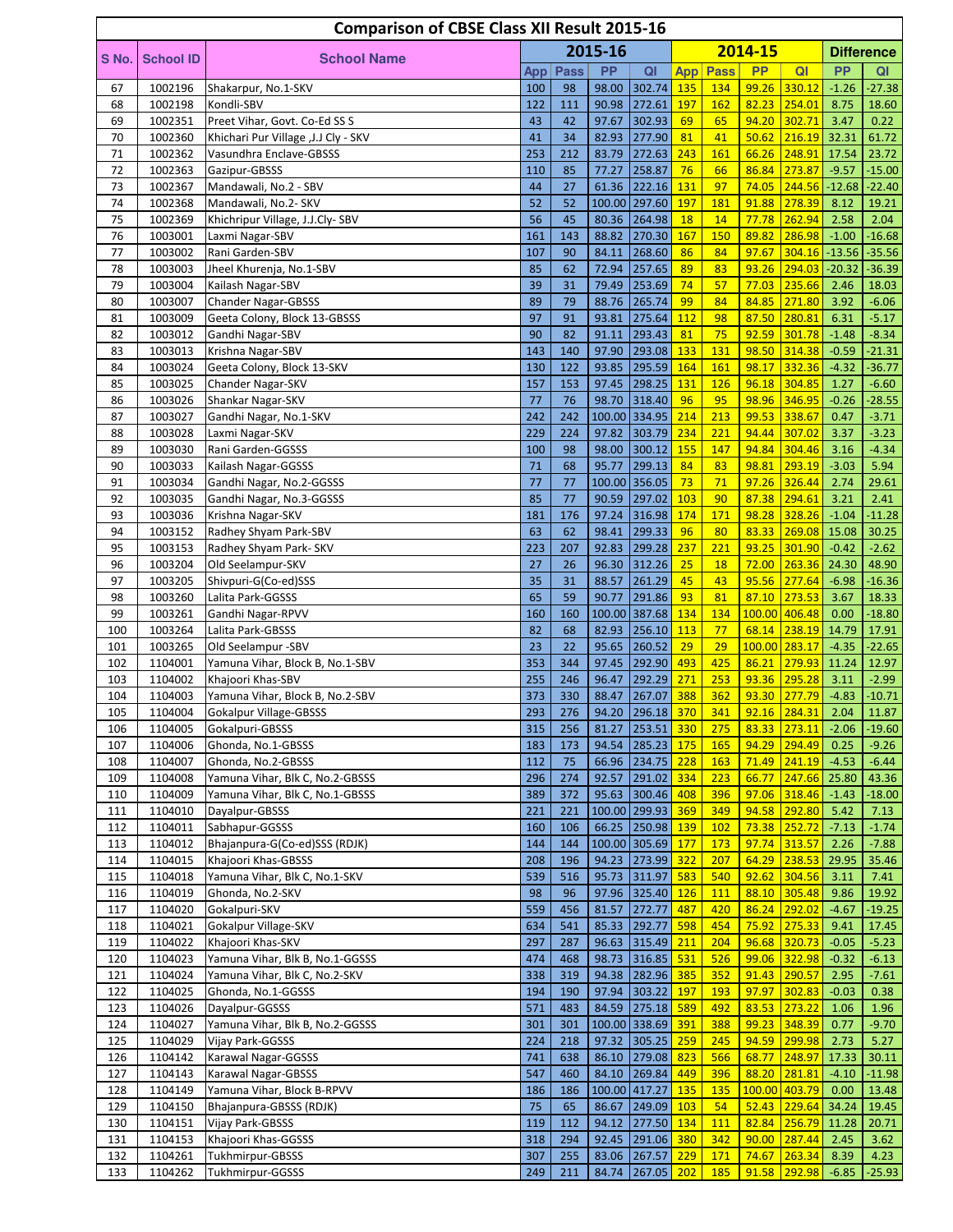|            |                    | <b>Comparison of CBSE Class XII Result 2015-16</b>                 |            |             |                |                              |                      |                   |                |                             |                      |                                                        |
|------------|--------------------|--------------------------------------------------------------------|------------|-------------|----------------|------------------------------|----------------------|-------------------|----------------|-----------------------------|----------------------|--------------------------------------------------------|
|            |                    |                                                                    |            |             | 2015-16        |                              |                      |                   | 2014-15        |                             |                      | <b>Difference</b>                                      |
| S No.      | <b>School ID</b>   | <b>School Name</b>                                                 | App        | <b>Pass</b> | <b>PP</b>      | QI                           | <b>App</b>           | Pass              | <b>PP</b>      | QI                          | <b>PP</b>            | QI                                                     |
| 134        | 1104335            | Sonia Vihar-GGSSS                                                  | 493        | 408         | 82.76          | $271.38$ 421                 |                      | 376               | 89.31          | 294.43                      | $-6.55$              | $-23.06$                                               |
| 135        | 1104336            | Sonia Vihar-GBSSS                                                  | 255        | 187         | 73.33          | $252.86$ 264                 |                      | 210               | 79.55          | 256.90                      | $-6.21$              | $-4.04$                                                |
| 136        | 1104400            | Loni Rd., East Gokulpur, GGSSS                                     | 218        | 208         | 95.41          | 290.89                       | <b>180</b>           | 169               | 93.89          | 294.19                      | 1.52                 | $-3.29$                                                |
| 137        | 1104406            | Loni Road, East Gokul Pur, Govt. Boys Sr. Sec. School              | 265        | 235         | 88.68          | 264.17                       | 236                  | 181               | 76.69          | 244.01                      | 11.98                | 20.16                                                  |
| 138        | 1104417            | Sabhapur-GBSS                                                      | 146        | 137         | 93.84          | 268.27                       | 129                  | 118               | 91.47          | 274.95                      | 2.36                 | $-6.69$                                                |
| 139        | 1104419            | Tukhmirpur, No.2 - GGSSS                                           | 545        | 429         | 78.72          | 259.33                       | 551                  | 400               | 72.60          | 250.14                      | 6.12                 | 9.19                                                   |
| 140        | 1104420            | Tukhmirpur, No.2- GBSSS                                            | 380        | 257         | 67.63          | 243.62                       | 368                  | 189               | 51.36          | 219.92                      | 16.27                | 23.70                                                  |
| 141        | 1105001            | Shahadara, G.T. Road-SBV (GM)                                      | 152        | 152         |                | 100.00 331.39 140            |                      | 140               |                | 100.00 321.89               | 0.00                 | 9.50                                                   |
| 142        | 1105002            | Gautam Puri-SBV                                                    | 172        | 162         | 94.19          | 271.90 137                   |                      | 115               | 83.94          | 259.85<br>312.40            | 10.24                | 12.04                                                  |
| 143<br>144 | 1105003<br>1105004 | Brahmpuri-SBV                                                      | 178<br>118 | 147<br>66   | 82.58<br>55.93 | 279.72<br>209.92             | 167<br>108           | 161<br>73         | 96.41<br>67.59 | 237.62                      | $-13.82$<br>$-11.66$ | $-32.68$<br>$-27.70$                                   |
| 145        | 1105005            | New Seelampur, No.1-SBV<br>Shahadara, Shivaji Park-GBSSS           | 123        | 115         | 93.50          | 289.30 121                   |                      | 114               | 94.21          | 298.59                      | $-0.72$              | $-9.29$                                                |
| 146        | 1105006            | Shahadara, G.T. Road-GBSSS                                         | 168        | 165         | 98.21          | 288.92                       | 193                  | 186               | 96.37          | 287.94                      | 1.84                 | 0.98                                                   |
| 147        | 1105007            | Babarpur-GBSSS                                                     | 165        | 153         | 92.73          | 274.96                       | 181                  | <b>177</b>        | 97.79          | 290.41                      | $-5.06$              | $-15.45$                                               |
| 148        | 1105008            | Jafrabad- SBV                                                      | 206        | 179         | 86.89          | 282.87                       | 190                  | 170               | 89.47          | 288.32                      | $-2.58$              | $-5.45$                                                |
| 149        | 1105009            | New Seelampur, No.2-GBSSS                                          | 45         | 42          | 93.33          | 299.51                       | 125                  | 111               | 88.80          | 283.30                      | 4.53                 | 16.21                                                  |
| 150        | 1105011            | Shastri Park-GBSSS                                                 | 150        | 147         | 98.00          | 293.63 168                   |                      | 116               | 69.05          | 267.96                      | 28.95                | 25.66                                                  |
| 151        | 1105017            | Jafrabad Extn.-GBSSS                                               | 20         | 19          | 95.00          | 261.50                       | 33                   | 32                | 96.97          | 282.97                      | $-1.97$              | $-21.47$                                               |
| 152        | 1105018            | Jafrabad, Zeenat Mahal(UM)-SKV                                     | 441        | 428         | 97.05          | 323.92                       | 538                  | 525               | 97.58          | 331.68                      | $-0.53$              | $-7.76$                                                |
| 153        | 1105019            | Babarpur-SKV                                                       | 217        | 202         | 93.09          | 277.87                       | 247                  | 217               | 87.85          | 283.48                      | 5.23                 | $-5.61$                                                |
| 154        | 1105020            | New Seelampur, No.1-SKV (C.R.Dass)                                 | 120        | 120         |                | 100.00 323.49                | 124                  | 121               | 97.58          | 330.41                      | 2.42                 | $-6.92$                                                |
| 155        | 1105021            | Shastri Park-SKV                                                   | 178        | 149         | 83.71          | 276.65                       | 201                  | 162               | 80.60          | 269.66                      | 3.11                 | 6.98                                                   |
| 156        | 1105022            | Shahadara, Shivaji Park-GGSSS                                      | 182        | 150         | 82.42          | 272.76                       | 184                  | 165               | 89.67          | 286.46                      | $-7.26$              | $-13.70$                                               |
| 157        | 1105023            | Gautam Puri-GGSSS                                                  | 126        | 114         | 90.48          | 282.44                       | 152                  | 147               | 96.71          | 309.36                      | $-6.23$              | $-26.92$                                               |
| 158<br>159 | 1105024            | Shahadara, G.T.Road-SKV                                            | 205<br>218 | 200         | 97.56          | 286.01<br>287.62             | 227<br>196           | 223<br>192        | 98.24<br>97.96 | 290.21<br>291.76            | $-0.68$<br>$-8.05$   | $-4.20$<br>$-4.14$                                     |
| 160        | 1105025<br>1105026 | New Seelampur, No.2-GGSSS<br>Brahampuri-GGSSS                      | 351        | 196<br>337  | 89.91<br>96.01 | 304.45                       | 334                  | 327               | 97.90          | 318.78                      | $-1.89$              | $-14.32$                                               |
| 161        | 1105107            | New Usmanpur (Gautam Puri)-GBSSS                                   | 106        | 90          | 84.91          | 258.41                       | <b>100</b>           | 84                | 84.00          | 278.43                      | 0.91                 | $-20.02$                                               |
| 162        | 1105109            | West Jyoti Nagar-GBSSS                                             | 72         | 72          |                | 100.00 296.94                | 103                  | 102               | 99.03          | 303.55                      | 0.97                 | $-6.61$                                                |
| 163        | 1105110            | Shahadara, G.T. Road-SKV (Mani Ben Patel Bharti Mahila)            | 321        | 320         | 99.69          | 334.25                       | 330                  | 328               | 99.39          | 321.56                      | 0.29                 | 12.68                                                  |
|            |                    |                                                                    |            |             |                |                              |                      |                   |                |                             |                      |                                                        |
| 164        | 1105111            | West Jyoti Nagar-GGSSS                                             | 151        | 141         |                | 93.38 311.66 138             |                      | 135               | 97.83          | 327.80                      | $-4.45$              | $-16.15$                                               |
| 165        | 1105113            | Brahmpuri-GBSSS                                                    | 78         | 78          |                | 100.00 296.81                | 86                   | 86                |                | 100.00 304.86               | 0.00                 | $-8.05$                                                |
| 166        | 1105114            | Jafrabad Extn.-GGSSS                                               | 84         | 76          | 90.48          | 266.64                       | 118                  | 97                | 82.20          | 257.88                      | 8.27                 | 8.76                                                   |
| 167        | 1105116            | Brahmpuri-GGSSS                                                    | 84         | 84          |                | 100.00 339.99                | 100                  | 97                | 97.00          | 306.25                      | 3.00                 | 33.74                                                  |
| 168        | 1105117            | New Usmanpur (Gautam Puri)-GGSSS                                   | 186        | 151         |                | 81.18 265.46                 | 214                  | 179               | 83.64          | 270.12                      | $-2.46$              | $-4.65$                                                |
| 169        | 1105229            | Brahmpuri, GGSSS Block-X                                           | 153        | 115         |                | 75.16 257.76                 | 60                   | 59                | 98.33          | 305.85                      | $-23.17$             | $-48.09$                                               |
| 170        | 1105236            | Shastri Park, Buland Masjid, SKV                                   | 17<br>43   | 13<br>39    |                | 76.47 270.47<br>90.70 279.12 | $\overline{0}$<br>40 | $\overline{0}$    | $\frac{1}{2}$  | $\frac{1}{2}$               |                      | <b>_____</b>                                           |
| 171<br>172 | 1105239<br>1105241 | New Jafrabad- GGSSS<br>Brahmpuri, GBSSS, X- BLOCK                  | 42         | 38          |                | 90.48 264.10                 | 26                   | 33<br>20          | 76.92          | 82.50 279.98 8.20<br>242.69 | 13.55                | $-0.86$<br>21.40                                       |
| 173        | 1105242            | Shastri Park, Buland Masjid, SBV                                   | 18         | 11          | 61.11          | 235.72                       | $\overline{0}$       | $\overline{0}$    | -----          | $\frac{1}{2}$               | -----                |                                                        |
| 174        | 1106001            | Nand Nagri, Block B-SBV (B.P)                                      | 288        | 256         | 88.89          | $278.14$ 458                 |                      | 365               | 79.69          | 260.47                      | 9.19                 | 17.67                                                  |
| 175        | 1106002            | Dilshad Garden, Block C-SBV                                        | 287        | 276         | 96.17          | 294.60 345                   |                      | 261               | 75.65          | 279.84                      | 20.52                | 14.76                                                  |
| 176        | 1106003            | Nand Nagri, Block E-SBV                                            | 288        | 282         | 97.92          | 295.92                       | 358                  | 292               | 81.56          | 266.99                      | 16.35                | 28.93                                                  |
| 177        | 1106004            | Nand Nagri, Janta Flats-GBSSS                                      | 207        | 177         | 85.51          | 274.07                       | 332                  | 283               | 85.24          | 266.15                      | 0.27                 | 7.92                                                   |
| 178        | 1106005            | Mandoli-GBSSS                                                      | 409        | 309         | 75.55          | 251.92                       | 910                  | 478               | 52.53          | 226.57                      | 23.02                | 25.34                                                  |
| 179        | 1106006            | Shahdara, Mansarovar Park, No.1-GBSSS                              | 198        | 147         | 74.24          | 273.29 270                   |                      | <b>152</b>        | 56.30          | 252.86                      | 17.95                | 20.43                                                  |
| 180        | 1106007            | Shahdara, Mansarovar Park, No.2-GBSSS                              | 120        | 70          |                | 58.33 240.71                 | <b>170</b>           | 97                | 57.06          | 240.08                      | 1.27                 | 0.63                                                   |
| 181        | 1106009            | Seemapuri-GBSSS                                                    | 311        | 198         | 63.67          | 229.61                       | 315                  | 159               | 50.48          | 216.61                      | 13.19                | 13.00                                                  |
| 182        | 1106011            | New Seemapuri-GBSSS                                                | 132        | 108         | 81.82          | 280.52                       | 136                  | <b>130</b>        | 95.59          | 312.99                      | $-13.77$             | $-32.47$                                               |
| 183        | 1106012            | Dilshad Garden, Block J&K-GBSSS                                    | 185        | 179         | 96.76          | 309.81                       | 267                  | 252               | 94.38          | 302.65                      | 2.37                 | 7.16                                                   |
| 184        | 1106018            | New Seemapuri-SKV                                                  | 164        | 156         | 95.12          | 292.20                       | 317                  | 274               | 86.44          | 278.38                      | 8.69                 | 13.83                                                  |
| 185        | 1106019            | Mandoli-SKV                                                        | 333        | 292         | 87.69          | 276.84                       | 539                  | 397               | 73.65<br>96.76 | 254.45                      | 14.03                | 22.40                                                  |
| 186<br>187 | 1106020<br>1106021 | Shahdara, Mansarovar Park, No.1-SKV<br>Seemapuri-SKV (Vishwamitra) | 159<br>337 | 148<br>282  | 93.08<br>83.68 | 289.16 185<br>295.63 310     |                      | <b>179</b><br>265 | 85.48          | 291.65<br>288.65            | $-3.67$              | $-2.49$<br>6.98                                        |
| 188        | 1106022            | Nand Nagri, Block B-SKV (Raja RVerma)                              | 265        | 230         | 86.79          | 280.20 240                   |                      | <b>178</b>        | 74.17          | 272.98                      | $-1.80$<br>12.63     | 7.22                                                   |
| 189        | 1106023            | Dilshad Garden, Block J&K-SKV (St. Eknath)                         | 439        | 405         | 92.26          | 282.42                       | 399                  | 392               | 98.25          | 293.66                      | $-5.99$              | $-11.25$                                               |
| 190        | 1106024            | East of Loni Road, DDA Flats-SKV                                   | 564        | 559         | 99.11          | 316.69                       | 633                  | 591               | 93.36          | 305.35                      | 5.75                 | 11.34                                                  |
| 191        | 1106025            | Dilshad Garden, Block C-GGSSS                                      | 345        | 328         | 95.07          | 304.69                       | 464                  | 438               | 94.40          | 295.90                      | 0.68                 | 8.78                                                   |
| 192        | 1106113            | Nand Nagri, Block E-SKV                                            | 442        | 409         | 92.53          | 303.37                       | 525                  | 493               | 93.90          | 302.14                      | $-1.37$              | 1.23                                                   |
| 193        | 1106114            | Shahdara, Mansarover Park, No.2-SKV                                | 189        | 164         | 86.77          | 290.63                       | 246                  | <b>191</b>        | 77.64          | 279.58                      | 9.13                 | 11.06                                                  |
| 194        | 1106115            | Nand Nagri, Janta Flats-GGSSS                                      | 356        | 338         | 94.94          | 289.92                       | 432                  | 426               | 98.61          | 291.36                      | $-3.67$              | $-1.44$                                                |
| 195        | 1106116            | Nand Nagri, Block A-GGSSS                                          | 224        | 158         | 70.54          | 249.35 230                   |                      | 175               | 76.09          | 252.80                      | $-5.55$              | $-3.46$                                                |
| 196        | 1106117            | Saboli- GGSSS                                                      | 38         | 37          | 97.37          | 282.95                       | $\overline{0}$       | $\overline{0}$    | $\frac{1}{2}$  | $\frac{1}{2}$               | $\cdots$             | $\cdots$                                               |
| 197        | 1106118            | East of Loni Road, DDA Flats-GBSSS                                 | 270        | 264         |                | 97.78 303.77 390             |                      | 368               | 94.36          | 291.30                      | 3.42                 | 12.48                                                  |
| 198        | 1106119            | Nand Nagri, Block A-GBSSS                                          | 138        | 129         |                | 93.48 288.30 207             |                      | 101               | 48.79          | 216.71                      | 44.69                | 71.58                                                  |
| 199        | 1106120            | Saboli- GBSSS                                                      | 49         | 40          |                | 81.63 256.63                 | $\overline{0}$       | $\overline{0}$    | $\frac{1}{2}$  | $\frac{1}{2}$               | 111111               | $\begin{array}{ccc} \texttt{} & \texttt{} \end{array}$ |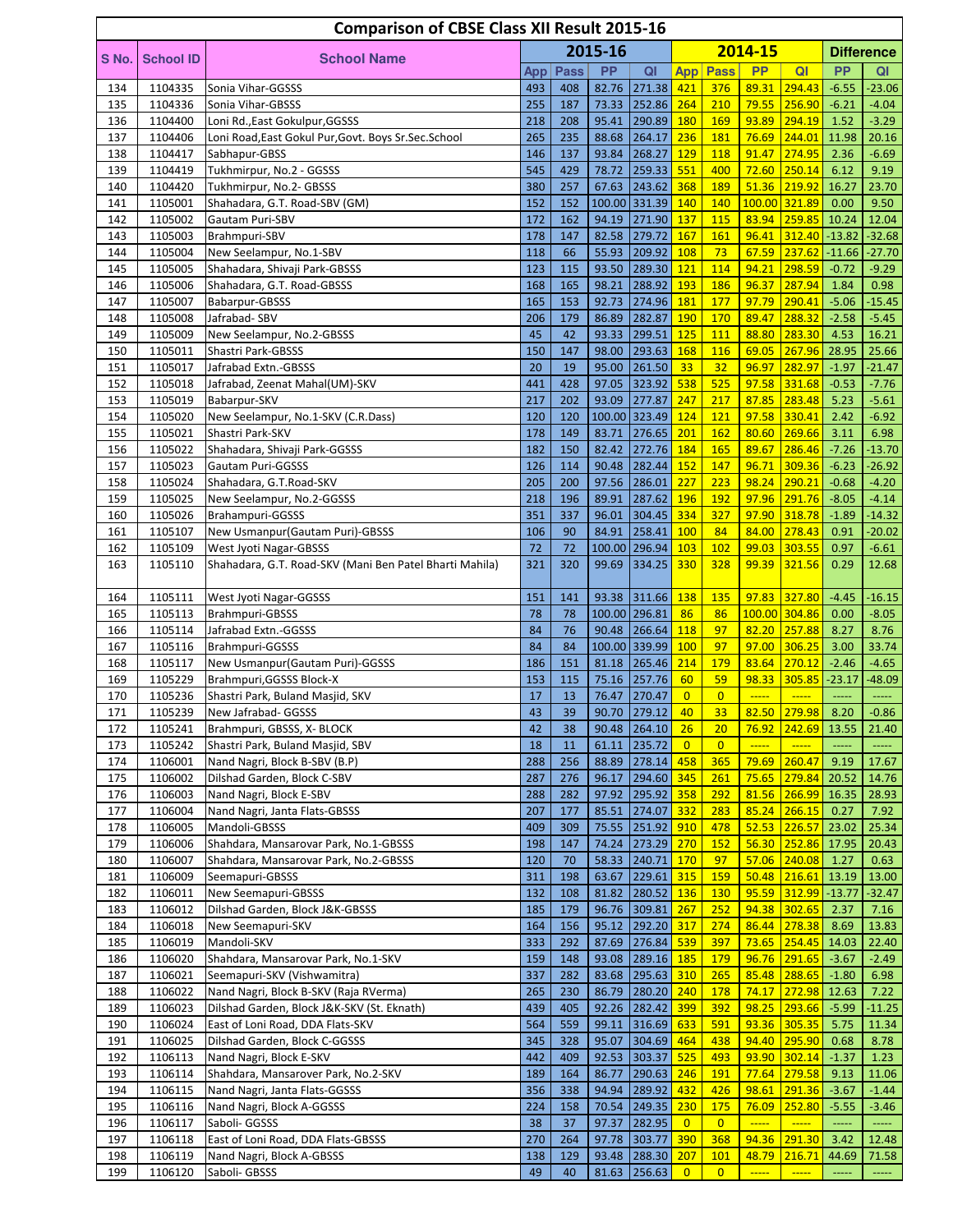|            |                    | <b>Comparison of CBSE Class XII Result 2015-16</b>        |            |             |                |                               |                |                 |                |                                                                                                   |                    |                     |
|------------|--------------------|-----------------------------------------------------------|------------|-------------|----------------|-------------------------------|----------------|-----------------|----------------|---------------------------------------------------------------------------------------------------|--------------------|---------------------|
| S No.      | <b>School ID</b>   | <b>School Name</b>                                        |            |             | 2015-16        |                               |                |                 | 2014-15        |                                                                                                   |                    | <b>Difference</b>   |
|            |                    |                                                           | App        | <b>Pass</b> | PP             | QI                            |                | <b>App Pass</b> | <b>PP</b>      | Q <sub>l</sub>                                                                                    | <b>PP</b>          | QI                  |
| 200        | 1106252            | Nand Nagri, Block D-RPVV                                  | 130        | 130         |                | 100.00 402.81                 | 85             | 85              |                | 100.00 421.80                                                                                     | 0.00               | $-18.99$            |
| 201        | 1106259            | Mandoli Extension-GGSSS                                   | 452        | 391         |                | 86.50 266.36                  | 228            | 187             | 82.02          | 269.96                                                                                            | 4.49               | $-3.60$             |
| 202        | 1106264            | Sunder Nagri- GGSSS                                       | 186        | 127         | 68.28          | 245.47                        | 359            | 210             | 58.50          | 212.62                                                                                            | 9.78               | 32.85               |
| 203<br>204 | 1106265<br>1207004 | Mandoli Extension-GBSSS<br>Nehru Vihar-SKV                | 285<br>188 | 184<br>166  | 64.56<br>88.30 | 232.29<br>258.71              | 157<br>301     | 107<br>245      | 68.15<br>81.40 | 247.99<br>259.29                                                                                  | $-3.59$<br>6.90    | $-15.69$<br>$-0.57$ |
| 205        | 1207008            | Shankaracharya Marg, Shahed Bhai Bal Mukand-SV            | 135        | 124         | 91.85          | 319.24                        | 160            | 159             | 99.38          | 325.33                                                                                            | $-7.52$            | $-6.09$             |
| 206        | 1207009            | Burari-SBV                                                | 224        | 162         | 72.32          | 265.71                        | 421            | 321             | 76.25          | 284.13                                                                                            | $-3.93$            | $-18.42$            |
| 207        | 1207011            | Shakti Nagar, No.3-S(Co-ed)SSS                            | 89         | 82          | 92.13          | 253.83                        | 72             | 64              | 88.89          | 250.35                                                                                            | 3.25               | 3.48                |
| 208        | 1207012            | Timar Pur-SBV                                             | 170        | 134         | 78.82          | 247.76                        | 137            | 130             | 94.89          | 288.40                                                                                            | $-16.07$           | $-40.64$            |
| 209        | 1207013            | Roop Nagar, RSV NO-4                                      | 107        | 106         | 99.07          | 320.45                        | 94             | 93              | 98.94          | 323.27                                                                                            | 0.13               | $-2.82$             |
| 210        | 1207014            | Gokhle Marg-SBV                                           | 63         | 58          | 92.06          | 288.87                        | 79             | 59              | 74.68          | 272.65                                                                                            | 17.38              | 16.23               |
| 211        | 1207015            | Roshanara Road-SBV                                        | 54         | 51          | 94.44          | 262.19                        | 61             | 42              | 68.85          | 238.64                                                                                            | 25.59              | 23.55               |
| 212<br>213 | 1207016<br>1207017 | Roop Nagar, No.2-GBSSS<br>Roop Nagar, No.1-GBSSS          | 141<br>112 | 130<br>75   | 92.20<br>66.96 | 295.80<br>269.38              | 160<br>171     | 148<br>122      | 92.50<br>71.35 | 302.39<br>270.69                                                                                  | $-0.30$<br>$-4.38$ | $-6.59$<br>$-1.32$  |
| 214        | 1207019            | Shakti Nagar, No.1-GBSSS                                  | 181        | 161         | 88.95          | 301.39                        | 166            | 158             | 95.18          | 325.34                                                                                            | $-6.23$            | $-23.95$            |
| 215        | 1207022            | Mori Gate, No.1-SBV                                       | 136        | 113         | 83.09          | 291.13                        | 184            | 161             | 87.50          | 296.41                                                                                            | $-4.41$            | $-5.28$             |
| 216        | 1207032            | Lancer Road-SV                                            | 118        | 114         | 96.61          | 304.97                        | 108            | 105             | 97.22          | 305.88                                                                                            | $-0.61$            | $-0.91$             |
| 217        | 1207033            | Sabzi Mandi, Kedar Building, Amar Shaheed Matadeen Lodha- | 70         | 69          | 98.57          | 291.86 105                    |                | 93              | 88.57          | 288.90                                                                                            | 10.00              | 2.96                |
|            |                    | SKV                                                       |            |             |                |                               |                |                 |                |                                                                                                   |                    |                     |
| 218        | 1207034            | Timar Pur-SKV                                             | 190        | 176         | 92.63          | 292.33 231                    |                | 206             | 89.18          | 296.70                                                                                            | 3.45               | $-4.37$             |
| 219        | 1207035            | Malka Ganj-SKV                                            | 54         | 54          |                | 100.00 298.80 102             |                | 95              | 93.14          | 283.89                                                                                            | 6.86               | 14.90               |
| 220        | 1207036            | Burari-SKV                                                | 562        | 523         |                | 93.06 297.10                  | 592            | 557             | 94.09          | 314.98                                                                                            | $-1.03$            | $-17.88$            |
| 221<br>222 | 1207037<br>1207038 | Shakti Nagar, No.1-SKV<br>Shakti Nagar, No.2-GGSSS        | 237<br>63  | 228<br>63   |                | 96.20 325.29<br>100.00 338.68 | 232<br>84      | 226<br>79       | 97.41<br>94.05 | 347.01<br>323.89                                                                                  | $-1.21$<br>5.95    | $-21.73$<br>14.79   |
| 223        | 1207039            | Roop Nagar, No.1-GGSSS                                    | 208        | 194         | 93.27          | 332.61                        | 224            | 207             | 92.41          | 334.67                                                                                            | 0.86               | $-2.06$             |
| 224        | 1207041            | Roop Nagar, No.3-GGSSS                                    | 96         | 94          | 97.92          | 316.60                        | 66             | 66              |                | 100.00 325.38                                                                                     | $-2.08$            | $-8.77$             |
| 225        | 1207042            | Chabi Ganj, Kashmiri Gate-GGSSS                           | 64         | 64          |                | 100.00 323.98                 | 80             | 79              | 98.75          | 321.78                                                                                            | 1.25               | 2.21                |
| 226        | 1207043            | Nicholson Road-GGSSS                                      | 53         | 49          | 92.45          | 284.74                        | 38             | 28              | 73.68          | 250.87                                                                                            | 18.77              | 33.87               |
| 227        | 1207107            | Sham Nath Marg, Sd Amir Chand-SV                          | 112        | 110         | 98.21          | 311.80 104                    |                | 102             | 98.08          | 331.40                                                                                            | 0.14               | $-19.60$            |
| 228        | 1207108            | Raj Niwas Marg, RPVV                                      | 136        | 136         |                | 100.00 391.47                 | 148            | 148             |                | 100.00 374.94                                                                                     | 0.00               | 16.53               |
| 229        | 1207109            | <b>Magazine Road-GBSSS</b>                                | 32         | 32          |                | 100.00 321.28                 | 88             | 61              | 69.32          | 256.47                                                                                            | 30.68              | 64.82               |
| 230        | 1207110            | Nathupura-GBSSS                                           | 98         | 90          | 91.84          | 290.63                        | 173            | 165             | 95.38          | 294.64                                                                                            | $-3.54$            | $-4.00$             |
| 231<br>232 | 1207111<br>1207112 | Nathupura-GGSSS                                           | 230<br>78  | 227<br>71   | 98.70<br>91.03 | 320.45<br>270.86              | 308<br>104     | 302<br>92       | 98.05<br>88.46 | 313.82<br>290.34                                                                                  | 0.64<br>2.56       | 6.63<br>$-19.48$    |
| 233        | 1207113            | Magazine Road-SKV<br>Civil Lines, RPVV                    | 181        | 179         | 98.90          | 397.64                        | 162            | 162             |                | 100.00 373.78                                                                                     | $-1.10$            | 23.86               |
| 234        | 1207114            | Lancer Road-GBSSS                                         | 64         | 57          | 89.06          | 266.63                        | 23             | 9               | 39.13          | 225.52                                                                                            | 49.93              | 41.10               |
| 235        | 1208001            | Gulabi Bagh-SBV                                           | 68         | 54          | 79.41          | 280.65                        | 59             | 46              | 77.97          | 280.86                                                                                            | 1.45               | $-0.22$             |
| 236        | 1208002            | Qutab Road-SBV                                            | 45         | 31          |                | 68.89 235.89                  | 52             | <b>18</b>       | 34.62          | 218.23                                                                                            | 34.27              | 17.66               |
| 237        | 1208004            | Sarai Rohilla-GBSSS                                       | 91         | 72          |                | 79.12 259.88 166              |                | 134             |                | $80.72$ 255.26 -1.60                                                                              |                    | 4.62                |
| 238        | 1208006            | Padam Nagar-GBSSS                                         | 68         | 48          |                | 70.59 248.66                  | 79             | 74              | 93.67          | 265.25                                                                                            |                    | $-23.08$ $-16.59$   |
| 239        | 1208013            | Gulabi Bagh-SKV                                           | 59         | 56          | 94.92          | 282.69                        | 89             | 75              | 84.27          | 287.34                                                                                            | 10.65              | $-4.64$             |
| 240        | 1208014            | Partap Nagar- SKV                                         | 40         | 30          |                | 75.00 264.35                  | 63             | 52              | 82.54          | 277.30                                                                                            | $-7.54$            | $-12.95$            |
| 241<br>242 | 1208015<br>1208016 | Sarai Rohilla-SKV<br>Idgah Road-SKV                       | 132<br>68  | 127<br>67   | 96.21          | 285.02<br>98.53 289.59        | 147<br>78      | 141<br>76       | 95.92<br>97.44 | 293.33<br>314.04                                                                                  | 0.29<br>1.09       | $-8.32$<br>$-24.45$ |
| 243        | 1208018            | Padam Nagar-SKV                                           | 56         | 55          | 98.21          | 324.13                        | 66             | 64              | 96.97          | 331.00                                                                                            | 1.24               | $-6.88$             |
| 244        | 1208021            | <b>Tulsi Nagar-GGSSS</b>                                  | 48         | 48          |                | 100.00 292.90                 | 72             | 56              | 77.78          | 253.74                                                                                            | 22.22              | 39.16               |
| 245        | 1208023            | Kinari Bazar, Gali Barf Wali-GGSSS                        | 20         | 20          |                | 100.00 294.55                 | 27             | 22              |                | 81.48 258.26                                                                                      | 18.52              | 36.29               |
| 246        | 1208025            | Pul Bangash-SKV                                           | 34         | 34          |                | 100.00 346.26                 | 20             | 20              |                | 100.00 355.25                                                                                     | 0.00               | $-8.99$             |
| 247        | 1208027            | Quresh Nagar, GGSSS                                       | 22         | 22          |                | 100.00 349.36                 | $\overline{0}$ | $\overline{0}$  | $\frac{1}{2}$  | $\overline{\phantom{a} \phantom{a} \phantom{a} \phantom{a} \phantom{a} \phantom{a} \phantom{a} }$ |                    | -----               |
| 248        | 1208090            | Inder Lok-SKV                                             | 66         | 65          |                | 98.48 315.05                  | 59             | 59              |                | 100.00 319.80                                                                                     | $-1.52$            | $-4.75$             |
| 249        | 1208092            | Kishan Ganj-RPVV                                          | 89         | 89          |                | 100.00 396.89                 | 74             | 74              |                | 100.00 398.51                                                                                     | 0.00               | $-1.63$             |
| 250        | 1208095            | Shastri Nagar-SKV                                         | 149        | 145         |                | 97.32 313.23                  | 157            | <b>150</b>      | 95.54          | 308.76                                                                                            | 1.77               | 4.46                |
| 251        | 1208219            | Tulsi Nagar- GBSSS                                        | 74         | 48          | 64.86          | 237.07                        | 49             | 24              | 48.98          | 244.57                                                                                            | 15.89              | $-7.50$             |
| 252<br>253 | 1208232<br>1309001 | Pratap Nagar-GBSSS<br>C.C. Colony-SBV                     | 57<br>62   | 39<br>59    | 68.42          | 234.11<br>95.16 284.68        | 72<br>137      | 56<br>112       | 77.78          | 262.00<br>81.75 257.81                                                                            | $-9.36$<br>13.41   | $-27.89$<br>26.87   |
| 254        | 1309002            | Shalimar Bagh, Blk B(AH)-GBSSS                            | 89         | 69          |                | 77.53 250.93                  | 100            | 82              | 82.00          | 252.95                                                                                            | $-4.47$            | $-2.02$             |
| 255        | 1309003            | Dr. Mukharjee Nagar-GBSSS                                 | 401        | 274         |                | 68.33 240.51                  | 447            | 260             | 58.17          | 239.55                                                                                            | 10.16              | 0.97                |
| 256        | 1309004            | New Police Lines-SV                                       | 194        | 180         | 92.78          | 282.62                        | <b>176</b>     | 174             | 98.86          | 307.87                                                                                            | $-6.08$            | $-25.25$            |
| 257        | 1309005            | Shalimar Bagh, Block BT-SV                                | 77         | 74          | 96.10          | 305.87                        | 92             | 89              | 96.74          | 312.91                                                                                            | $-0.64$            | $-7.04$             |
| 258        | 1309006            | Shalimar Bagh, Block BL-GBSSS                             | 97         | 83          | 85.57          | 272.25                        | 98             | 57              |                | 58.16 234.43                                                                                      | 27.40              | 37.82               |
| 259        | 1309007            | Shalimar Bagh, Block AP-GBSSS                             | 59         | 53          | 89.83          | 272.86                        | 97             | 92              | 94.85          | 301.01                                                                                            | $-5.01$            | $-28.15$            |
| 260        | 1309008            | Guru Teg Bahadur Nagar-GBSSS                              | 87         | 68          | 78.16          | 262.40                        | 109            | 54              | 49.54          | 231.54                                                                                            | 28.62              | 30.86               |
| 261        | 1309009            | Dhakka-GBSSS                                              | 93         | 68          | 73.12          | 274.59                        | 81             | 70              | 86.42          | 268.59                                                                                            | $-13.30$           | 6.00                |
| 262        | 1309010            | Model Town, No.1-GBSSS<br>Model Town, No.2-GBSSS          | 210<br>47  | 203<br>42   | 96.67          | 305.86<br>89.36 304.66        | 220<br>70      | 177<br>51       | 80.45<br>72.86 | 273.86                                                                                            | 16.21              | 31.99<br>31.75      |
| 263<br>264 | 1309011<br>1309012 | Rana Partap Bagh-SBV                                      | 43         | 31          |                | 72.09 227.21                  | 62             | 17              |                | 272.91 <br>27.42 167.74                                                                           | 16.50<br>44.67     | 59.47               |
| 265        | 1309013            | Adarsh Nagar, No.1-GBSSS                                  | 165        | 144         |                | 87.27 278.37 243              |                | 237             |                | 97.53 280.23 -10.26                                                                               |                    | $-1.86$             |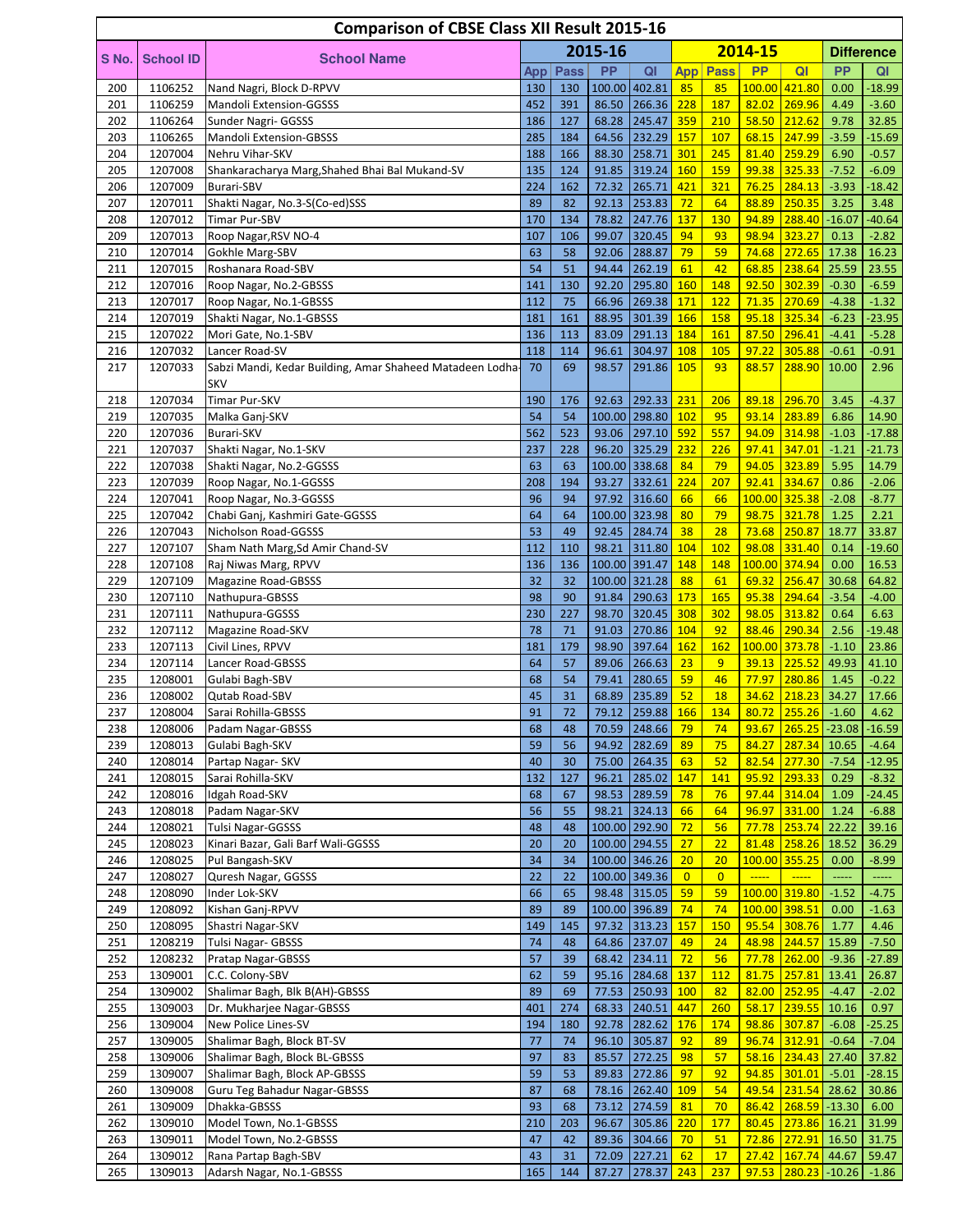|            |                    | <b>Comparison of CBSE Class XII Result 2015-16</b>       |            |             |                |                               |                  |                 |                                                                                      |                           |                    |                      |
|------------|--------------------|----------------------------------------------------------|------------|-------------|----------------|-------------------------------|------------------|-----------------|--------------------------------------------------------------------------------------|---------------------------|--------------------|----------------------|
| S No.      | <b>School ID</b>   | <b>School Name</b>                                       |            |             | 2015-16        |                               |                  |                 | 2014-15                                                                              |                           |                    | <b>Difference</b>    |
|            |                    |                                                          | App        | <b>Pass</b> | <b>PP</b>      | QI                            |                  | <b>App</b> Pass | <b>PP</b>                                                                            | QI                        | <b>PP</b>          | QI                   |
| 266        | 1309017            | Gopal Park-G(Co-ed)SSS                                   | 144        | 125         | 86.81          | 293.12 145                    |                  | 94              | 64.83                                                                                | 252.13                    | 21.98              | 40.99                |
| 267        | 1309023            | Shalamar Village-GGSSS                                   | 177        | 171         | 96.61          | 291.06                        | 134              | 128             | 95.52                                                                                | 313.49                    | 1.09               | $-22.43$             |
| 268        | 1309025            | Dhakka-SKV                                               | 149        | 128         | 85.91          | 269.15                        | 209              | 156             | 74.64                                                                                | 256.22                    | 11.26              | 12.93                |
| 269        | 1309026            | Model Town, No.1-SKV                                     | 252        | 235         | 93.25          | 294.85                        | 215              | 193             | 89.77                                                                                | 288.07                    | 3.49               | 6.78                 |
| 270        | 1309027            | Guru Teg Bahadur Nagar-SKV                               | 220        | 214         | 97.27          | 307.35                        | 250              | 222<br>67       | 88.80                                                                                | 292.92                    | 8.47               | 14.43                |
| 271<br>272 | 1309028<br>1309030 | Rana Partap Bagh-SKV<br>Shalimar Bagh, Block BL-SKV      | 62<br>156  | 56<br>152   | 90.32<br>97.44 | 261.84<br>318.56              | 75<br>148        | 142             | 89.33<br>95.95                                                                       | 280.95<br>322.63          | 0.99<br>1.49       | $-19.11$<br>$-4.06$  |
| 273        | 1309031            | Adarsh Nagar-SKV                                         | 288        | 257         | 89.24          | 288.18                        | 281              | 257             | 91.46                                                                                | 299.22                    | $-2.22$            | $-11.04$             |
| 274        | 1309032            | Shalimar Bagh, Block B(AH)-SKV                           | 138        | 130         | 94.20          | 310.95                        | 128              | 120             | 93.75                                                                                | 310.39                    | 0.45               | 0.56                 |
| 275        | 1309033            | Shalimar Bagh, Block AP-GGSSS                            | 113        | 99          | 87.61          | 298.02                        | 129              | 127             | 98.45                                                                                | 314.23                    | $-10.84$           | $-16.21$             |
| 276        | 1309034            | Adarsh Nagar-GGSSS                                       | 251        | 226         | 90.04          | 279.37                        | 278              | 266             | 95.68                                                                                | 312.35                    | $-5.64$            | $-32.97$             |
| 277        | 1309124            | Shalimar Bagh, Block BT-RPVV                             | 133        | 132         | 99.25          | 392.48                        | 92               | 92              |                                                                                      | 100.00 417.64             | $-0.75$            | $-25.16$             |
| 278        | 1309125            | Adarsh Nagar, No.2-GBSSS                                 | 248        | 219         | 88.31          | 248.60                        | 243              | 188             | 77.37                                                                                | 253.43                    | 10.94              | $-4.84$              |
| 279        | 1309126            | Model Town, No.2-GGSSS                                   | 99         | 92          | 92.93          | 290.23                        | 90               | 90              |                                                                                      | 100.00 324.40             | $-7.07$            | $-34.17$             |
| 280<br>281 | 1309127<br>1309128 | Azadpur Colony-GGSSS<br>Azadpur Colony-GBSSS             | 98<br>76   | 93<br>67    | 94.90<br>88.16 | 264.08<br>260.24              | 95<br>58         | 94<br>40        | 98.95<br>68.97                                                                       | 289.41<br>242.02          | $-4.05$<br>19.19   | $-25.33$<br>18.22    |
| 282        | 1309167            | Vijay Nagar-SKV                                          | 50         | 50          |                | 100.00 304.18                 | 116              | 110             | 94.83                                                                                | 296.18                    | 5.17               | 8.00                 |
| 283        | 1309253            | Jahangirpuri, Block A-SBV                                | 301        | 154         | 51.16          | 217.63                        | 360              | 190             | 52.78                                                                                | 219.98                    | $-1.61$            | $-2.35$              |
| 284        | 1309254            | Jahangirpuri, Block A, No.2 - SKV                        | 308        | 279         | 90.58          | 282.69                        | 302              | 283             | 93.71                                                                                | 310.39                    | $-3.12$            | $-27.71$             |
| 285        | 1309255            | Jahangirpuri, Block D-GBSSS                              | 212        | 184         | 86.79          | 257.85                        | 319              | 232             | 72.73                                                                                | 236.90                    | 14.07              | 20.95                |
| 286        | 1309256            | Jahangirpuri, Block D-SKV (Rani Chennama)                | 479        | 356         | 74.32          | 250.67                        | 365              | 270             | 73.97                                                                                | 248.81                    | 0.35               | 1.86                 |
| 287        | 1309259            | Jahangirpuri, Block K-GBSSS                              | 350        | 289         | 82.57          | 260.00                        | 313              | 256             | 81.79                                                                                | 270.21                    | 0.78               | $-10.21$             |
| 288        | 1309260            | Jahangirpuri, Block K-GGSSS                              | 481        | 426         | 88.57          | 279.89                        | 352              | 328             | 93.18                                                                                | 308.91                    | $-4.62$            | $-29.01$             |
| 289        | 1309262            | Libaspur-GBSSS                                           | 163        | 160         | 98.16          | 286.57                        | 203              | 154             | 75.86                                                                                | 252.56                    | 22.30              | 34.01                |
| 290        | 1309263            | Libaspur-GGSSS                                           | 165        | 165         |                | 100.00 325.72                 | 277              | 244             | 88.09                                                                                | 271.88                    | 11.91              | 53.84                |
| 291<br>292 | 1309264<br>1309265 | Qadipur-GBSSS<br>Qadipur-GGSSS                           | 241<br>240 | 186<br>231  | 77.18<br>96.25 | 254.42<br>284.43              | 201<br>168       | 141<br>147      | 70.15<br>87.50                                                                       | 260.48<br>282.12          | 7.03<br>8.75       | $-6.06$<br>2.31      |
| 293        | 1309266            | Bakhtawarpur-GBSSS                                       | 143        | 125         | 87.41          | 296.19                        | 163              | 149             | 91.41                                                                                | 293.75                    | $-4.00$            | 2.43                 |
| 294        | 1309267            | Bakhtawarpur-SKV (BMS)                                   | 214        | 186         | 86.92          | 295.16                        | <b>199</b>       | 175             | 87.94                                                                                | 299.08                    | $-1.02$            | $-3.92$              |
| 295        | 1309268            | Singhu-G(Co-Ed)SSS                                       | 51         | 50          | 98.04          | 322.94                        | 63               | 63              |                                                                                      | 100.00 318.73             | $-1.96$            | 4.21                 |
| 296        | 1309269            | Palla Majra-GBSSS                                        | 42         | 42          |                | 100.00 280.95                 | 45               | 45              |                                                                                      | 100.00 290.56             | 0.00               | $-9.60$              |
| 297        | 1309270            | Mukhmail Pur-G(Co-ed)SSS                                 | 94         | 76          | 80.85          | 246.04                        | 91               | 80              | 87.91                                                                                | 273.25                    | $-7.06$            | $-27.21$             |
| 298        | 1309273            | Shalamar Village-GBSSS                                   | 122        | 118         | 96.72          | 277.61                        | 126              | 98              | 77.78                                                                                | 246.47                    | 18.94              | 31.14                |
| 299        | 1309279            | Jahangirpuri, Plot No.5, A-Blk - SKV                     | 14         | 13          | 92.86          | 236.86                        | $\overline{0}$   | $\overline{0}$  | $\overline{\phantom{a} \phantom{a} \phantom{a} \phantom{a} \phantom{a} \phantom{a}}$ | $\frac{1}{2}$             | 111111             | -----                |
| 300        | 1310002            | Prahalad Pur-SBV                                         | 194        | 186         | 95.88          | 278.10 125                    |                  | 123             | 98.40                                                                                | 299.06                    | $-2.52$            | $-20.96$             |
| 301        | 1310004            | Sannoth-SV                                               | 57         | 50          | 87.72          | 283.79                        | 41               | 41              |                                                                                      | 100.00 300.93             | $-12.28$           | $-17.14$             |
| 302<br>303 | 1310005<br>1310007 | Tikri Khurd- SKV<br>Nangal Thakran-SBV (V Pt Khushi Ram) | 40<br>80   | 39<br>77    | 97.50<br>96.25 | 307.43<br>316.10              | 145<br>84        | 130<br>78       | 89.66<br>92.86                                                                       | 290.24<br>291.70          | 7.84<br>3.39       | 17.18<br>24.40       |
| 304        | 1310008            | Pooth Khurd-GBSSS                                        | 48         | 41          |                | 85.42 283.02                  | 57               | 51              |                                                                                      | 89.47 305.19              | $-4.06$            | $-22.17$             |
| 305        | 1310009            | Badli-GBSSS                                              | 229        | 224         |                | 97.82 293.83 238              |                  | 236             |                                                                                      | $99.16$ 306.12            | $-1.34$            | $-12.29$             |
| 306        | 1310010            | Katewara-GBSSS                                           | 63         | 58          |                | 92.06 255.79                  | 81               | 77              |                                                                                      | 95.06 290.84              | $-3.00$            | $-35.05$             |
| 307        | 1310014            | Alipur-GBSSS                                             | 237        | 234         |                | 98.73 294.12                  | 206              | 204             | 99.03                                                                                | 308.30                    | $-0.29$            | $-14.18$             |
| 308        | 1310015            | Khera Khurd-GBSSS                                        | 65         | 65          |                | 100.00 295.74                 | 41               | 41              |                                                                                      | 100.00 270.88             | 0.00               | 24.86                |
| 309        | 1310017            | Narela, SBV                                              | 339        | 272         |                | 80.24 250.45                  | 274              | 264             | 96.35                                                                                | 293.98                    | $-16.11$           | $-43.53$             |
| 310        | 1310019            | Bawana-GBSSS                                             | 194        | 175         | 90.21          | 278.95                        | 216              | 201             | 93.06                                                                                | 297.00                    | $-2.85$            | $-18.05$             |
| 311        | 1310022            | Bhorgarh-G(Co-ed)SSS<br>Shahabad Dairy- GGSSS            | 96         | 58          | 60.42          | 228.74                        | <b>101</b>       | 96<br>179       | 95.05                                                                                | 274.28                    | $-34.63$           | $-45.54$             |
| 312<br>313 | 1310025<br>1310026 | Harewali-G(Co-ed)SSS                                     | 205<br>39  | 192<br>38   | 97.44          | 93.66 280.92<br>298.64        | <b>180</b><br>38 | 38              | 99.44                                                                                | 303.95<br>100.00 309.26   | $-5.79$<br>$-2.56$ | $-23.03$<br>$-10.62$ |
| 314        | 1310030            | Holambi Kalan-G(CO-ED)SSS                                | 69         | 67          | 97.10          | 306.39                        | 80               | 77              |                                                                                      | 96.25 286.24              | 0.85               | 20.15                |
| 315        | 1310031            | Alipur-SKV                                               | 188        | 186         | 98.94          | 299.08                        | 201              | 198             | 98.51                                                                                | 306.07                    | 0.43               | $-6.99$              |
| 316        | 1310032            | Prahalad Pur-SKV                                         | 164        | 156         | 95.12          | 305.77                        | 170              | <b>169</b>      | 99.41                                                                                | 329.28                    | $-4.29$            | $-23.51$             |
| 317        | 1310033            | Dariyapur Kalan-SKV (U Kaur)                             | 110        | 106         |                | 96.36 303.71                  | 122              | 122             |                                                                                      | 100.00 342.13             | $-3.64$            | $-38.42$             |
| 318        | 1310034            | Badli-SKV                                                | 257        | 251         | 97.67          | 317.07                        | 260              | 259             | 99.62                                                                                | 320.35                    | $-1.95$            | $-3.28$              |
| 319        | 1310036            | Narela, No.1-SKV                                         | 365        | 301         | 82.47          | 297.80 378                    |                  | 370             | 97.88                                                                                | 343.92                    | $-15.42$           | $-46.12$             |
| 320        | 1310039            | Khera Kalan-SKV (Baba Nane Nath)                         | 76         | 76          |                | 100.00 333.53                 | 72               | 71              | 98.61                                                                                | 347.94                    | 1.39               | $-14.42$             |
| 321        | 1310041            | Khera Khurd-SKV                                          | 49         | 49          |                | 100.00 337.71                 | 61               | 61              |                                                                                      | 100.00 326.49             | 0.00               | 11.22                |
| 322        | 1310042            | Bawana-SKV (Ravi Shankar)                                | 148        | 148         |                | 100.00 340.05                 | 172              | 172             |                                                                                      | 100.00 361.57             | 0.00               | $-21.52$             |
| 323<br>324 | 1310043<br>1310045 | Pooth Khurd-SKV (Raja RamMohan Roy)<br>Samaipur-GGSSS    | 62<br>260  | 62<br>250   |                | 100.00 329.19<br>96.15 303.77 | 72<br>313        | 70<br>309       | 97.22<br>98.72                                                                       | 307.83<br>322.30          | 2.78<br>$-2.57$    | 21.36<br>$-18.53$    |
| 325        | 1310049            | Bankner-GGSSS                                            | 127        | 125         |                | 98.43 306.85                  | 98               | 97              |                                                                                      | 98.98 320.26              | $-0.55$            | $-13.40$             |
| 326        | 1310157            | Siraspur-GGSSS                                           | 120        | 118         |                | 98.33 304.60 112              |                  | 109             | 97.32                                                                                | 296.28                    | 1.01               | 8.32                 |
| 327        | 1310161            | Barwala-G(Co-ed)SSS                                      | 37         | 35          |                | 94.59 295.68                  | 41               | 41              |                                                                                      | 100.00 293.59             | $-5.41$            | 2.09                 |
| 328        | 1310164            | Narela, Pocket 5 & 6-GGSSS                               | 64         | 64          |                | 100.00 300.78                 | 70               | 70              |                                                                                      | 100.00 316.00             | 0.00               | $-15.22$             |
| 329        | 1310166            | Narela-GBSSS (Mussadi Lal)                               | 149        | 146         |                | 97.99 321.00 168              |                  | 167             | 99.40                                                                                | 334.28                    | $-1.42$            | $-13.28$             |
| 330        | 1310168            | Bankner-SBV                                              | 175        | 175         |                | 100.00 283.06 235             |                  | 233             | 99.15                                                                                | 307.12                    | 0.85               | $-24.07$             |
| 331        | 1310169            | Holambi Kalan, B-Block GGSSS                             | 138        | 134         |                | 97.10 283.70 107              |                  | 106             |                                                                                      | $99.07$ 304.98 -1.96      |                    | $-21.29$             |
| 332        | 1310170            | Narela, No.2-SKV                                         | 380        | 366         |                | 96.32 300.13 357              |                  | 349             |                                                                                      | <mark>97.76 319.13</mark> | $-1.44$            | $-19.00$             |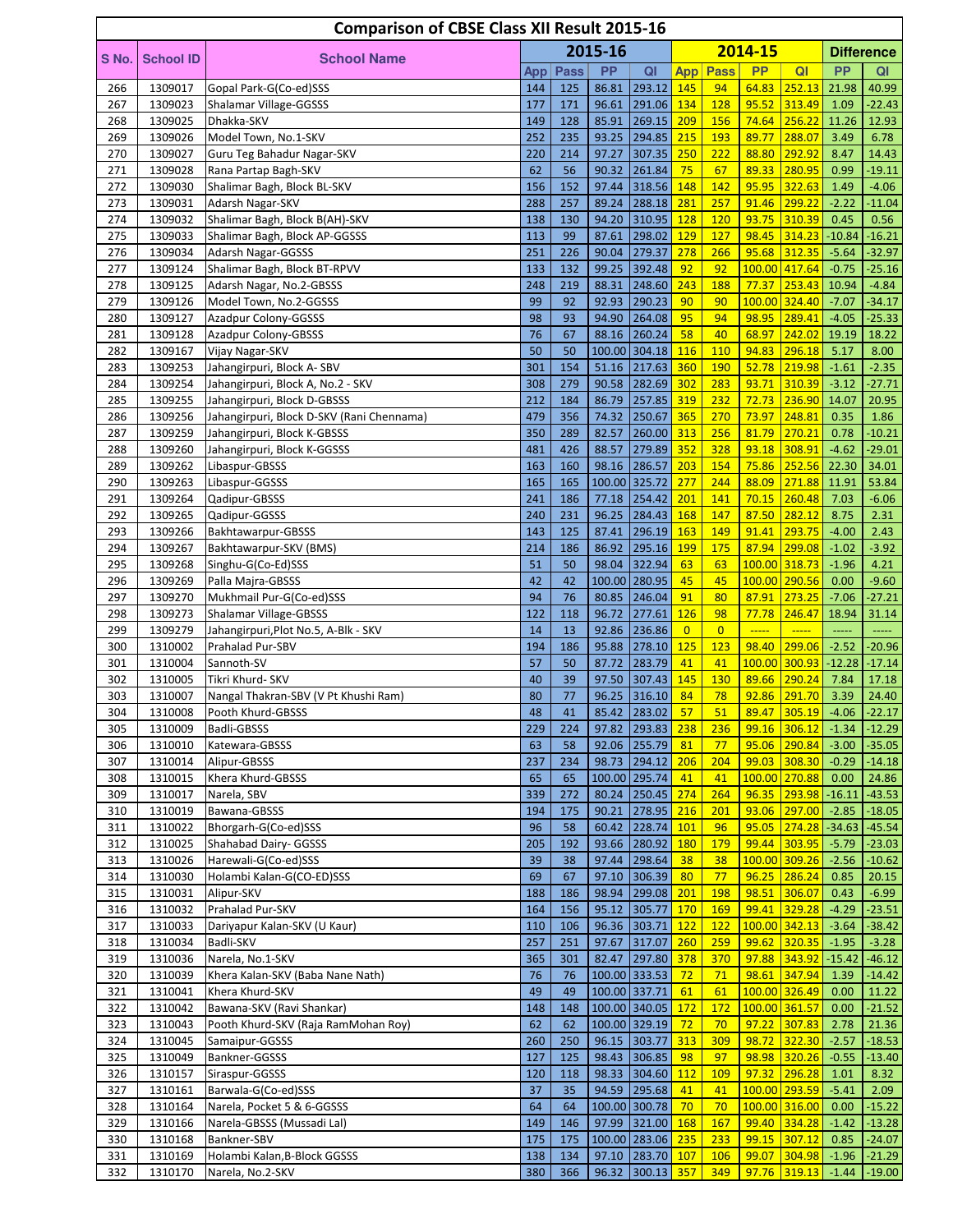|            |                    | <b>Comparison of CBSE Class XII Result 2015-16</b>             |                |                |                |                             |                      |                       |                        |                                |                    |                     |
|------------|--------------------|----------------------------------------------------------------|----------------|----------------|----------------|-----------------------------|----------------------|-----------------------|------------------------|--------------------------------|--------------------|---------------------|
|            |                    |                                                                |                |                | 2015-16        |                             |                      |                       | 2014-15                |                                |                    | <b>Difference</b>   |
| S No.      | <b>School ID</b>   | <b>School Name</b>                                             | App            | <b>Pass</b>    | <b>PP</b>      | QI                          | <b>App</b>           | <b>Pass</b>           | <b>PP</b>              | Q <sub>l</sub>                 | <b>PP</b>          | QI                  |
| 333        | 1310395            | Shahabad Dairy-GBSSS                                           | 210            | 182            | 86.67          | 272.82                      | 200                  | <b>186</b>            | 93.00                  | 296.82                         | $-6.33$            | $-23.99$            |
| 334        | 1310399            | Holambi Kalan, Metro Vihar BLK G(CO-ED)SSS                     | 132            | 98             |                | 74.24 228.90                | 98                   | 89                    | 90.82                  | 261.77                         | $-16.57$           | $-32.86$            |
| 335        | 1310400            | Ghoga G(CO-ED)SSS                                              | 31             | 31             |                | 100.00 286.77               | 22                   | 22                    |                        | 100.00 293.86                  | 0.00               | $-7.09$             |
| 336        | 1310409            | Narela, A-10 Pocket-5, RPVV                                    | 121            | 120            | 99.17          | 343.61                      | 78                   | 77                    | 98.72                  | 381.01                         | 0.46               | $-37.40$            |
| 337        | 1310410            | Narela, Sect. A-6, Pocket-2- GGSSS                             | 130            | 129            | 99.23          | 291.65                      | 82                   | 81                    | 98.78                  | 333.52                         | 0.45               | $-41.87$            |
| 338        | 1310411            | Shahbad Daulatpur- GGSSS                                       | 39             | 39             |                | 100.00 288.23               | 45                   | 45                    |                        | 100.00 295.00                  | 0.00               | $-6.77$             |
| 339        | 1310414            | Bawana J. J. Colony No.1 GGSSS                                 | 172            | 153            | 88.95          | 279.79                      | 113                  | 111                   | 98.23                  | 308.75                         | $-9.28$            | $-28.96$            |
| 340        | 1310415            | Bawana J. J. Colony No.2 GBSSS                                 | 149            | 139            | 93.29          | 273.03                      | 130                  | 121                   | 93.08                  | 290.54                         | 0.21               | $-17.51$            |
| 341        | 1310420            | Siraspur-GBSSS                                                 | 46             | 40             | 86.96          | 253.37                      | 64                   | 61                    | 95.31                  | 287.55                         | $-8.36$            | $-34.18$            |
| 342        | 1310429            | Holambi Kalan, B-Block GBSSS                                   | 127            | 115            | 90.55          | 264.80                      | 129                  | 109                   | 84.50                  | 254.74                         | 6.06               | 10.05               |
| 343        | 1310430            | Narela, Sect. A-6, Pkt-2 - GBSSS                               | 108<br>52      | 94             | 87.04          | 259.15                      | 107                  | 104                   | 97.20                  | 280.67                         | $-10.16$           | $-21.52$            |
| 344<br>345 | 1310431<br>1310458 | <b>Shahbad Daulatpur- GBSSS</b><br>Tikri Khurd- SBV            | 67             | 50<br>57       | 96.15<br>85.07 | 315.33<br>259.91            | 44<br>$\overline{0}$ | 44<br>$\overline{0}$  | $\frac{1}{2}$          | 100.00 323.73<br>$\frac{1}{2}$ | $-3.85$            | $-8.40$<br>         |
| 346        | 1411001            | Anandwas-SBV                                                   | 161            | 157            | 97.52          | 297.69 160                  |                      | 145                   | 90.63                  | 311.44                         | 6.89               | $-13.75$            |
| 347        | 1411002            | Shakurpur, No.1-SBV                                            | 97             | 97             |                | 100.00 319.13               | 149                  | 140                   | 93.96                  | 337.01                         | 6.04               | $-17.87$            |
| 348        | 1411003            | Ashok Vihar, Phase I, Blk H-SBV                                | 85             | 63             | 74.12          | $\sqrt{242.12}$             | 103                  | 68                    | 66.02                  | 262.56                         | 8.10               | $-20.45$            |
| 349        | 1411005            | Kailash Enclave-SV                                             | 145            | 136            | 93.79          | $301.43$ 131                |                      | 126                   | 96.18                  | 290.27                         | $-2.39$            | 11.16               |
| 350        | 1411007            | Pitampura, Block ZP-S Co-ed SSS                                | 128            | 116            | 90.63          | 292.59                      | 114                  | 113                   | 99.12                  | 311.15                         | $-8.50$            | $-18.56$            |
| 351        | 1411008            | Pitampura, Block FU-SV                                         | 208            | 184            | 88.46          | $278.56$ 219                |                      | 218                   | 99.54                  | 302.53                         |                    | $-11.08$ $-23.98$   |
| 352        | 1411009            | Keshavpuram, No.1-GBSSS                                        | 64             | 26             | 40.63          | 218.94                      | 98                   | 97                    | 98.98                  | 285.20                         | $-58.35$           | $-66.27$            |
| 353        | 1411010            | Keshavpuram, No.2-GBSSS                                        | 60             | 52             | 86.67          | 289.67                      | 80                   | 76                    | 95.00                  | 275.30                         | $-8.33$            | 14.37               |
| 354        | 1411011            | Shakurpur, No.2-GBSSS                                          | 83             | 78             | 93.98          | 285.24                      | 72                   | 70                    | 97.22                  | 327.53                         | $-3.25$            | $-42.29$            |
| 355        | 1411012            | Tri Nagar, Narang Colony-GBSSS                                 | 63             | 50             | 79.37          | 258.57                      | 81                   | 79                    | 97.53                  | 290.57                         | $-18.17$           | $-32.00$            |
| 356        | 1411014            | Ashok Vihar, Block D-GBSSS                                     | 95             | 62             | 65.26          | 255.56                      | 104                  | 81                    | 77.88                  | 273.40                         | $-12.62$           | $-17.85$            |
| 357        | 1411015            | Ashok Vihar, Phase II-GBSSS                                    | 94             | 85             | 90.43          | 290.15                      | 77                   | 72                    | 93.51                  | 290.45                         | $-3.08$            | $-0.31$             |
| 358        | 1411016            | Rani Bagh-GBSSS                                                | 60             | 56             | 93.33          | 268.17                      | 73                   | 72                    | 98.63                  | 285.90                         | $-5.30$            | $-17.74$            |
| 359        | 1411017            | Pitampura, Block SU-GBSSS                                      | 84             | 84             |                | 100.00 332.58               | 108                  | 101                   | 93.52                  | 323.78                         | 6.48               | 8.81                |
| 360        | 1411018            | Rampura- GBSSS                                                 | $\overline{7}$ | $\overline{7}$ |                | 100.00 287.00               | $\overline{0}$       | $\overline{0}$        | $\frac{1}{2}$          | $\frac{1}{2}$                  | 111111             | -----               |
| 361        | 1411019            | <b>Bharat Nagar-GBSSS</b>                                      | 25             | 25             |                | 100.00 322.24               | 32                   | 32                    | 100.00                 | 293.41                         | 0.00               | 28.83               |
| 362        | 1411021            | Keshavpuram, Block A-SKV                                       | 72             | 62             | 86.11          | 284.21                      | 52                   | 51                    | 98.08                  | 308.81                         | $-11.97$           | $-24.60$            |
| 363<br>364 | 1411022<br>1411026 | Wazirpur, J.J. Colony-GBSSS<br>Ashok Vihar, Phase I, Blk H-SKV | 67<br>159      | 42<br>139      | 62.69<br>87.42 | 229.88<br>294.25            | 101<br>164           | 92<br>143             | 91.09<br>87.20         | 262.77<br>292.04               | $-28.40$<br>0.23   | $-32.89$<br>2.21    |
| 365        | 1411027            | Ashok Vihar, Phase II-SKV                                      | 149            | 147            |                | 98.66 314.90 190            |                      | 189                   | 99.47                  | 307.28                         | $-0.82$            | 7.62                |
| 366        | 1411028            | Keshavpuram, No.1-SKV                                          | 54             | 54             |                | 100.00 332.04               | 70                   | 70                    |                        | 100.00 328.94                  | 0.00               | 3.09                |
| 367        | 1411029            | Keshavpuram, No.2-SKV                                          | 76             | 69             | 90.79          | 320.74                      | 127                  | 124                   | 97.64                  | 320.49                         | $-6.85$            | 0.25                |
| 368        | 1411030            | Shakurpur, No.2-SKV                                            | 95             | 95             |                | 100.00 320.46               | 112                  | 108                   | 96.43                  | 318.16                         | 3.57               | 2.30                |
| 369        | 1411031            | <b>Bharat Nagar-SKV</b>                                        | 71             | 67             | 94.37          | 286.01                      | 73                   | 73                    |                        | 100.00 318.62                  | $-5.63$            | $-32.60$            |
| 370        | 1411032            | Rampura-SKV                                                    | 66             | 59             |                | 89.39 285.39                | 70                   | 67                    | 95.71                  | 299.40                         | $-6.32$            | $-14.01$            |
| 371        | 1411034            | Wazirpur, J.J. Colony-SKV                                      | 145            | 142            |                | 97.93 302.11 131            |                      | 129                   |                        | 98.47 291.84 -0.54             |                    | 10.27               |
| 372        | 1411035            | Wazirpur Village-SV                                            | 41             | 41             |                | 100.00 323.71               | 49                   | 48                    |                        | 97.96 341.02                   | 2.04               | $-17.31$            |
| 373        | 1411037            | Tri Nagar, Narang Colony-GGSSS                                 | 36             | 35             |                | 97.22 319.67                | 77                   | 76                    | 98.70                  | 322.62                         | $-1.48$            | $-2.96$             |
| 374        | 1411038            | Anandwas-GGSSS                                                 | 86             | 84             | 97.67          | 329.07 122                  |                      | 109                   |                        | 89.34 312.00                   | 8.33               | 17.07               |
| 375        | 1411040            | Ashok Vihar, Block D-GGSSS                                     | 51             | 49             |                | 96.08 316.00                | 53                   | 53                    |                        | 100.00 352.09                  | $-3.92$            | $-36.09$            |
| 376        | 1411041            | Pitampura, Block SU-GGSSS                                      | 63             | 59             | 93.65          | 287.48 115                  |                      | 112                   | 97.39                  | 298.88                         | $-3.74$            | $-11.40$            |
| 377        | 1411042            | Saraswati Vihar, Block A-GGSSS                                 | 133            | 128            | 96.24          | 321.41                      | 114                  | 114                   |                        | 100.00 335.02                  | $-3.76$            | $-13.60$            |
| 378<br>379 | 1411043<br>1411046 | Rani Bagh-GGSSS<br>Anandwas- GGSSS                             | 126<br>64      | 118<br>64      | 93.65          | 299.79 160<br>100.00 345.47 | $\overline{0}$       | 148<br>$\overline{0}$ | 92.50<br>$\frac{1}{2}$ | 291.31<br>$\frac{1}{2}$        | 1.15               | 8.47                |
| 380        | 1411123            | Saraswati Vihar, Block C-SV                                    | 125            | 122            | 97.60          | 301.10 150                  |                      | 148                   | 98.67                  | 330.51                         | $-1.07$            | $-29.40$            |
| 381        | 1411124            | Sharda Niketan-SV                                              | 64             | 64             |                | 100.00 331.77               | 77                   | 77                    |                        | 100.00 327.79                  | 0.00               | 3.97                |
| 382        | 1411125            | Shakurpur, No.1-GGSSS                                          | 145            | 138            | 95.17          | $297.50$ 185                |                      | <b>181</b>            |                        | 97.84 335.95                   | $-2.67$            | $-38.45$            |
| 383        | 1411178            | Sainik Vihar-G(Co-ed)SSS                                       | 30             | 27             | 90.00          | 308.40                      | 47                   | 44                    | 93.62                  | 280.15                         | $-3.62$            | 28.25               |
| 384        | 1412001            | Sultanpuri, Block-C, S Vidyalaya                               | 295            | 137            | 46.44          | 211.27                      | 329                  | 234                   | 71.12                  | 247.27                         | $-24.68$           | $-36.00$            |
| 385        | 1412002            | Mangolpuri, Block K-SBV                                        | 278            | 240            | 86.33          | 289.53                      | 271                  | 250                   | 92.25                  | 297.44                         | $-5.92$            | $-7.92$             |
| 386        | 1412005            | Sultanpuri, Block C-SBV                                        | 204            | 196            |                | 96.08 264.51                | 224                  | <b>182</b>            | 81.25                  | 266.34                         | 14.83              | $-1.83$             |
| 387        | 1412006            | Sultanpuri, Block BC-GBSSS                                     | 81             | 41             | 50.62          | 215.81                      | <b>163</b>           | 123                   | 75.46                  | 235.88                         | $-24.84$           | $-20.06$            |
| 388        | 1412007            | Pooth Kalan-SBV                                                | 349            | 312            | 89.40          | 277.84                      | 376                  | 338                   | 89.89                  | 284.79                         | $-0.50$            | $-6.95$             |
| 389        | 1412008            | Sultanpuri, Block H-SBV                                        | 180            | 159            | 88.33          | 260.36                      | 251                  | 192                   | 76.49                  | 244.27                         | 11.84              | 16.09               |
| 390        | 1412009            | Mangolpuri, Block U-GBSSS                                      | 152            | 135            | 88.82          | $264.20$ 148                |                      | 142                   | 95.95                  | 284.11                         | $-7.13$            | $-19.92$            |
| 391        | 1412011            | Mangolpuri, Block R-SBV                                        | 151            | 148            | 98.01          | 290.09                      | 201                  | 199                   | 99.00                  | 311.28                         | $-0.99$            | $-21.19$            |
| 392        | 1412013            | Mangolpuri, Plot II, Kamdhenu-SBV                              | 97             | 70             |                | 72.16 243.90                | <b>163</b>           | 135                   | 82.82                  | 250.47                         | $-10.66$           | $-6.57$             |
| 393        | 1412014            | Mangolpuri, Block O-SBV                                        | 74             | 74             |                | 100.00 291.59               | 87                   | 85                    | 97.70                  | 298.67                         | 2.30               | $-7.07$             |
| 394        | 1412018            | Mangolpuri, Block Y-SBV                                        | 33             | 32             | 96.97          | 283.03                      | 24                   | 24                    |                        | 100.00 269.83                  | $-3.03$            | 13.20               |
| 395        | 1412019            | Sultanpuri, P-Block - GGSSS                                    | 77<br>241      | 48<br>234      | 62.34          | 233.97<br>280.77            | 288                  | 232                   | 80.56                  | 245.41                         | $-18.22$           | $-11.44$            |
| 396<br>397 | 1412022<br>1412024 | Mangolpuri, Block-C, S(Co-ed)SSV<br>Mangolpuri, Block H-SKV    | 225            | 215            | 97.10          | 95.56 285.98 226            | 213                  | 207<br>222            | 97.18<br>98.23         | 293.66<br>289.58               | $-0.09$<br>$-2.67$ | $-12.89$<br>$-3.61$ |
| 398        | 1412025            | Mangolpuri, Block D-SKV (Kamdhenu)                             | 217            | 202            |                | 93.09 294.21 177            |                      | 174                   | 98.31                  | $330.39$                       | $-5.22$            | $-36.18$            |
| 399        | 1412026            | Sultanpuri, Block C-SKV                                        | 293            | 265            |                | 90.44 287.53 271            |                      | 249                   |                        | 91.88 293.12                   | $-1.44$            | $-5.59$             |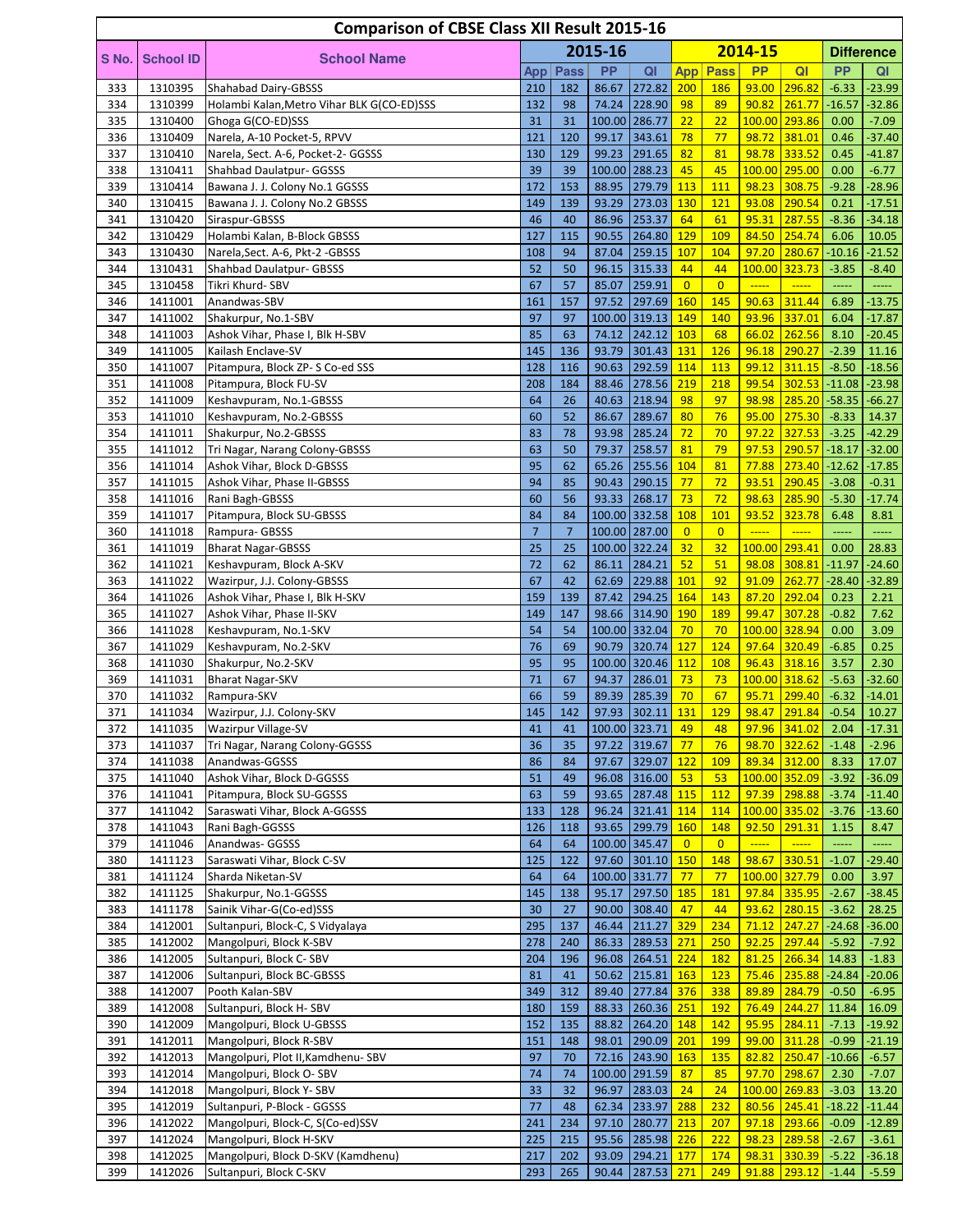|            |                    | <b>Comparison of CBSE Class XII Result 2015-16</b>                    |            |             |                |                                      |                       |                       |                                                                                      |                            |                  |                               |
|------------|--------------------|-----------------------------------------------------------------------|------------|-------------|----------------|--------------------------------------|-----------------------|-----------------------|--------------------------------------------------------------------------------------|----------------------------|------------------|-------------------------------|
| S No.      | <b>School ID</b>   | <b>School Name</b>                                                    |            |             | 2015-16        |                                      |                       |                       | 2014-15                                                                              |                            |                  | <b>Difference</b>             |
|            |                    |                                                                       | App        | <b>Pass</b> | <b>PP</b>      | QI                                   | <b>App</b>            | <b>Pass</b>           | <b>PP</b>                                                                            | Q <sub>l</sub>             | <b>PP</b>        | QI                            |
| 400        | 1412027            | Pooth Kalan-SKV                                                       | 350        | 337         | 96.29          | 294.92                               | 390                   | 367                   | 94.10                                                                                | 302.61                     | 2.18             | $-7.69$                       |
| 401        | 1412029            | Sultanpuri, Block H-SKV                                               | 227        | 218         | 96.04          | 320.94                               | 543                   | 407                   | 74.95                                                                                | 255.22                     | 21.08            | 65.72                         |
| 402        | 1412030            | Mangolpuri, Block U-SKV                                               | 201        | 188         | 93.53          | 275.81                               | 220                   | 207                   | 94.09                                                                                | 315.07                     | $-0.56$          | $-39.26$                      |
| 403        | 1412031            | Mangolpuri, Block O-SKV                                               | 243        | 236         | 97.12          | 299.60 229                           |                       | 220                   | 96.07                                                                                | 304.59                     | 1.05             | $-4.98$                       |
| 404<br>405 | 1412033<br>1412035 | Mangolpur Kalan-G(co-ed)sss<br>Sultanpuri, Block BC-GGSSS             | 149<br>216 | 124<br>156  | 83.22<br>72.22 | 245.52<br>246.07                     | 150<br>185            | <b>119</b><br>157     | 79.33<br>84.86                                                                       | 250.15<br>263.43           | 3.89<br>$-12.64$ | $-4.63$<br>$-17.36$           |
| 406        | 1412079            | Mangolpur Khrud- GBSSS                                                | 95         | 95          |                | 100.00 300.87                        | 97                    | 95                    | 97.94                                                                                | 302.09                     | 2.06             | $-1.22$                       |
| 407        | 1412080            | Mangolpuri, Block Q-SKV                                               | 186        | 170         | 91.40          | 281.04                               | 186                   | 163                   | 87.63                                                                                | 291.92                     | 3.76             | $-10.88$                      |
| 408        | 1412082            | Mangolpuri, Block-K-2,SV                                              | 145        | 135         | 93.10          | 286.22                               | 205                   | 197                   | 96.10                                                                                | 292.48                     | $-2.99$          | $-6.26$                       |
| 409        | 1412083            | Sultanpuri, F-Block, GBSSS                                            | 49         | 27          | 55.10          | 222.86                               | $\overline{0}$        | $\overline{0}$        | $\overline{\phantom{a} \phantom{a} \phantom{a} \phantom{a} \phantom{a} \phantom{a}}$ | $\frac{1}{1}$              | -----            | -----                         |
| 410        | 1412084            | Pooth Kalan, Rohini Extn., Sec 20- SKV                                | 171        | 153         | 89.47          | 276.07                               | 230                   | 219                   | 95.22                                                                                | 285.53                     | $-5.74$          | $-9.46$                       |
| 411        | 1412085            | Sultanpuri, D-Block, GBSSS                                            | 94         | 65          | 69.15          | 224.12                               | $\overline{0}$        | $\overline{0}$        |                                                                                      |                            |                  | -----                         |
| 412        | 1412086            | Sultanpuri, E-Block, GBSSS                                            | 76         | 49          | 64.47          | 217.17                               | $\overline{0}$        | $\overline{0}$        | $\frac{1}{2}$                                                                        | $\overline{\phantom{a}}$   | $\overline{a}$   | -----                         |
| 413        | 1412087            | Sultanpuri, A-Block-SBV                                               | 72         | 35          | 48.61          | 194.11                               | $\overline{0}$        | $\overline{0}$        |                                                                                      | $\frac{1}{2}$              | -----            | -----                         |
| 414<br>415 | 1412088<br>1412089 | Sultanpuri, D-Block, GGSSS<br>Sultanpuri, Block F-GGSSS               | 48<br>127  | 42<br>108   | 87.50<br>85.04 | 250.02<br>268.22                     | $\overline{0}$<br>201 | $\overline{0}$<br>162 | $\frac{1}{1}$<br>80.60                                                               | $\frac{1}{1}$<br>266.67    | 4.44             | 1.55                          |
| 416        | 1412090            | Mangolpuri, Block P-SBV                                               | 97         | 67          | 69.07          | 234.98                               | 113                   | 83                    | 73.45                                                                                | 249.15                     | $-4.38$          | $-14.17$                      |
| 417        | 1412091            | Mubarkpur Dabas, No.1-GBSSS                                           | 137        | 90          | 65.69          | 246.04                               | $\overline{0}$        | $\overline{0}$        | $\frac{1}{1}$                                                                        | $\frac{1}{1}$              |                  |                               |
| 418        | 1412092            | Nithari Village-SBV                                                   | 329        | 298         | 90.58          | 268.94                               | 516                   | 359                   | 69.57                                                                                | 242.23                     | 21.00            | 26.71                         |
| 419        | 1412093            | Nithari-SKV                                                           | 556        | 533         | 95.86          | 310.76                               | 555                   | 536                   | 96.58                                                                                | 308.98                     | $-0.71$          | 1.78                          |
| 420        | 1412095            | Rani Khera-S(Co-ed)V                                                  | 106        | 100         | 94.34          | 280.94                               | 181                   | 172                   | 95.03                                                                                | 304.81                     | $-0.69$          | $-23.86$                      |
| 421        | 1412130            | Mongolpuri, Block D GBSSS                                             | 132        | 129         | 97.73          | 284.05                               | 109                   | 109                   | 100.00                                                                               | 306.83                     | $-2.27$          | $-22.78$                      |
| 422        | 1412131            | Nithari-GGSSS                                                         | 473        | 387         | 81.82          | 273.17                               | 464                   | 410                   | 88.36                                                                                | 285.96                     | $-6.54$          | $-12.79$                      |
| 423        | 1412132            | Nithari-GBSSS                                                         | 362        | 317         | 87.57          | 279.51                               | 503                   | 263                   | 52.29                                                                                | 245.24                     | 35.28            | 34.27                         |
| 424        | 1412133            | Mubarikpur Dabas-GGSSS                                                | 258        | 212         | 82.17          | 261.95                               | 210                   | 195                   | 92.86                                                                                | 295.83                     |                  | $-10.69$ $-33.88$             |
| 425<br>426 | 1412248<br>1412254 | Pooth Kalan, Rohini Extn., Sec 20- SBV<br>Mubarkpur Dabas, No.2-GBSSS | 120<br>25  | 101<br>14   | 84.17<br>56.00 | 269.77<br>215.48                     | 166<br>$\overline{0}$ | 77<br>$\overline{0}$  | 46.39                                                                                | 244.93<br>$\frac{1}{2}$    | 37.78            | 24.83                         |
| 427        | 1412288            | Sultanpuri, P-Block - GBSSS                                           | 96         | 92          | 95.83          | 267.76                               | $\overline{0}$        | $\overline{0}$        | $\frac{1}{2}$                                                                        | $\frac{1}{1}$              |                  |                               |
| 428        | 1413001            | Chandpur Majra-SV                                                     | 39         | 27          | 69.23          | 247.23                               | 100                   | 73                    | 73.00                                                                                | 256.73                     | $-3.77$          | $-9.50$                       |
| 429        | 1413002            | Rohini, Sector 3-SV                                                   | 313        | 271         | 86.58          | 297.17                               | 409                   | 374                   | 91.44                                                                                | 302.77                     | $-4.86$          | $-5.60$                       |
| 430        | 1413003            | Ghevra-SV                                                             | 65         | 57          | 87.69          | 252.66                               | 73                    | 62                    | 84.93                                                                                | 274.04                     | 2.76             | $-21.38$                      |
| 431        | 1413004            | Rohini, Sector 6-SV                                                   | 301        | 266         | 88.37          | 293.01                               | 350                   | 311                   | 88.86                                                                                | 294.78                     | $-0.49$          | $-1.77$                       |
| 432        | 1413006            | Rohini, Sector 2 - G(Co-ed) S V                                       | 318        | 285         | 89.62          | 277.76                               | 291                   | 283                   | 97.25                                                                                | 307.79                     | $-7.63$          | $-30.03$                      |
| 433        | 1413009            | Nizam Pur-G(Co-Ed)SSS                                                 | 30         | 30          |                | 100.00 323.37                        | 52                    | 42                    | 80.77                                                                                | 263.04                     | 19.23            | 60.33                         |
| 434        | 1413010            | Rohini, Sector 9-SV (SCSD)                                            | 223        | 217         | 97.31          | 314.42                               | 220                   | 217                   | 98.64                                                                                | 324.74                     | $-1.33$          | $-10.32$                      |
| 435<br>436 | 1413011<br>1413013 | Rohini, Avantika, Sector 1, No.1-GBSSS<br>Rithala-GBSSS               | 225<br>233 | 158         | 70.22<br>55.79 | 244.62<br> 240.04                    | 232<br>216            | 221<br>173            | 95.26<br>80.09                                                                       | 290.17<br>268.85           | $-25.04$         | $-45.55$<br>$-24.30$ $-28.81$ |
| 437        | 1413016            | Parshant Vihar-GBSSS                                                  | 153        | 130<br>130  | 84.97          | 287.75                               | 177                   | 158                   | 89.27                                                                                | 292.75                     | $-4.30$          | $-5.00$                       |
| 438        | 1413019            | Rohini, Avantika, Sector 1, No.2- GBSSS                               | 110        | 61          |                | 55.45 250.08 128                     |                       | 101                   |                                                                                      | 78.91 278.64 -23.45 -28.56 |                  |                               |
| 439        | 1413023            | Rohini, Sector 11-G(Co-ed)SSS                                         | 132        | 129         |                | 97.73 297.70                         | 93                    | 92                    | 98.92                                                                                | 306.59                     | $-1.20$          | $-8.89$                       |
| 440        | 1413025            | Kanjhawala-SKV                                                        | 133        | 126         | 94.74          | $305.11$ 149                         |                       | 141                   | 94.63                                                                                | 312.73                     | 0.11             | $-7.62$                       |
| 441        | 1413026            | Rithala-SKV                                                           | 318        | 316         | 99.37          | 318.78 357                           |                       | 349                   | 97.76                                                                                | 323.94                     | 1.61             | $-5.16$                       |
| 442        | 1413027            | S Co-ed Vidyalaya Sec. 8 Rohini                                       | 145        | 145         |                | 100.00 347.16 111                    |                       | <b>110</b>            | 99.10                                                                                | 349.13                     | 0.90             | $-1.97$                       |
| 443        | 1413028            | Qutabgarh-SKV                                                         | 82         | 82          |                | 100.00 348.99 117                    |                       | 117                   |                                                                                      | 100.00 359.56              | 0.00             | $-10.57$                      |
| 444        | 1413030            | Rohini, Avantika, Sector 1-SKV                                        | 276        | 273         |                | 98.91 316.00 311                     |                       | 307                   | 98.71                                                                                | 314.03                     | 0.20             | 1.97                          |
| 445        | 1413067            | Prashant Vihar-SKV                                                    | 91         | 88          | 96.70          | 340.07 135                           |                       | 134                   |                                                                                      | 99.26 339.24               | $-2.56$          | 0.83                          |
| 446<br>447 | 1413069<br>1413070 | Rohini, Avantika, Sector 1-GGSSS<br>Rohini, Sector 16, Pocket A-SKV   | 95<br>79   | 88<br>78    |                | 92.63 275.45 140<br>98.73 334.87 103 |                       | <b>128</b><br>103     | 91.43                                                                                | 287.06<br>100.00 343.78    | 1.20<br>$-1.27$  | $-11.60$<br>$-8.90$           |
| 448        | 1413071            | Rohini, Sector 15-G(Co-ed)SSS                                         | 172        | 150         | 87.21          | 295.41                               | 173                   | 164                   | 94.80                                                                                | $304.20$                   | $-7.59$          | $-8.79$                       |
| 449        | 1413074            | Rohini, Sector 7-SV                                                   | 207        | 187         |                | 90.34 283.42 227                     |                       | 221                   |                                                                                      | 97.36 311.73               | $-7.02$          | $-28.31$                      |
| 450        | 1413076            | Rohini, Sector 11-RPVV                                                | 131        | 131         |                | 100.00 414.63 106                    |                       | <b>106</b>            |                                                                                      | 100.00 414.35              | 0.00             | 0.28                          |
| 451        | 1413077            | Begumpur-GBSSS                                                        | 157        | 81          |                | 51.59 217.48                         | 83                    | 61                    |                                                                                      | 73.49 265.73               | $-21.90$         | $-48.25$                      |
| 452        | 1413078            | Karala-SKV                                                            | 183        | 182         | 99.45          | 330.34                               | 157                   | <b>157</b>            |                                                                                      | 100.00 330.63              | $-0.55$          | $-0.29$                       |
| 453        | 1413079            | Karala-GBSSS                                                          | 119        | 101         | 84.87          | $261.34$ 134                         |                       | <b>117</b>            | 87.31                                                                                | 289.16                     | $-2.44$          | $-27.82$                      |
| 454        | 1413181            | Jaunti-SV                                                             | 52         | 52          |                | 100.00 303.17                        | 55                    | 53                    |                                                                                      | 96.36 305.98               | 3.64             | $-2.81$                       |
| 455        | 1413266            | Sawada(Ghevra) Colony, A-Blk- SKV                                     | 59         | 53          |                | 89.83 275.12                         | 81                    | 44                    | 54.32                                                                                | 222.28                     | 35.51            | 52.83                         |
| 456        | 1413267<br>1413268 | Sawada(Ghevra) Colony H-Blk-SV                                        | 44<br>252  | 33          |                | 75.00 243.36<br>286.78 267           | $\overline{0}$        | $\overline{0}$<br>209 | $\frac{1}{1}$<br>78.28                                                               | $\frac{1}{2}$              | -----            | ----                          |
| 457<br>458 | 1413284            | Begampur, GGSSS<br>Rohini, Sector 16, Pocket A-GBSSS                  | 112        | 221<br>108  | 87.70<br>96.43 | 285.90                               | <b>128</b>            | <b>126</b>            | 98.44                                                                                | 271.66<br>292.12           | 9.42<br>$-2.01$  | 15.12<br>$-6.22$              |
| 459        | 1413323            | Sawada(Ghevra) Colony, B-Blk-SBV                                      | 84         | 53          | 63.10          | 228.68                               | 97                    | 48                    | 49.48                                                                                | 212.19                     | 13.61            | 16.49                         |
| 460        | 1514003            | Khyala, J.J. Colony, No.1-GBSSS                                       | 43         | 42          | 97.67          | 331.19                               | 87                    | 86                    | 98.85                                                                                | 336.49                     | $-1.18$          | $-5.31$                       |
| 461        | 1514004            | Khyala, No.2-GBSSS                                                    | 55         | 26          | 47.27          | 283.05                               | 74                    | 68                    | 91.89                                                                                | 293.00                     | $-44.62$         | $-9.95$                       |
| 462        | 1514005            | Tilak Nagar, No.1-SBV                                                 | 96         | 70          | 72.92          | 272.99                               | 98                    | 76                    | 77.55                                                                                | 265.94                     | $-4.63$          | 7.05                          |
| 463        | 1514006            | Tilak Nagar, No.2-SBV                                                 | 147        | 108         | 73.47          | 267.91                               | <b>112</b>            | <b>105</b>            | 93.75                                                                                | 301.04                     |                  | $-20.28$ $-33.13$             |
| 464        | 1514008            | Janakpuri, Block B, No.2-SBV (Shaheed Capt. Anuj Nayyar)              | 113        | 100         | 88.50          | 306.41                               | 112                   | 93                    | 83.04                                                                                | 319.45                     | 5.46             | $-13.04$                      |
|            |                    |                                                                       |            |             |                |                                      |                       |                       |                                                                                      |                            |                  |                               |
| 465        | 1514011            | Chand Nagar, No.1-SKV                                                 | 203        | 190         |                | 93.60 289.67 247                     |                       | 210                   |                                                                                      | 85.02 279.16 8.58          |                  | 10.51                         |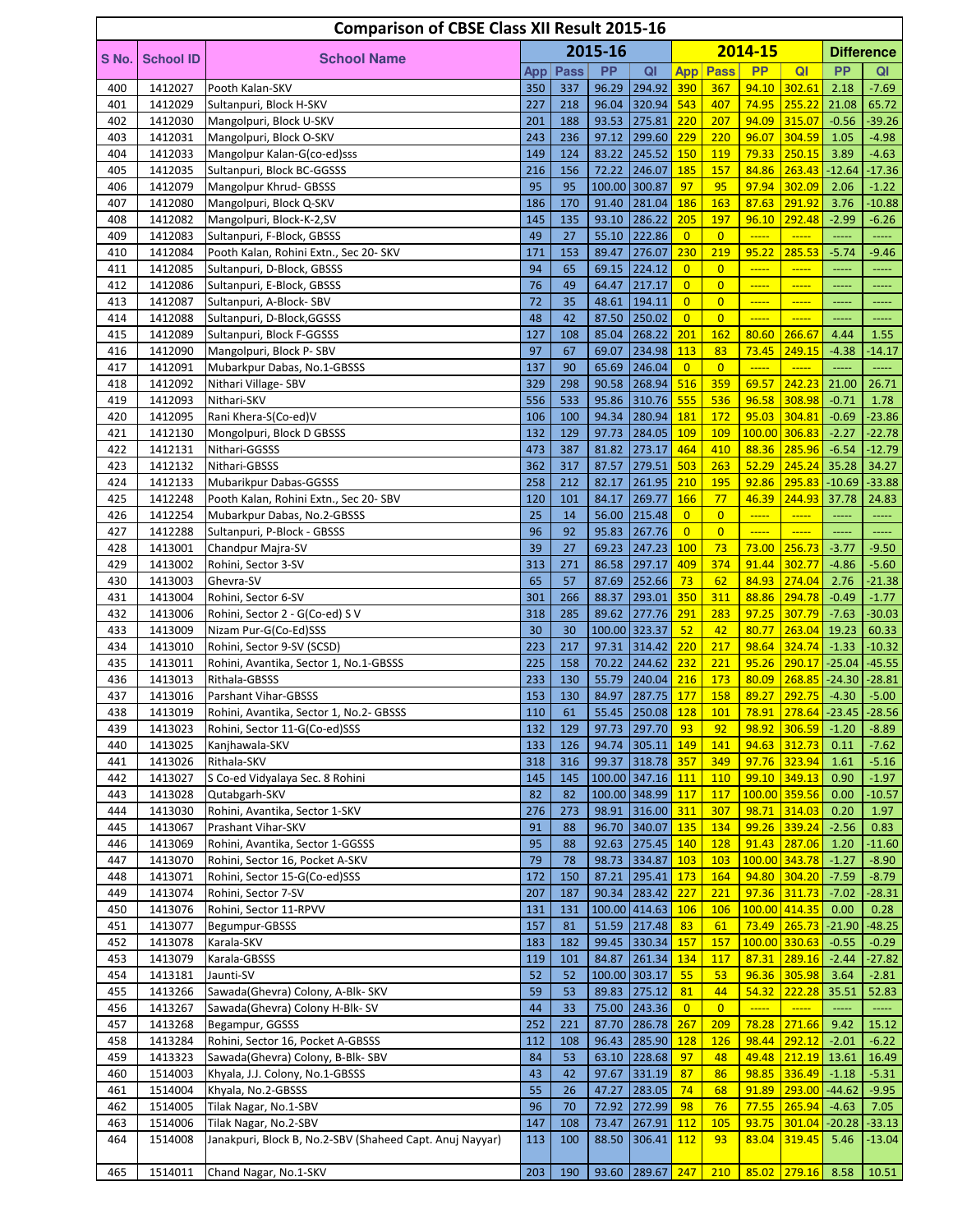|            |                    | <b>Comparison of CBSE Class XII Result 2015-16</b>                        |            |             |                |                       |                |                          |                                                                                                   |                          |                     |                              |
|------------|--------------------|---------------------------------------------------------------------------|------------|-------------|----------------|-----------------------|----------------|--------------------------|---------------------------------------------------------------------------------------------------|--------------------------|---------------------|------------------------------|
| S No.      | <b>School ID</b>   | <b>School Name</b>                                                        |            |             | 2015-16        |                       |                |                          | 2014-15                                                                                           |                          |                     | <b>Difference</b>            |
|            |                    |                                                                           | App        | <b>Pass</b> | <b>PP</b>      | QI                    |                | <b>App Pass</b>          | <b>PP</b>                                                                                         | QI                       | <b>PP</b>           | QI                           |
| 466        | 1514012            | Khyala, No.1-GGSSS                                                        | 132        | 128         | 96.97          | 294.25                | 200            | 185                      | 92.50                                                                                             | 293.63                   | 4.47                | 0.62                         |
| 467        | 1514013            | Khyala, No.2-SKV                                                          | 109        | 105         | 96.33          | 283.83                | 102            | 95                       | 93.14                                                                                             | 292.81                   | 3.19                | $-8.99$                      |
| 468        | 1514014            | Tilak Nagar, No.1-GGSSS                                                   | 151        | 143         | 94.70          | 306.66                | 170            | 166                      | 97.65                                                                                             | 337.49                   | $-2.95$             | $-30.84$                     |
| 469<br>470 | 1514016<br>1514017 | Tilak Nagar, No.3-SKV<br>Vikas Puri, Distt. Centre-SKV                    | 156<br>128 | 127<br>120  | 81.41<br>93.75 | 271.18<br>313.35      | 157<br>147     | 138<br>134               | 87.90<br>91.16                                                                                    | 299.50<br>306.03         | $-6.49$<br>2.59     | $-28.32$<br>7.32             |
| 471        | 1514018            | Ashok Nagar-GGSSS                                                         | 95         | 91          | 95.79          | 314.39                | 99             | 93                       | 93.94                                                                                             | 313.35                   | 1.85                | 1.04                         |
| 472        | 1514019            | Janakpuri, Block B SKV                                                    | 117        | 116         | 99.15          | 336.42                | 127            | 127                      |                                                                                                   | 100.00 340.13            | $-0.85$             | $-3.71$                      |
| 473        | 1514021            | Hari Nagar, Clock Tower- SKV                                              | 88         | 61          | 69.32          | 276.51                | 105            | 101                      | 96.19                                                                                             | 312.03                   | $-26.87$            | $-35.52$                     |
| 474        | 1514022            | Hari Nagar, Block-L S(Co-ed)V                                             | 125        | 118         | 94.40          | 310.60 151            |                | 144                      | 95.36                                                                                             | 314.75                   | $-0.96$             | $-4.15$                      |
| 475        | 1514023            | Hari Nagar, Block BE-RPVV                                                 | 95         | 94          | 98.95          | 366.60                | 77             | 77                       |                                                                                                   | 100.00 396.62            | $-1.05$             | $-30.02$                     |
| 476        | 1514110            | Chand Nagar-SBV                                                           | 79         | 53          | 67.09          | $\sqrt{224.85}$       | 138            | 117                      | 84.78                                                                                             | 252.25                   | $-17.69$            | $-27.41$                     |
| 477        | 1514112            | Hari Nagar, Clock Tower, Site-2-GBSSS                                     | 88         | 59          | 67.05          | 272.76                | 132            | 105                      | 79.55                                                                                             | 271.00                   | $-12.50$            | 1.76                         |
| 478<br>479 | 1515001            | Jaidev Park-SV                                                            | 169<br>77  | 139<br>76   | 82.25          | 302.28<br>329.44      | 172<br>114     | 156<br>107               | 90.70<br>93.86                                                                                    | 309.98<br>319.13         | $-8.45$<br>4.84     | $-7.70$<br>10.31             |
| 480        | 1515002<br>1515003 | <b>Ashok Nagar-SBV</b><br>Subhash Nagar-SBV                               | 97         | 59          | 98.70<br>60.82 | 250.73                | 131            | 94                       | 71.76                                                                                             | 257.53                   | $-10.93$            | $-6.80$                      |
| 481        | 1515004            | East Punjabi Bagh-SV                                                      | 76         | 76          |                | 100.00 290.37         | 94             | 93                       | 98.94                                                                                             | 300.70                   | 1.06                | $-10.33$                     |
| 482        | 1515005            | Rajouri Garden Main-GBSSS                                                 | 67         | 65          | 97.01          | 328.58                | 53             | 53                       |                                                                                                   | 100.00 325.55            | $-2.99$             | 3.03                         |
| 483        | 1515006            | Rajouri Garden Extn.-GBSSS                                                | 166        | 146         | 87.95          | 263.66                | 113            | 93                       | 82.30                                                                                             | 295.50                   | 5.65                | $-31.85$                     |
| 484        | 1515007            | Madipur, No.1-SBV                                                         | 62         | 62          |                | 100.00 334.35         | 89             | 88                       | 98.88                                                                                             | 321.65                   | 1.12                | 12.70                        |
| 485        | 1515010            | Punjabi Bagh, No.1-GBSSS                                                  | 112        | 86          | 76.79          | 265.75                | 157            | 123                      | 78.34                                                                                             | 277.14                   | $-1.56$             | $-11.39$                     |
| 486        | 1515018            | Rajouri Garden Extn., GBSSS                                               | 11         | 11          |                | 100.00 289.73         | $\overline{0}$ | $\overline{0}$           | $\frac{1}{2}$                                                                                     |                          | <u>.</u>            |                              |
| 487        | 1515021            | Rajouri Garden Extn.-SKV                                                  | 209        | 189         | 90.43          | 291.01                | 194            | 172                      | 88.66                                                                                             | 287.17                   | 1.77                | 3.84                         |
| 488<br>489 | 1515022<br>1515023 | Rajouri Garden Main-SKV                                                   | 65<br>105  | 64<br>99    | 98.46<br>94.29 | 327.43<br>322.61      | 114<br>118     | 112<br>114               | 98.25<br>96.61                                                                                    | 328.52<br>320.19         | 0.22<br>$-2.32$     | $-1.09$<br>2.41              |
| 490        | 1515024            | Punjabi Bagh, No.2-SKV<br>Madipur, No.2-SKV                               | 101        | 98          | 97.03          | 293.36                | 152            | 138                      | 90.79                                                                                             | 302.98                   | 6.24                | $-9.62$                      |
| 491        | 1515025            | Tagore Garden, No.2-SKV                                                   | 91         | 90          | 98.90          | 311.69                | 65             | 65                       | 100.00                                                                                            | 329.75                   | $-1.10$             | $-18.06$                     |
| 492        | 1515026            | Tagore Garden, No.1-GGSSS                                                 | 115        | 113         | 98.26          | 306.73                | 124            | 122                      | 98.39                                                                                             | 310.88                   | $-0.13$             | $-4.15$                      |
| 493        | 1515028            | Madipur, No.1-GGSSS                                                       | 115        | 110         | 95.65          | 303.19                | 104            | 103                      | 99.04                                                                                             | 318.33                   | $-3.39$             | $-15.14$                     |
| 494        | 1515029            | Subhash Nagar, No.1-GGSSS                                                 | 84         | 76          | 90.48          | 290.30                | 82             | 78                       | 95.12                                                                                             | 303.33                   | $-4.65$             | $-13.03$                     |
| 495        | 1515139            | <b>Tagore Garden-GBSSS</b>                                                | 75         | 75          |                | 100.00 310.69         | 133            | 127                      | 95.49                                                                                             | 299.79                   | 4.51                | 10.90                        |
| 496        | 1516002            | Ramesh Nagar-SBV                                                          | 236        | 188         | 79.66          | 267.58                | 247            | 235                      | 95.14                                                                                             | 305.13                   | $-15.48$            | $-37.54$                     |
| 497        | 1516003            | Mansarovar Garden-SV                                                      | 82         | 81          | 98.78          | 323.80                | 103            | 102                      | 99.03                                                                                             | 320.61                   | $-0.25$             | 3.19                         |
| 498<br>499 | 1516010<br>1516011 | Moti Nagar SBV                                                            | 203<br>63  | 188<br>55   | 92.61<br>87.30 | 287.92<br>241.29 115  | 134            | 130<br>80                | 97.01<br>69.57                                                                                    | 306.94<br>220.17         | $-4.40$             | $-19.02$<br>21.11            |
| 500        | 1516013            | Shadi Khampur-GBSSS<br>Prem Nagar-GBSSS                                   | 81         | 43          | 53.09          | 237.74                | 113            | 92                       | 81.42                                                                                             | 249.26                   | 17.74<br>$-28.33$   | $-11.52$                     |
| 501        | 1516018            | Moti Nagar SKV                                                            | 117        | 117         |                | 100.00 324.73         | 128            | 125                      | 97.66                                                                                             | 326.55                   | 2.34                | $-1.82$                      |
| 502        | 1516019            | Basai Darapur-SKV                                                         | 33         | 32          | 96.97          | 296.70                | 39             | 29                       | 74.36                                                                                             | 292.38                   | 22.61               | 4.31                         |
| 503        | 1516021            | Ranjit Nagar-SKV                                                          | 48         | 44          | 91.67          | 293.60 127            |                | 103                      | 81.10                                                                                             | 255.46                   | 10.56               | 38.15                        |
| 504        | 1516022            | Shadi Khampur-SKV                                                         | 39         | 38          |                | 97.44 343.54          | 59             | 58                       |                                                                                                   | 98.31 324.44             | $-0.87$             | 19.10                        |
| 505        | 1516025            | Kirti Nagar-GGSSS                                                         | 118        | 117         |                | 99.15 317.23 130      |                | <b>119</b>               | 91.54                                                                                             | 297.48                   | 7.61                | 19.74                        |
| 506        | 1516027            | Ramesh Nagar-SKV                                                          | 155        | 151         | 97.42          | 317.40 112            |                | 112                      |                                                                                                   | 100.00 342.45            | $-2.58$             | $-25.05$                     |
| 507        | 1516030            | Prem Nagar-GGSSS                                                          | 91<br>40   | 90<br>38    | 98.90          | 302.42                | 112<br>51      | <b>108</b><br>45         | 96.43                                                                                             | 309.55<br>271.25         | 2.47                | $-7.14$                      |
| 508<br>509 | 1516068<br>1516104 | Karampura, Industrial Area-G(Co-ed)SSS<br>Karampura, Block H- G(Co-ed) SV | 108        | 107         | 95.00<br>99.07 | 285.63<br>302.54      | 102            | 101                      | 88.24<br>99.02                                                                                    | 328.05                   | 6.76<br>0.05        | 14.37<br>$-25.51$            |
| 510        | 1516140            | <b>West Patel Nagar-GBSSS</b>                                             | 254        | 244         | 96.06          | 290.78 253            |                | 236                      | 93.28                                                                                             | 290.70                   | 2.78                | 0.08                         |
| 511        | 1516141            | West Patel Nagar-GGSSS                                                    | 120        | 117         | 97.50          | 303.53 164            |                | <b>161</b>               | 98.17                                                                                             | 301.66                   | $-0.67$             | 1.87                         |
| 512        | 1516142            | West Patel Nagar-SKV                                                      | 176        | 165         | 93.75          | 285.50 356            |                | 337                      | 94.66                                                                                             | 294.70                   | $-0.91$             | $-9.20$                      |
| 513        | 1516143            | West Patel Nagar-SBV                                                      | 92         | 83          | 90.22          | 295.20 135            |                | 121                      | 89.63                                                                                             | 313.46                   | 0.59                | $-18.26$                     |
| 514        | 1617001            | Tikri Kalan- GBSSS                                                        | 101        | 64          | 63.37          | 235.52                | $\overline{0}$ | $\overline{0}$           | $\overline{\phantom{a} \phantom{a} \phantom{a} \phantom{a} \phantom{a} \phantom{a} \phantom{a} }$ | $\overline{\phantom{a}}$ | -----               | -----                        |
| 515        | 1617002            | Nangloi-SBV                                                               | 396        | 331         | 83.59          | 272.70 346            |                | 300                      | 86.71                                                                                             | 282.97                   | $-3.12$             | $-10.26$                     |
| 516        | 1617003            | Paschim Vihar, A 2-SV(Co-ed)                                              | 192        | 150         | 78.13          | 250.44                | 191            | 180                      | 94.24                                                                                             | 274.50                   | $-16.12$            | $-24.06$                     |
| 517        | 1617004            | Nangloi, Kavita Colony-G(Co-ed)SSS                                        | 143        | 141         | 98.60          | 298.64                | 117            | 115                      | 98.29                                                                                             | 306.79                   | 0.31                | $-8.14$                      |
| 518<br>519 | 1617005<br>1617006 | Ranhaula-SKV<br>Hiran Kudna-SV(Co-ed)                                     | 214<br>53  | 210<br>26   | 98.13<br>49.06 | 302.79<br>220.32      | 171<br>81      | 169<br>50                | 98.83<br>61.73                                                                                    | 315.49<br>240.51         | $-0.70$<br>$-12.67$ | $-12.70$<br>$-20.19$         |
| 520        | 1617007            | New Multan Nagar-SV(Co-ed)                                                | 168        | 151         | 89.88          | 292.89                | 208            | <b>191</b>               | 91.83                                                                                             | 307.80                   | $-1.95$             | $-14.91$                     |
| 521        | 1617008            | Paschim Vihar, B 4-SV(Co-ed)                                              | 181        | 178         | 98.34          | 311.31                | 206            | 196                      | 95.15                                                                                             | 310.64                   | 3.20                | 0.67                         |
| 522        | 1617009            | Paschim Vihar, A 6-RPVV                                                   | 128        | 127         | 99.22          | 398.13                | 119            | 119                      |                                                                                                   | 100.00 401.60            | $-0.78$             | $-3.46$                      |
| 523        | 1617010            | Nangloi-SKV                                                               | 341        | 340         | 99.71          | 332.55 360            |                | 352                      | 97.78                                                                                             | 306.74                   | 1.93                | 25.81                        |
| 524        | 1617011            | Paschim Vihar, B 3-SKV                                                    | 196        | 191         | 97.45          | 316.88 182            |                | <b>181</b>               | 99.45                                                                                             | 346.31                   | $-2.00$             | $-29.44$                     |
| 525        | 1617012            | Tikri Kalan-SKV                                                           | 70         | 69          | 98.57          | 306.24                | 76             | 75                       | 98.68                                                                                             | 335.84                   | $-0.11$             | $-29.60$                     |
| 526        | 1617013            | Nangloi, Sultanpuri Road-SKV                                              | 284        | 265         | 93.31          | 308.74                | 292            | 282                      | 96.58                                                                                             | 312.53                   | $-3.27$             | $-3.79$                      |
| 527        | 1617014            | Mundka Village-SKV                                                        | 257        | 247         | 96.11          | 302.07                | 251            | 230                      | 91.63                                                                                             | 299.87                   | 4.48                | 2.19                         |
| 528<br>529 | 1617015<br>1617017 | Amalwas, Jawalapuri-GBSSS<br>Nangloi, Sultanpuri Road-GBSSS               | 133<br>136 | 129<br>86   | 96.99<br>63.24 | 279.92<br> 230.48 205 | 143            | <b>136</b><br><b>161</b> | 95.10<br>78.54                                                                                    | 287.56<br>249.17         | 1.89                | $-7.63$<br>$-15.30$ $-18.69$ |
| 530        | 1617018            | Mundka Village-GBSSS                                                      | 76         | 68          | 89.47          | 313.97                | 68             | 56                       | 82.35                                                                                             | 303.16                   | 7.12                | 10.81                        |
| 531        | 1617021            | Nangloi-GGSSS                                                             | 125        | 125         |                | 100.00 312.80 156     |                | 154                      | 98.72                                                                                             | 336.49                   | 1.28                | $-23.69$                     |
| 532        | 1617024            | Nangloi, Phase II-GBSSS                                                   | 111        | 98          |                | 88.29 282.48 122      |                | 88                       |                                                                                                   | 72.13 259.30             | 16.16               | 23.17                        |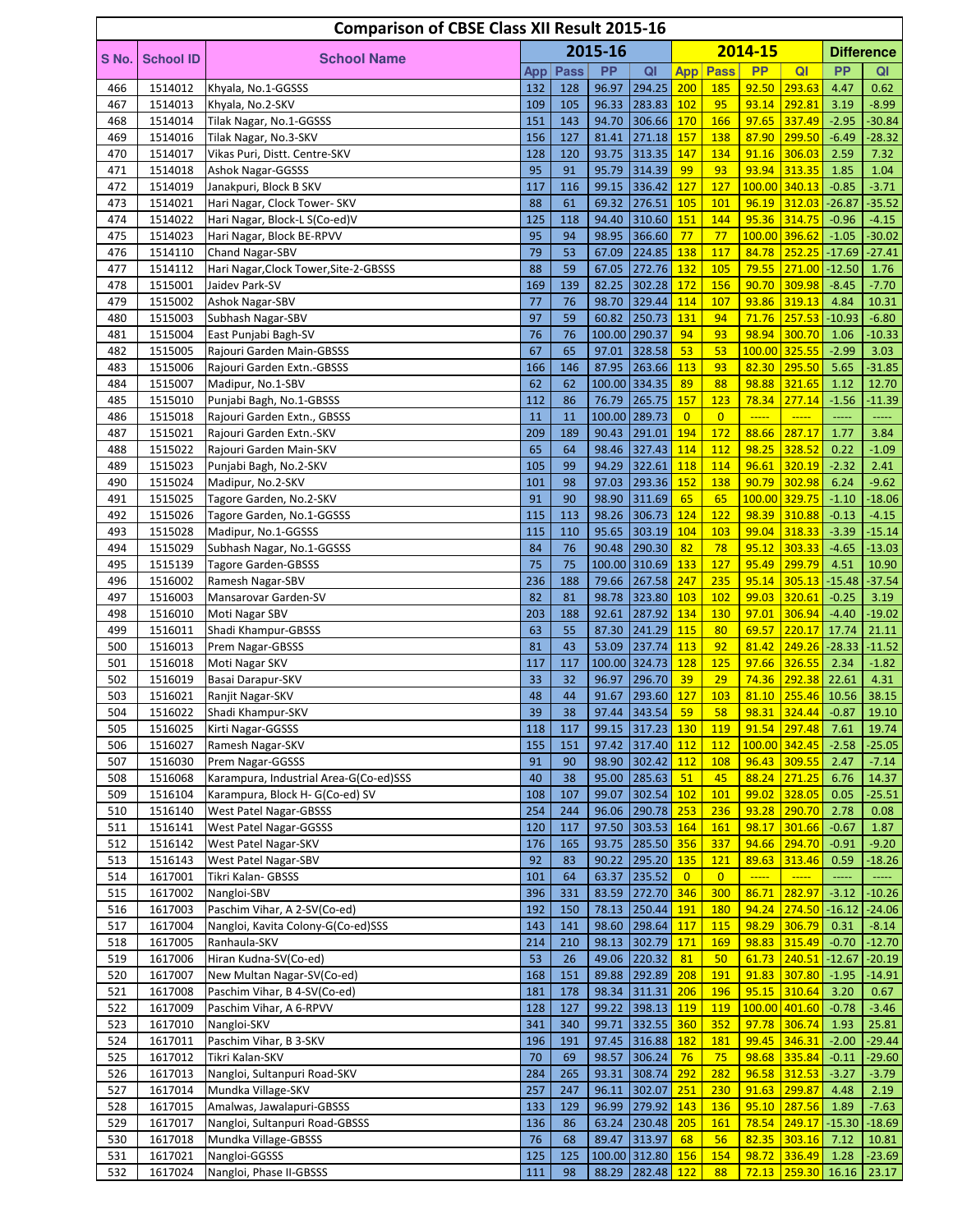|            |                    | <b>Comparison of CBSE Class XII Result 2015-16</b>                   |            |             |                |                      |            |             |                |                   |                    |                      |
|------------|--------------------|----------------------------------------------------------------------|------------|-------------|----------------|----------------------|------------|-------------|----------------|-------------------|--------------------|----------------------|
| S No.      | <b>School ID</b>   | <b>School Name</b>                                                   |            |             | 2015-16        |                      |            |             | 2014-15        |                   |                    | <b>Difference</b>    |
|            |                    |                                                                      | App        | <b>Pass</b> | <b>PP</b>      | QI                   | <b>App</b> | <b>Pass</b> | <b>PP</b>      | QI                | <b>PP</b>          | QI                   |
| 533        | 1617025            | Nangloi, Phase I-GBSSS                                               | 65         | 53          |                | 81.54 279.18 140     |            | <b>127</b>  | 90.71          | 278.08            | $-9.18$            | 1.11                 |
| 534        | 1617026            | Nilothi-SKV                                                          | 81         | 81          |                | 100.00 303.07        | 110        | 79          | 71.82          | 263.54            | 28.18              | 39.54                |
| 535<br>536 | 1617027<br>1617028 | Punjabi Basti-G(Co-ed)SSS<br>Peera Garhi Village- SKV                | 47<br>230  | 40<br>214   | 85.11<br>93.04 | 278.77<br>289.44     | 105<br>314 | 92<br>304   | 87.62<br>96.82 | 286.30<br>300.66  | $-2.51$<br>$-3.77$ | $-7.53$<br>$-11.22$  |
| 537        | 1617029            | Bakkarwala-G(Co-ed)SSS                                               | 160        | 159         | 99.38          | 301.23               | 157        | 148         | 94.27          | 291.24            | 5.11               | 9.98                 |
| 538        | 1617030            | Baprola-G(Co-ed)SSS                                                  | 394        | 381         | 96.70          | 307.90               | 421        | 403         | 95.72          | 297.68            | 0.98               | 10.22                |
| 539        | 1617032            | Paschim Vihar, A 6-G(Co-ed)SSS                                       | 124        | 124         |                | 100.00 325.76        | 104        | 87          | 83.65          | 292.13            | 16.35              | 33.62                |
| 540        | 1617033            | Ambika Vihar-GGSSS                                                   | 144        | 128         | 88.89          | 291.22               | <b>199</b> | 190         | 95.48          | 288.22            | $-6.59$            | 2.99                 |
| 541        | 1617035            | Nangloi, J.J. Colony-GGSSS                                           | 357        | 342         | 95.80          | 297.76               | 397        | 370         | 93.20          | 297.37            | 2.60               | 0.39                 |
| 542<br>543 | 1617036<br>1617037 | Amalwas, Jawalapuri-SKV<br>Nangloi, J.J. Colony-GBSSS                | 310<br>258 | 295<br>212  | 95.16<br>82.17 | 293.41<br>262.99     | 403<br>269 | 358<br>224  | 88.83<br>83.27 | 272.28<br>267.20  | 6.33<br>$-1.10$    | 21.13<br>$-4.21$     |
| 544        | 1617137            | Paschim Vihar, B 3-G(Co-ed)SSS                                       | 113        | 88          | 77.88          | 250.05               | 144        | 131         | 90.97          | 281.11            | $-13.10$           | $-31.06$             |
| 545        | 1617219            | Nilothi-SBV                                                          | 97         | 83          | 85.57          | 299.08               | 127        | 77          | 60.63          | 239.23            | 24.94              | 59.85                |
| 546        | 1617227            | Ranhaula-SBV                                                         | 151        | 132         | 87.42          | 306.26               | 118        | 87          | 73.73          | 290.91            | 13.69              | 15.36                |
| 547        | 1618001            | Matiala-SBV                                                          | 126        | 121         | 96.03          | 302.81               | 163        | 147         | 90.18          | 300.73            | 5.85               | 2.08                 |
| 548        | 1618002            | Vikas Puri, Block A-SBV                                              | 253        | 225         | 88.93          | 289.72               | 213        | 205         | 96.24          | 304.17            | $-7.31$            | $-14.45$             |
| 549<br>550 | 1618003<br>1618004 | Janakpuri, Possangipur B1-SV(Co-ed)<br>Uttam Nagar, No.2-GBSSS       | 168<br>89  | 155<br>87   | 92.26<br>97.75 | 299.93<br>306.66     | 206<br>123 | 202<br>121  | 98.06<br>98.37 | 304.38<br>298.42  | $-5.80$<br>$-0.62$ | $-4.45$<br>8.24      |
| 551        | 1618005            | Janakpuri, Block C, No.2-SBV                                         | 122        | 94          | 77.05          | 253.81               | 148        | 111         | 75.00          | 255.22            | 2.05               | $-1.40$              |
| 552        | 1618006            | Janakpuri, Block C, No.1-GBSSS                                       | 172        | 151         | 87.79          | 286.82               | 155        | 149         | 96.13          | 298.86            | $-8.34$            | $-12.04$             |
| 553        | 1618008            | <b>Uttam Nagar-SBV</b>                                               | 108        | 101         | 93.52          | 285.63               | 108        | 101         | 93.52          | 302.19            | 0.00               | $-16.56$             |
| 554        | 1618009            | Kakrola-SBV                                                          | 233        | 160         | 68.67          | 242.82               | 238        | <b>196</b>  | 82.35          | 252.39            | $-13.68$           | $-9.57$              |
| 555        | 1618010            | Vikas Puri, Block G-GBSSS                                            | 138        | 109         | 78.99          | 267.03               | 124        | 108         | 87.10          | 286.92            | $-8.11$            | $-19.89$             |
| 556        | 1618015            | Vikas Puri, KG-I/II-GBSSS                                            | 16         | 16          |                | 100.00 284.06        | 40         | 37          | 92.50          | 250.65            | 7.50               | 33.41                |
| 557<br>558 | 1618017            | Janakpuri - SKV No.1, C-Block                                        | 202<br>188 | 183         | 90.59<br>97.87 | 315.88<br>333.47     | 251<br>199 | 231<br>194  | 92.03<br>97.49 | 307.80<br>321.59  | $-1.44$            | 8.08                 |
| 559        | 1618018<br>1618019 | Janakpuri, Block A-SKV<br>Vikas Puri, Block G-SKV                    | 158        | 184<br>145  | 91.77          | 279.37               | 205        | 198         | 96.59          | 306.73            | 0.38<br>$-4.81$    | 11.89<br>$-27.36$    |
| 560        | 1618020            | Kakrola-SKV                                                          | 331        | 312         | 94.26          | 306.20 379           |            | 319         | 84.17          | 286.30            | 10.09              | 19.90                |
| 561        | 1618021            | Uttam Nagar, No.2-GGSSS                                              | 134        | 132         | 98.51          | 317.79               | 178        | 170         | 95.51          | 316.17            | 3.00               | 1.62                 |
| 562        | 1618022            | Janakpuri C-Block, SKV No.2                                          | 188        | 170         | 90.43          | 284.64               | 188        | 179         | 95.21          | 293.58            | $-4.79$            | $-8.94$              |
| 563        | 1618057            | Uttam Nagar-SKV                                                      | 233        | 184         | 78.97          | 265.88               | 254        | 215         | 84.65          | 271.27            | $-5.68$            | $-5.39$              |
| 564        | 1618058            | Hastsal-GBSSS                                                        | 270        | 214         | 79.26          | 284.26               | 182        | 161         | 88.46          | 314.80            | $-9.20$            | $-30.55$             |
| 565        | 1618059            | Bindapur-GBSSS                                                       | 141        | 133         | 94.33          | $275.69$ 122         |            | <b>120</b>  | 98.36          | 295.27            | $-4.03$            | $-19.58$             |
| 566<br>567 | 1618060<br>1618061 | Bindapur-GGSSS                                                       | 296<br>361 | 263<br>334  | 88.85<br>92.52 | 276.09<br>282.05     | 286<br>380 | 280<br>336  | 97.90<br>88.42 | 310.72<br>285.59  | $-9.05$<br>4.10    | $-34.63$<br>$-3.55$  |
| 568        | 1618062            | <b>HASTSAL-SKV</b><br>Vikas Puri, Block A-SKV                        | 286        | 282         |                | 98.60 320.16 325     |            | 325         |                | 100.00 329.18     | $-1.40$            | $-9.02$              |
| 569        | 1618063            | Mohan Garden-SKV                                                     | 396        | 387         | 97.73          | 294.07               | 428        | 411         | 96.03          | 300.26            | 1.70               | $-6.19$              |
| 570        | 1618064            | Janakpuri, Block A, No.2-GGSSS                                       | 217        | 212         |                | 97.70 300.02         | 171        | 168         | 98.25          | 318.33            | $-0.55$            | $-18.31$             |
| 571        | 1618065            | Janakpuri, Block A-GBSSS                                             | 109        | 109         |                | 100.00 315.14 145    |            | 140         |                | 96.55 317.34 3.45 |                    | $-2.20$              |
| 572        | 1618070            | Matiala-SKV                                                          | 230        | 224         |                | 97.39 294.34 270     |            | 248         | 91.85          | 294.90            | 5.54               | $-0.56$              |
| 573        | 1618072            | Mohan Garden-GBSSS No.1                                              | 259        | 229         | 88.42          | 268.30 387           |            | 351         | 90.70          | 279.76            | $-2.28$            | $-11.46$             |
| 574        | 1618191            | Bindapur-G(co-ed)SSS                                                 | 228        | 201         |                | 88.16 278.56 383     |            | 336         | 87.73          | 273.74            | 0.43               | 4.82                 |
| 575<br>576 | 1618264<br>1618277 | Mohan Garden-GGSSS<br>Mohan Garden-GBSSS No.2                        | 233<br>128 | 189<br>106  | 81.12<br>82.81 | 280.56 287<br>279.94 | 63         | 272<br>52   | 94.77<br>82.54 | 312.76<br>312.16  | $-13.66$<br>0.27   | $-32.20$<br>$-32.22$ |
| 577        | 1618278            | HASTSAL- GGSSS                                                       | 327        | 301         | 92.05          | 292.02 328           |            | 315         | 96.04          | 307.84            | $-3.99$            | $-15.83$             |
| 578        | 1618281            | Hastsal, Janta Flats-SBV                                             | 152        | 116         | 76.32          | 270.39               | 302        | 226         | 74.83          | 266.39            | 1.48               | 4.00                 |
| 579        | 1719001            | R.K. Puram, Sector 12-SV (Jose Marti)                                | 124        | 123         | 99.19          | 310.44               | 107        | 86          | 80.37          | 311.78            | 18.82              | $-1.34$              |
| 580        | 1719002            | Sarojini Nagar, No.1-SBV (Ganesh Shankar Vidyarthi)                  | 107        | 107         |                | 100.00 340.93        | 129        | 128         | 99.22          | 346.48            | 0.78               | $-5.55$              |
| 581        | 1719005            | Sarojini Nagar, No.3-GBSSS                                           | 77         | 72          |                | 93.51 274.53         | 97         | 88          | 90.72          | 282.49            | 2.78               | $-7.96$              |
| 582        | 1719006            | Sarojini Nagar, No.4-GBSSS                                           | 88         | 88          |                | 100.00 322.01        | 88         | 87          | 98.86          | 317.88            | 1.14               | 4.14                 |
| 583        | 1719010            | Moti Bagh I-GBSSS                                                    | 107        | 87          | 81.31          | 270.12               | 101        | 96          | 95.05          | 288.42            | $-13.74$           | $-18.29$             |
| 584<br>585 | 1719013<br>1719022 | R.K. Puram, Sec 2-S Co-ed Vidyalaya<br>R.K. Puram, Sector 7, No.3-SV | 69<br>137  | 61<br>128   | 88.41<br>93.43 | 289.06<br>281.57     | 89<br>211  | 59<br>205   | 66.29<br>97.16 | 249.74<br>290.21  | 22.11<br>$-3.73$   | 39.32<br>$-8.64$     |
| 586        | 1719027            | Sarojini Nagar, No.3-GGSSS                                           | 108        | 106         | 98.15          | 303.47 137           |            | 134         | 97.81          | 303.28            | 0.34               | 0.19                 |
| 587        | 1719029            | Sarojini Nagar, No.1-SKV                                             | 88         | 87          | 98.86          | $326.25$ 113         |            | <b>106</b>  | 93.81          | 314.60            | 5.06               | 11.65                |
| 588        | 1719069            | R.K. Puram, Sector 2, No.1-SV                                        | 155        | 140         | 90.32          | 283.55               | 169        | 139         | 82.25          | 271.57            | 8.07               | 11.98                |
| 589        | 1719070            | R.K.Puram, Sector-6, GS.(Co-ed) SSS                                  | 180        | 179         | 99.44          | 305.87               | 161        | 159         | 98.76          | 321.20            | 0.69               | $-15.33$             |
| 590        | 1719073            | Moti Bagh I-SKV                                                      | 66         | 66          |                | 100.00 314.29 105    |            | 99          |                | 94.29 306.53      | 5.71               | 7.75                 |
| 591        | 1719101            | Laxmi Bai Nagar(Co-Ed)-SSS                                           | 87         | 79          |                | 90.80 281.08         | 85         | 80          | 94.12          | 279.48            | $-3.31$            | 1.60                 |
| 592        | 1719102            | Netaji Nagar(Co-Ed)-SV                                               | 56         | 56          |                | 100.00 294.79        | 69         | 63          | 91.30          | 296.97            | 8.70               | $-2.19$              |
| 593<br>594 | 1719103<br>1719104 | R. K. Puram, Sec-3-GBSSS<br>R. K. Puram, Sec-5(Co-Ed)-GSSS           | 93<br>215  | 78<br>191   | 83.87<br>88.84 | 273.03<br>284.09     | 104<br>233 | 85<br>218   | 81.73<br>93.56 | 262.93<br>302.96  | 2.14<br>$-4.73$    | 10.10<br>$-18.87$    |
| 595        | 1719105            | Moti Bagh-II, Nanakpura-(Co-Ed)SV                                    | 62         | 59          | 95.16          | 283.65               | 122        | <b>119</b>  | 97.54          | 287.47            | $-2.38$            | $-3.82$              |
| 596        | 1719106            | Safdarjung Enclave-S(Co-Ed)SSS                                       | 44         | 43          | 97.73          | 288.93               | 62         | 62          |                | 100.00 322.48     | $-2.27$            | $-33.55$             |
| 597        | 1719125            | Munirka, Sarvodaya(Co-ed) SSS                                        | 45         | 43          |                | 95.56 285.07         | 50         | 48          | 96.00          | 286.34            | $-0.44$            | $-1.27$              |
| 598        | 1719130            | R.K. Puram, Sector-13 G(Co-ed)SV                                     | 49         | 46          |                | 93.88 309.59         | 48         | 34          |                | 70.83 298.63      | 23.04              | 10.97                |
| 599        | 1720001            | Delhi Cantt.-SBV                                                     | 83         | 76          | 91.57          | 298.48 122           |            | 111         |                | 90.98 305.89      | 0.58               | $-7.40$              |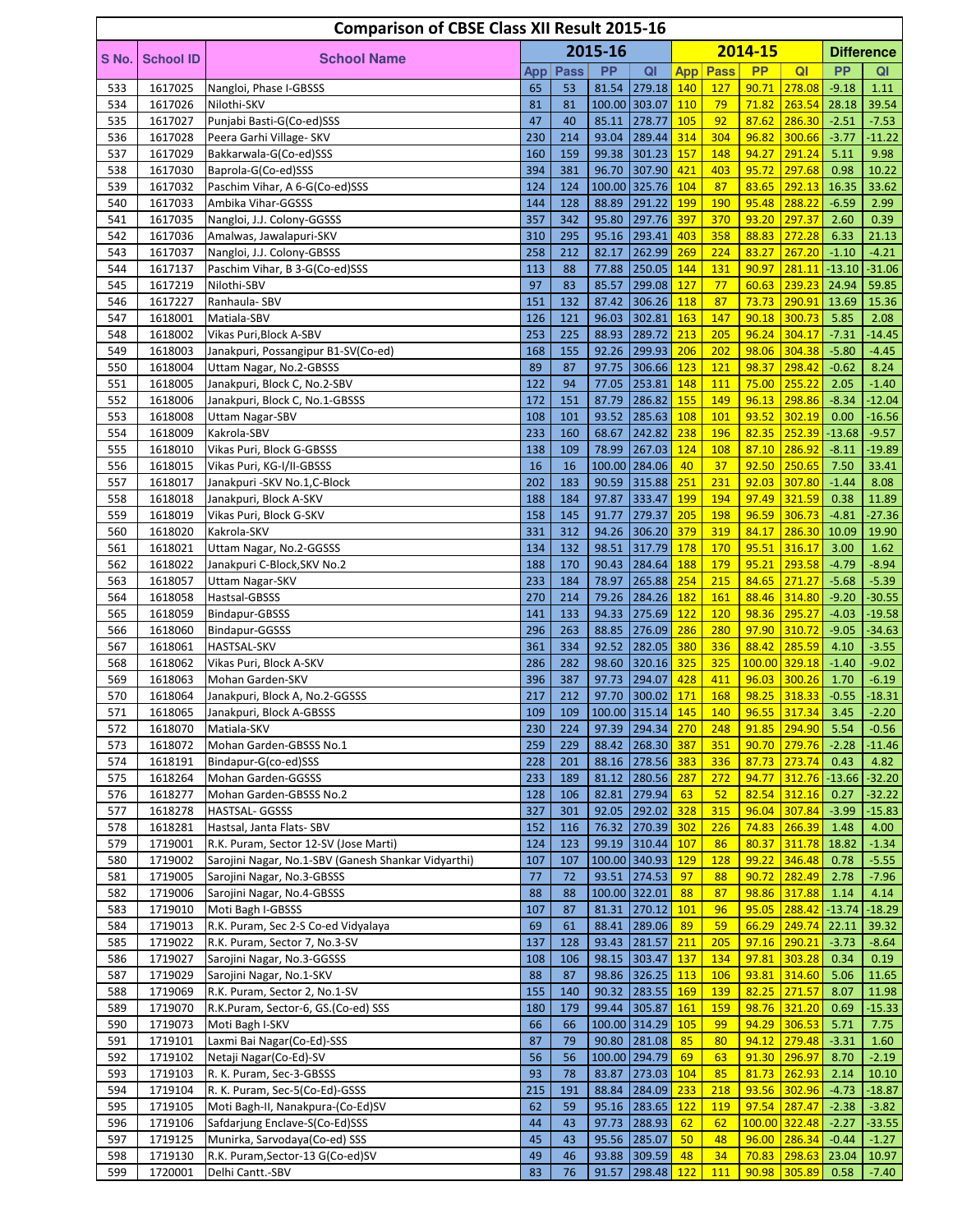|            |                    | <b>Comparison of CBSE Class XII Result 2015-16</b>                           |            |                |                |                                  |                       |                      |                                                                                      |                              |                  |                               |
|------------|--------------------|------------------------------------------------------------------------------|------------|----------------|----------------|----------------------------------|-----------------------|----------------------|--------------------------------------------------------------------------------------|------------------------------|------------------|-------------------------------|
| S No.      | <b>School ID</b>   | <b>School Name</b>                                                           |            |                | 2015-16        |                                  |                       |                      | 2014-15                                                                              |                              |                  | <b>Difference</b>             |
|            |                    |                                                                              | App        | <b>Pass</b>    | <b>PP</b>      | QI                               | <b>App</b>            | Pass                 | <b>PP</b>                                                                            | QI                           | <b>PP</b>        | QI                            |
| 600        | 1720002            | Naraina, Ist Shift-SBV                                                       | 156        | 114            |                | 73.08 259.80 169                 |                       | 129                  |                                                                                      | 76.33 273.46                 | $-3.25$          | $-13.65$                      |
| 601        | 1720003            | Mehram Nagar-S(Co-ed)V                                                       | 31         | 30             | 96.77          | 284.42                           | 34                    | 34                   |                                                                                      | 100.00 325.59                | $-3.23$          | $-41.17$                      |
| 602        | 1720008            | Janak Puri, Block D, No.2-GBSSS                                              | 6          | $\overline{4}$ | 66.67          | 260.67                           | $\overline{0}$        | $\overline{0}$       | $\overline{\phantom{a} \phantom{a} \phantom{a} \phantom{a} \phantom{a} \phantom{a}}$ | $\frac{1}{2}$                |                  |                               |
| 603        | 1720010            | Naraina, 2nd Shift-GBSSS                                                     | 18         | 16             | 88.89          | 276.06                           | 33                    | 30                   | 90.91                                                                                | 291.58                       | $-2.02$          | $-15.52$                      |
| 604        | 1720014            | Janak Puri, Block D, No.1-SKV                                                | 167        | 161            | 96.41          | 304.45                           | 276                   | 270                  | 97.83                                                                                | 304.07                       | $-1.42$          | 0.38                          |
| 605        | 1720015            | Naraina, J.J. Camp-SKV                                                       | 36         | 35             |                | 97.22 324.86                     | 88                    | 88                   |                                                                                      | 100.00 307.80                | $-2.78$          | 17.07                         |
| 606        | 1720017            | Pusa, IARI-SKV                                                               | 82         | 78             |                | 95.12 279.72                     | 170                   | 168                  | 98.82                                                                                | 291.98                       | $-3.70$          | $-12.26$                      |
| 607<br>608 | 1720018<br>1720021 | Delhi Cantt.-SKV<br>Janak Puri, Block D, No.2-GGSSS                          | 87<br>84   | 75<br>75       | 86.21<br>89.29 | 297.71<br>274.55                 | 104<br>$\overline{0}$ | 94<br>$\overline{0}$ | 90.38<br>$\frac{1}{1}$                                                               | 293.28<br>$\frac{1}{2}$      | $-4.18$<br>----- | 4.43<br>-----                 |
| 609        | 1720022            | Naraina-SKV                                                                  | 209        | 185            |                | 88.52 275.38 242                 |                       | 228                  | 94.21                                                                                | 290.82                       | $-5.70$          | $-15.44$                      |
| 610        | 1720023            | Naraina, J.J. Camp-GBSSS                                                     | 26         | 22             | 84.62          | 275.23                           | 55                    | 30                   | 54.55                                                                                | 230.62                       | 30.07            | 44.61                         |
| 611        | 1720024            | Vasant Vihar, SV                                                             | 163        | 116            | 71.17          | 248.56                           | $\overline{0}$        | $\overline{0}$       | $\frac{1}{2}$                                                                        | $\frac{1}{2}$                |                  |                               |
| 612        | 1720026            | VASANT KUNJ- GGSSS                                                           | 59         | 58             | 98.31          | 277.12                           | 90                    | 83                   | 92.22                                                                                | 289.34                       | 6.08             | $-12.23$                      |
| 613        | 1720027            | Janak Puri, Block D-SBV                                                      | 139        | 135            | 97.12          | 306.72                           | 208                   | 192                  | 92.31                                                                                | 296.59                       | 4.81             | 10.13                         |
| 614        | 1720028            | Rajokari-GBSSS                                                               | 65         | 43             | 66.15          | 243.37                           | 91                    | 83                   | 91.21                                                                                | 270.95                       | $-25.05$         | $-27.58$                      |
| 615        | 1720029            | <b>Mahipal Pur-GBSSS</b>                                                     | 139        | 128            | 92.09          | 286.42                           | 95                    | 94                   |                                                                                      | 98.95 346.23                 | $-6.86$          | $-59.81$                      |
| 616        | 1720030            | Rajokari-SKV                                                                 | 64         | 64             |                | 100.00 328.84                    | 75                    | 75                   |                                                                                      | 100.00 338.15                | 0.00             | $-9.30$                       |
| 617        | 1720031            | Vasant Kunj, B1-RPVV                                                         | 104        | 104            |                | 100.00 363.35                    | 81                    | 80                   | 98.77                                                                                | 373.67                       | 1.23             | $-10.32$                      |
| 618        | 1720032            | Mahipal Pur- Amar Shaheed Major Sehrawat SKV                                 | 262        | 229            |                | 87.40 299.15                     | 237                   | 231                  | 97.47                                                                                | 313.65                       | $-10.06$         | $-14.50$                      |
| 619        | 1720033            | Ghitorni-SKV                                                                 | 127        | 120            | 94.49          | 310.24                           | 116                   | 114                  |                                                                                      | 98.28 323.17                 | $-3.79$          | $-12.94$                      |
| 620<br>621 | 1720034<br>1720121 | Ghitorni-GBSSS<br>Inder Puri, Shahid Captain Amit Verma Govt. Sarvodaya (Co- | 37<br>186  | 34<br>156      | 91.89<br>83.87 | 270.49<br>265.03                 | 50<br>183             | 44<br>159            | 88.00<br>86.89                                                                       | 274.78<br>275.02             | 3.89<br>$-3.01$  | $-4.29$<br>$-9.99$            |
|            |                    | ed) Vidyalaya                                                                |            |                |                |                                  |                       |                      |                                                                                      |                              |                  |                               |
| 622        | 1720173            | <b>VASANT KUNJ- GBSSS</b>                                                    | 44         | 44             |                | 100.00 330.43 102                |                       | 101                  | 99.02                                                                                | 292.64                       | 0.98             | 37.79                         |
| 623        | 1720181            | Vasant Kunj, D-Block-RPVV                                                    | 54         | 51             | 94.44          | 299.67                           | $\overline{0}$        | $\overline{0}$       | $\frac{1}{2}$                                                                        | $\frac{1}{2}$                |                  | $\overline{\phantom{a}}$      |
| 624        | 1821001            | Palam Enclave, No.2-SBV                                                      | 127        | 108            | 85.04          | 305.40 128                       |                       | 115                  | 89.84                                                                                | 311.84                       | $-4.80$          | $-6.43$                       |
| 625        | 1821003            | Palam Village, Raj Nagar Extn., Part 2-GBSSS                                 | 118        | 111            | 94.07          | 283.00                           | 106                   | 101                  | 95.28                                                                                | 316.33                       | $-1.22$          | $-33.33$                      |
| 626        | 1821004            | Palam Village, No.1- SBV                                                     | 144        | 140            | 97.22          | 302.31                           | 98                    | 95                   |                                                                                      | 96.94 313.96                 | 0.28             | $-11.65$                      |
| 627        | 1821005            | Samalka, No.1- GBSSS                                                         | 51         | 49             | 96.08          | 310.67                           | 72                    | 72                   |                                                                                      | 100.00 295.00                | $-3.92$          | 15.67                         |
| 628        | 1821006            | Sagarpur, No.1-GBSSS                                                         | 166        | 160            | 96.39          | 305.52                           | 154                   | 150                  |                                                                                      | 97.40 312.94                 | $-1.02$          | $-7.42$                       |
| 629        | 1821007            | Sagarpur, No.2-GBSSS                                                         | 129        | 114            | 88.37          | 275.17                           | 161                   | 158                  | 98.14                                                                                | 291.01                       | $-9.76$          | $-15.84$                      |
| 630        | 1821010            | Palam Enclave, No.3-GBSSS                                                    | 103        | 99             | 96.12          | 286.17                           | 104                   | 101                  |                                                                                      | 97.12 312.45                 | $-1.00$          | $-26.29$                      |
| 631        | 1821014            | Palam Village, Raj Nagar, Part 1-GBSSS                                       | 96         | 79             | 82.29          | 263.89                           | 119                   | 110                  |                                                                                      | $92.44$ 308.02               |                  | $-10.15$ $-44.13$             |
| 632<br>633 | 1821015<br>1821016 | Palam Village, No.2-SKV                                                      | 161<br>210 | 140<br>203     | 86.96<br>96.67 | 282.41<br>306.60                 | 174<br>211            | 171<br>207           |                                                                                      | 98.28 313.83<br>98.10 327.59 | $-1.44$          | $-11.32$ $-31.42$<br>$-20.99$ |
| 634        | 1821017            | Sagarpur, No.1-SKV<br>Sagarpur, No.2-SKV                                     | 272        | 256            | 94.12          | 288.10 252                       |                       | 243                  | 96.43                                                                                | 300.39                       | $-2.31$          | $-12.29$                      |
| 635        | 1821018            | Palam Enclave, No.1-SKV                                                      | 217        | 211            |                | 97.24 309.42 186                 |                       | 186                  |                                                                                      | 100.00 339.15                | $-2.76$          | $-29.73$                      |
| 636        | 1821020            | Raj Nagar-II SKV                                                             | 120        | 120            |                | 100.00 322.55 135                |                       | 135                  |                                                                                      | 100.00 335.41                | 0.00             | $-12.86$                      |
| 637        | 1821022            | Samalka-SKV                                                                  | 219        | 211            |                | 96.35 290.90 274                 |                       | 273                  |                                                                                      | $99.64$ 321.14 -3.29         |                  | $-30.24$                      |
| 638        | 1821024            | Palam Enclave, No.3-GGSSS                                                    | 215        | 212            |                | 98.60 312.28 152                 |                       | <b>142</b>           |                                                                                      | 93.42 323.70                 | 5.18             | $-11.42$                      |
| 639        | 1821025            | Vijay Enclave-SKV                                                            | 154        | 144            | 93.51          | 292.23 233                       |                       | 231                  |                                                                                      | 99.14 313.33                 | $-5.64$          | $-21.11$                      |
| 640        | 1821026            | Chhawla-SKV                                                                  | 129        | 127            |                | 98.45 329.86 164                 |                       | <b>162</b>           |                                                                                      | 98.78 344.16                 | $-0.33$          | $-14.30$                      |
| 641        | 1821027            | Raj Nagar-I SKV                                                              | 110        | 106            |                | 96.36 298.73 118                 |                       | <b>118</b>           |                                                                                      | 100.00 320.12                | $-3.64$          | $-21.39$                      |
| 642        | 1821028            | Vijay Enclave-SBV                                                            | 188        | 172            |                | 91.49 308.64                     | 201                   | 179                  |                                                                                      | 89.05 278.60                 | 2.43             | 30.04                         |
| 643        | 1821029            | Dwarka, Sector II-G(Co-ed)SSS                                                | 181        | 181            |                | 100.00 336.99 206                |                       | 205                  |                                                                                      | 99.51 310.25                 | 0.49             | 26.74                         |
| 644<br>645 | 1821030<br>1821031 | Dwarka, Sector-I, Pkt-7-SKV<br>Dwarka, Sector-VI, G(Co-ed)SSS                | 127<br>205 | 114<br>203     |                | 89.76 271.91<br>99.02 310.18 201 | 90                    | 88<br>200            |                                                                                      | 97.78 300.13<br>99.50 317.57 | $-8.01$          | $-28.23$<br>$-7.39$           |
| 646        | 1821032            | Bijwasan(Bharthal)SBV                                                        | 92         | 92             |                | 100.00 319.82                    | 124                   | <b>117</b>           |                                                                                      | 94.35 303.17                 | $-0.48$<br>5.65  | 16.65                         |
| 647        | 1821033            | Shahabad Mohammadpur- SKV                                                    | 58         | 58             |                | 100.00 332.64                    | 52                    | 52                   |                                                                                      | 100.00 340.96                | 0.00             | $-8.32$                       |
| 648        | 1821034            | Kangan Heri-G(Co-ed)SSS                                                      | 26         | 26             |                | 100.00 324.23                    | 21                    | 21                   |                                                                                      | 100.00 359.81                | 0.00             | $-35.58$                      |
| 649        | 1821035            | Bijwasan, Bharthal Road, GGSSS                                               | 202        | 168            |                | 83.17 293.17                     | 270                   | 246                  |                                                                                      | $91.11$ 309.11               | $-7.94$          | $-15.93$                      |
| 650        | 1821036            | Chhawla-GBSSS                                                                | 39         | 30             |                | 76.92 273.33                     | 24                    | 22                   |                                                                                      | 91.67 294.71                 | $-14.74$         | $-21.38$                      |
| 651        | 1821037            | Pochanpur-G(Co-ed)SSS                                                        | 96         | 95             |                | 98.96 313.89                     | 61                    | 61                   |                                                                                      | 100.00 317.57                | $-1.04$          | $-3.69$                       |
| 652        | 1821039            | Bamnoli, Dhulsiras -G(Co-ed) Sr.Sec.School                                   | 50         | 50             |                | 100.00 301.52                    | 60                    | 59                   |                                                                                      | 98.33 315.23                 | 1.67             | $-13.71$                      |
| 653        | 1821041            | Shahabad Mohammadpur- SBV                                                    | 54         | 46             |                | 85.19 259.26                     | 69                    | 68                   |                                                                                      | 98.55 291.13                 | $-13.37$         | $-31.87$                      |
| 654        | 1821137            | Dwarka Sector-10, RPVV                                                       | 99         | 99             |                | 100.00 414.78 105                |                       | 105                  |                                                                                      | 100.00 418.57                | 0.00             | $-3.79$                       |
| 655        | 1821203            | Dwarka, Sector III(Ist Site)-GGSSS                                           | 111        | 109            |                | 98.20 311.59 106                 |                       | 103                  |                                                                                      | 97.17 318.45                 | 1.03             | $-6.87$                       |
| 656        | 1821204            | Dwarka Sector-22, G(Co-ed)SSS                                                | 79         | 78             |                | 98.73 333.54                     | 47                    | 47                   |                                                                                      | 100.00 334.87                | $-1.27$          | $-1.33$                       |
| 657        | 1821206            | Dwarka Sector-6, Govt. (Co-ed) SSS (Site-I)                                  | 322        | 309            |                | 95.96 293.15                     | 206                   | 204                  |                                                                                      | 99.03 310.66                 | $-3.07$          | $-17.51$                      |
| 658<br>659 | 1821234<br>1821237 | Dwarka, Sector-I, Pkt-7- SBV<br>Dwarka, Sector III(Ist Site)-GBSSS           | 78<br>36   | 77<br>35       | 97.22          | 98.72 324.81<br>291.83           | 78<br>54              | 73<br>52             |                                                                                      | 93.59 313.03<br>96.30 288.57 | 5.13<br>0.93     | 11.78<br>3.26                 |
| 660        | 1821244            | Samalka, No.2- GBSSS                                                         | 77         | 74             |                | 96.10 287.49                     | 82                    | 81                   |                                                                                      | 98.78 305.88                 | $-2.68$          | $-18.38$                      |
| 661        | 1822002            | Najafgarh-S(Co-ed)V                                                          | 71         | 71             |                | 100.00 396.54                    | 61                    | 61                   |                                                                                      | 100.00 389.80                | 0.00             | 6.73                          |
| 662        | 1822003            | Surhera-SV                                                                   | 117        | 117            |                | 100.00 350.97                    | <b>127</b>            | 124                  |                                                                                      | $97.64$ 359.48               | 2.36             | $-8.51$                       |
| 663        | 1822004            | Mundela Kalan-Govt.(Co-ed)SSS                                                | 38         | 38             |                | 100.00 316.87                    | 26                    | 26                   |                                                                                      | 100.00 314.15                | 0.00             | 2.71                          |
| 664        | 1822005            | Pandwala Kalan-SV                                                            | 16         | 16             |                | 100.00 321.94                    | 22                    | 21                   |                                                                                      | 95.45 354.09                 | 4.55             | $-32.15$                      |
| 665        | 1822006            | Daulat Pur-SV                                                                | 30         | 30             |                | 100.00 306.30                    | 21                    | 21                   |                                                                                      | 100.00 348.19                | 0.00             | $-41.89$                      |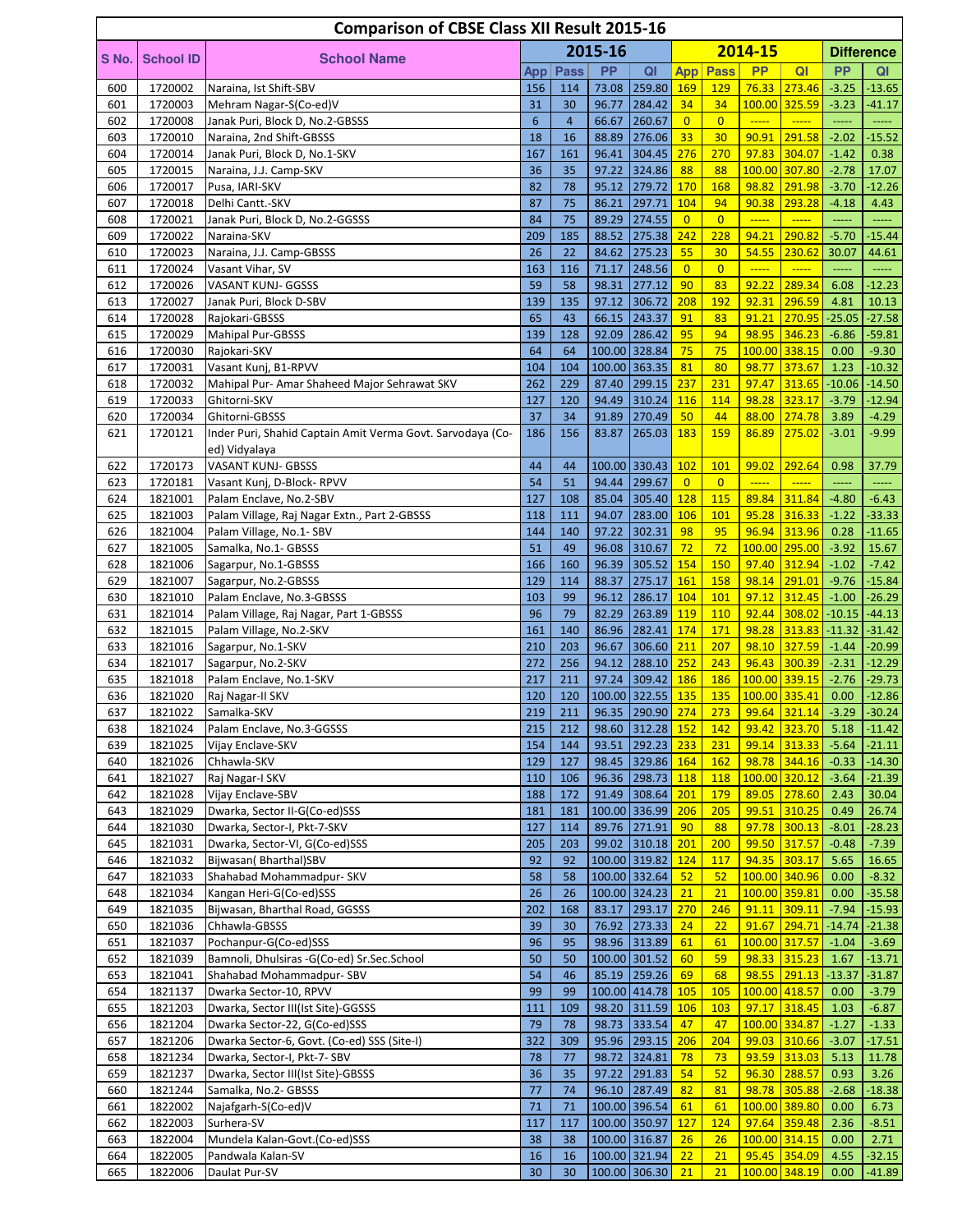|            |                    | <b>Comparison of CBSE Class XII Result 2015-16</b>        |           |           |                |                                |                       |                       |                        |                                |               |                      |
|------------|--------------------|-----------------------------------------------------------|-----------|-----------|----------------|--------------------------------|-----------------------|-----------------------|------------------------|--------------------------------|---------------|----------------------|
| S No.      | School ID          | <b>School Name</b>                                        |           |           | 2015-16        |                                |                       |                       | 2014-15                |                                |               | <b>Difference</b>    |
|            |                    |                                                           | App       | Pass      | <b>PP</b>      | QI                             | App                   | Pass                  | <b>PP</b>              | QI                             | <b>PP</b>     | QI                   |
| 666        | 1822007            | Shikar Pur-SV                                             | 21        | 19        | 90.48          | 307.10                         | 24                    | 23                    | 95.83                  | 312.96                         | $-5.36$       | $-5.86$              |
| 667        | 1822009            | Najafgarh, No.2-GBSSS                                     | 216       | 179       | 82.87          | 270.44                         | 210                   | 193                   | 91.90                  | 306.77                         | $-9.03$       | $-36.33$             |
| 668        | 1822010            | Ghumanhera-GBSSS                                          | 21        | 18        | 85.71          | 301.76                         | <b>19</b>             | 18                    | 94.74                  | 321.79                         | $-9.02$       | $-20.03$             |
| 669        | 1822012            | Kair-GBSSS                                                | 16        | 16        | 100.00         | 297.69                         | 22                    | 18                    | 81.82                  | 291.14                         | 18.18         | 6.55                 |
| 670        | 1822013            | Ujwa-GBSSS                                                | 18        | 14        | 77.78          | 310.00                         | 20                    | 17                    | 85.00                  | 342.35                         | $-7.22$       | $-32.35$             |
| 671        | 1822014            | Dhansa-GBSSS                                              | 15        | 15        |                | 100.00 287.60                  | 18                    | 17                    | 94.44                  | 323.00                         | 5.56          | $-35.40$             |
| 672        | 1822015            | Dichaon Kalan-GBSSS                                       | 40        | 39        | 97.50          | 309.60                         | 52                    | 45                    | 86.54                  | 306.48                         | 10.96         | 3.12                 |
| 673<br>674 | 1822024<br>1822025 | Rawta-G(Co-ed)SSS<br>Jhatikara-G(Co-ed)SSS                | 24<br>22  | 22<br>22  | 91.67          | 286.29<br>100.00 301.27        | 26<br>25              | 26<br>21              | 84.00                  | 100.00 322.96<br>319.12        | $-8.33$       | $-36.67$<br>$-17.85$ |
| 675        | 1822027            | Paprawat-GGSSS                                            | 54        | 54        |                | 100.00 337.00                  | 103                   | 98                    | 95.15                  | 325.88                         | 16.00<br>4.85 | 11.12                |
| 676        | 1822028            | Goela Khurd-GGSSS                                         | 130       | 129       | 99.23          | 334.98                         | 81                    | 81                    |                        | 100.00 368.38                  | $-0.77$       | $-33.40$             |
| 677        | 1822031            | Khera Dabar-G(Co-ed)SSS                                   | 29        | 29        |                | 100.00 365.21                  | 32                    | 32                    |                        | 100.00 375.06                  | 0.00          | $-9.86$              |
| 678        | 1822033            | Kazipur-G(Co-ed)SSS                                       | 47        | 45        | 95.74          | 289.70                         | 66                    | 66                    |                        | 100.00 302.47                  | $-4.26$       | $-12.77$             |
| 679        | 1822039            | Dhansa-SKV                                                | 27        | 27        |                | 100.00 360.07                  | 38                    | 37                    | 97.37                  | 343.42                         | 2.63          | 16.65                |
| 680        | 1822040            | Kair-SKV                                                  | 24        | 24        |                | 100.00 341.00                  | 22                    | 21                    | 95.45                  | 322.09                         | 4.55          | 18.91                |
| 681        | 1822044            | Najafgarh, No.1-GGSSS                                     | 299       | 267       | 89.30          | 312.95                         | 334                   | 316                   | 94.61                  | 319.57                         | $-5.31$       | $-6.62$              |
| 682        | 1822047            | Najafgarh, No.2-GGSSS                                     | 253       | 244       | 96.44          | 332.81                         | 275                   | 272                   | 98.91                  | 340.40                         | $-2.47$       | $-7.60$              |
| 683        | 1822048            | Ujwa-GGSSS                                                | 31        | 30        | 96.77          | 356.32                         | 38                    | 38                    |                        | 100.00 381.55                  | $-3.23$       | $-25.23$             |
| 684        | 1822050            | Dichaon Kalan-GGSSS                                       | 32        | 32        |                | 100.00 330.53                  | 46                    | 46                    |                        | 100.00 342.65                  | 0.00          | $-12.12$             |
| 685        | 1822051            | Ghumanhera-GGSSS                                          | 25        | 25        |                | 100.00 342.08                  | 30                    | 30                    |                        | 100.00 391.07                  | 0.00          | $-48.99$             |
| 686        | 1822055            | Jaffarpur Kalan-S(Co-ed)V                                 | 109       | 107       | 98.17          | 332.67                         | 115                   | 114                   | 99.13                  | 317.71                         | $-0.97$       | 14.96                |
| 687        | 1822056            | Khaira-GGSSS                                              | 94        | 93        | 98.94          | 358.72                         | 105                   | 105                   | 100.00 353.81          |                                | $-1.06$       | 4.91                 |
| 688        | 1822057            | Najafgarh, No.3-GBSSS                                     | 198       | 195       | 98.48          | 313.51                         | 167                   | 167                   |                        | 100.00 369.32<br>100.00 370.59 | $-1.52$       | $-55.81$             |
| 689<br>690 | 1822058<br>1822059 | Pandawala Khurd-GGSSS<br>Malikpur-G(Co-ed)SSS             | 37<br>40  | 37<br>40  |                | 100.00 381.46<br>100.00 332.23 | 37<br>50              | 37<br>49              | 98.00                  | 339.54                         | 0.00<br>2.00  | 10.86<br>$-7.32$     |
| 691        | 1822060            | Najafgarh, No.3-GGSSS                                     | 252       | 252       |                | 100.00 334.69                  | 238                   | 238                   |                        | 100.00 351.52                  | 0.00          | $-16.83$             |
| 692        | 1822061            | Najafgarh, Dharampura-SKV                                 | 193       | 191       |                | 98.96 331.83                   | 160                   | 155                   | 96.88                  | 335.71                         | 2.09          | $-3.88$              |
| 693        | 1822063            | Najafgarh, No.1-GBSSS                                     | 124       | 123       | 99.19          | 341.16                         | 142                   | 136                   | 95.77                  | 347.78                         | 3.42          | $-6.62$              |
| 694        | 1822064            | Khaira-GBSSS                                              | 36        | 36        |                | 100.00 332.61                  | 56                    | 56                    |                        | 100.00 340.21                  | 0.00          | $-7.60$              |
| 695        | 1822065            | Najafgarh, Jharoda Kalan-GBSSS                            | 125       | 122       | 97.60          | 275.48                         | 115                   | 109                   | 94.78                  | 295.04                         | 2.82          | $-19.56$             |
| 696        | 1822066            | Najafgarh, Jharoda Kalan-GGSSS                            | 73        | 73        |                | 100.00 359.86                  | 61                    | 61                    |                        | 100.00 382.15                  | 0.00          | $-22.28$             |
| 697        | 1822176            | Deendar Pur-Sarvodaya Kanya Vidalaya                      | 99        | 99        |                | 100.00 334.19                  | 109                   | 99                    | 90.83                  | 339.17                         | 9.17          | $-4.97$              |
| 698        | 1822177            | Najafgarh Stadium-GGSSS                                   | 111       | 111       |                | 100.00 332.55                  | 108                   | 108                   |                        | 100.00 358.25                  | 0.00          | $-25.70$             |
| 699        | 1822178            | Mitraon-G(Co-ed)SSS                                       | 38        | 38        |                | 100.00 305.68                  | 47                    | 39                    | 82.98                  | 303.32                         | 17.02         | 2.37                 |
| 700        | 1822247            | Deendar Pur - SBV                                         | 73        | 73        |                | 100.00 306.66                  | 60                    | 60                    |                        | 100.00 328.20                  | 0.00          | $-21.54$             |
| 701        | 1822249            | Najafgarh-GBSSS(Stadium)                                  | 103       | 102       | 99.03          | 329.76                         | 77                    | 77                    |                        | 100.00 359.12                  | $-0.97$       | $-29.36$             |
| 702        | 1822257            | Goela Khurd-GBSSS                                         | 106       | 105       | 99.06          | 318.55                         | 103                   | 102                   | 99.03                  | 321.98                         | 0.03          | $-3.43$              |
| 703<br>704 | 1822258            | Najafgarh, Dharampura-GBSSS                               | 155<br>88 | 155<br>86 |                | 100.00 325.77<br>97.73 294.51  | 221<br>87             | 204<br>83             | 92.31                  | 306.15<br>95.40 328.38         | 7.69<br>2.32  | 19.62<br>$-33.87$    |
| 705        | 1822263<br>1923003 | Paprawat- GBSSS<br>Jonapur- Baba Neem Karoli, SKV         | 60        | 60        |                | 100.00 303.62                  | 84                    | 73                    | 86.90                  | 269.69                         | 13.10         | 33.93                |
| 706        | 1923004            | Mehrauli Qutab, Sarvodaya Bal SSV                         | 87        | 72        | 82.76          | 229.61                         | 90                    | 62                    | 68.89                  | 228.64                         | 13.87         | 0.96                 |
| 707        | 1923005            | Dr. Ambedkar Nagar, Sector IV, No.1- SBV (Yogi Arvind)    | 228       | 217       | 95.18          | 273.81                         | 114                   | 98                    | 85.96                  | 262.27                         | 9.21          | 11.54                |
|            |                    |                                                           |           |           |                |                                |                       |                       |                        |                                |               |                      |
| 708        | 1923008            | Dr. Ambedkar Nagar, Sector IV, No.1-GBSSS                 | 206       | 142       | 68.93          | 255.78                         | 282                   | <b>153</b>            | 54.26                  | 225.60                         | 14.68         | 30.18                |
| 709        | 1923009            | Dr. Ambedkar Nagar, Sec IV, No.2-GBSSS                    | 152       | 95        | 62.50          | 233.67                         | 242                   | 73                    | 30.17                  | 205.58                         | 32.33         | 28.09                |
| 710        | 1923010            | Malviya Nagar-GBSSS                                       | 72        | 69        | 95.83          | 248.78                         | 82                    | 56                    | 68.29                  | 248.17                         | 27.54         | 0.61                 |
| 711        | 1923011            | Dr. Ambedkar Nagar, Sector V-GBSSS (Shaheed Anushuya      | 159       | 152       | 95.60          | 290.72                         | 138                   | 111                   | 80.43                  | 245.24                         | 15.16         | 45.48                |
|            |                    | Prasad)                                                   |           |           |                |                                |                       |                       |                        |                                |               |                      |
| 712        | 1923012            | Chirag Delhi-GBSSS                                        | 59        | 59        |                | 100.00 270.71                  | 90                    | 40                    | 44.44                  | 205.81                         | 55.56         | 64.90                |
| 713        | 1923013            | Begumpur-GBSSS                                            | 60        | 59        | 98.33          | 290.17                         | 81                    | 74                    | 91.36                  | 277.36                         | 6.98          | 12.81                |
| 714        | 1923014            | Fatehpur Beri-SBV                                         | 86        | 77        | 89.53          | 272.59                         | 130                   | 91                    | 70.00                  | 243.16                         | 19.53         | 29.43                |
| 715        | 1923015            | Mehrauli, No.2-GBSSS                                      | 125       | 107       | 85.60          | 279.39                         | 132                   | 95                    | 71.97                  | 261.81                         | 13.63         | 17.58                |
| 716<br>717 | 1923017<br>1923018 | Dr. Ambedkar Nagar, Sector-1, Tigri- GBSSS<br>Deoli-GBSSS | 58<br>197 | 53<br>189 | 91.38<br>95.94 | 274.81<br>265.44               | $\overline{0}$<br>264 | $\overline{0}$<br>223 | $\frac{1}{1}$<br>84.47 | $\frac{1}{2}$<br>254.44        | 11.47         | 11.00                |
| 718        | 1923020            | Khanpur, No.1-GBSSS                                       | 112       | 106       | 94.64          | 280.95                         | 77                    | 56                    | 72.73                  | 247.19                         | 21.92         | 33.75                |
| 719        | 1923021            | Hauz Rani-GBSSS                                           | 40        | 37        |                | 92.50 261.58                   | 58                    | 43                    | 74.14                  | 258.72                         | 18.36         | 2.85                 |
| 720        | 1923023            | Dera-GGSSS                                                | 28        | 28        |                | 100.00 306.04                  | 30                    | 25                    | 83.33                  | 288.40                         | 16.67         | 17.64                |
| 721        | 1923026            | Bhatti Mines-G(Co-ed)SSS                                  | 77        | 77        |                | 100.00 333.06                  | 89                    | 88                    | 98.88                  | 323.09                         | 1.12          | 9.98                 |
| 722        | 1923027            | Sangam Vihar-GBSSS                                        | 324       | 281       | 86.73          | 267.57                         | 295                   | 284                   | 96.27                  | 290.06                         | $-9.54$       | $-22.49$             |
| 723        | 1923036            | Ishani Govt. Sarvodaya Kanya Vidyalaya G-BLOCK SAKET      | 206       | 203       | 98.54          | 312.22                         | 265                   | 255                   | 96.23                  | 302.44                         | 2.32          | 9.79                 |
|            |                    |                                                           |           |           |                |                                |                       |                       |                        |                                |               |                      |
| 724        | 1923037            | Chirag Delhi-SKV                                          | 112       | 111       | 99.11          | $308.09$ 138                   |                       | 134                   | 97.10                  | 315.72                         | 2.01          | $-7.63$              |
| 725        | 1923038            | Mehrauli Ramanujan-SKV                                    | 243       | 239       | 98.35          | 304.90 237                     |                       | 233                   | 98.31                  | 327.94                         | 0.04          | $-23.04$             |
| 726        | 1923041            | Hauz Rani-Sr.Sec.SKV (Raja RamMohan Roy)                  | 96        | 93        | 96.88          | 303.98 143                     |                       | 125                   | 87.41                  | 289.73                         | 9.46          | 14.25                |
| 727        | 1923042            | Deoli-SKV (Bachhan Prasad)                                | 401       | 372       | 92.77          | 296.45                         | 522                   | 473                   | 90.61                  | 284.67                         | 2.16          | 11.79                |
| 728        | 1923044            | Dr. Ambedkar Nagar, Sector IV, No.1-GGSSS                 | 165       | 159       | 96.36          | 303.20 331                     |                       | 241                   | 72.81                  | 261.23                         | 23.55         | 41.97                |
| 729        | 1923045            | Dr. Ambedkar Nagar, Sector IV, No.2-GGSSS                 | 236       | 220       | 93.22          | 274.75                         | 319                   | 291                   | 91.22                  | 279.12                         | 2.00          | $-4.37$              |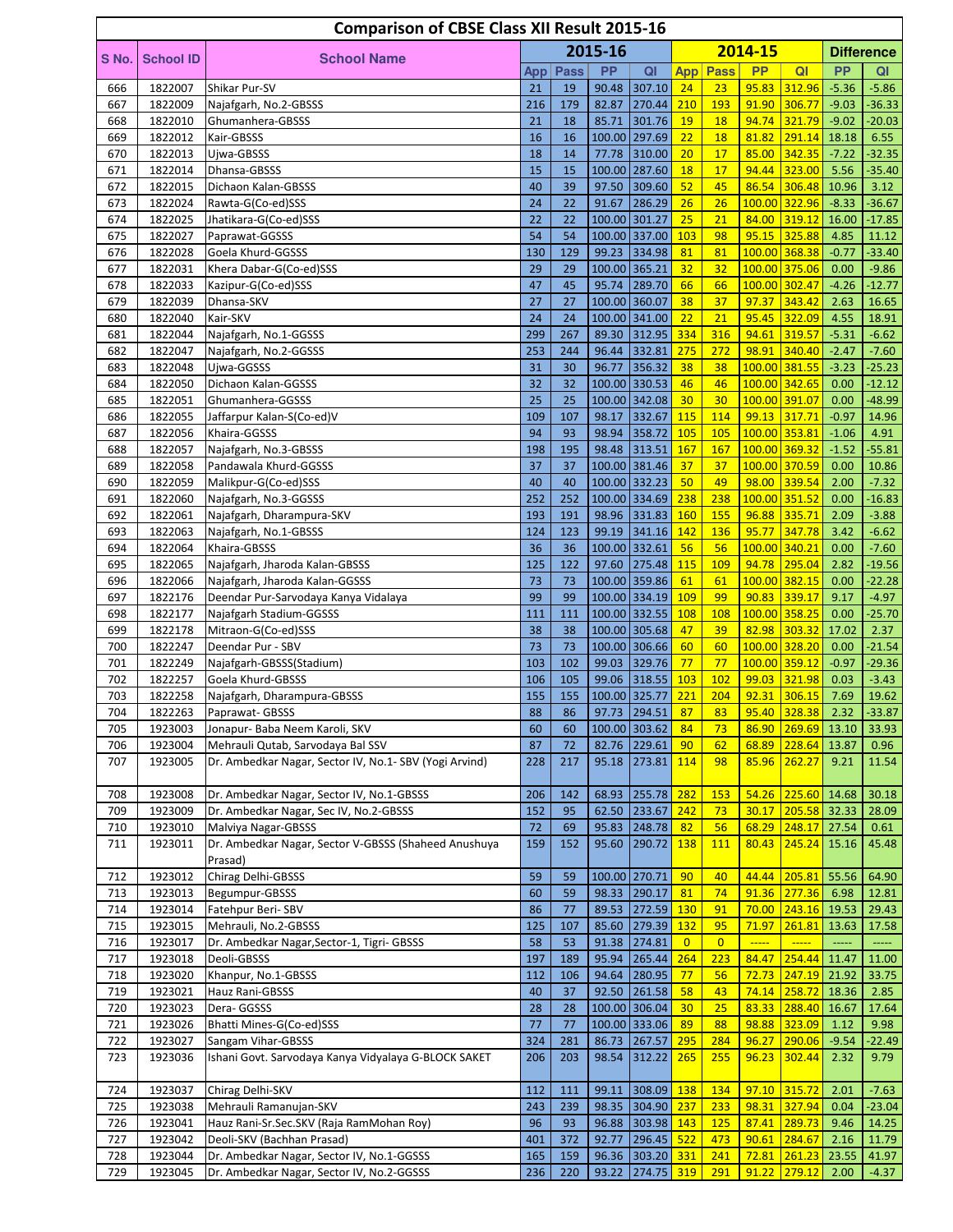|            |                    | <b>Comparison of CBSE Class XII Result 2015-16</b>                |            |             |                |                          |                |                  |                |                              |                   |                            |
|------------|--------------------|-------------------------------------------------------------------|------------|-------------|----------------|--------------------------|----------------|------------------|----------------|------------------------------|-------------------|----------------------------|
| S No.      | <b>School ID</b>   | <b>School Name</b>                                                |            |             | 2015-16        |                          |                |                  | 2014-15        |                              |                   | <b>Difference</b>          |
|            |                    |                                                                   | App        | <b>Pass</b> | <b>PP</b>      | QI                       | <b>App</b>     | Pass             | <b>PP</b>      | QI                           | <b>PP</b>         | QI                         |
| 730        | 1923046            | Malviya Nagar-SKV                                                 | 146        | 127         |                | 86.99 284.41 193         |                | <b>178</b>       |                | 92.23 295.55                 | $-5.24$           | $-11.14$                   |
| 731        | 1923047            | Dr. Ambedkar Nagar, Sector V-GGSSS                                | 196        | 181         | 92.35          | 272.46                   | 112            | 106              | 94.64          | 306.23                       | $-2.30$           | $-33.77$                   |
| 732        | 1923048            | Chattarpur-GGSSS                                                  | 308        | 289         | 93.83          | 284.73                   | 368            | 334              | 90.76          | 281.93                       | 3.07              | 2.80                       |
| 733        | 1923050            | Dr. Ambedkar Nagar, Sector V, No.2-GGSSS                          | 134        | 123         | 91.79          | 264.83                   | 118            | 32               | 27.12          | 214.00                       | 64.67             | 50.83                      |
| 734        | 1923052            | Sangam Vihar-GGSSS                                                | 607        | 603         | 99.34          | 313.75                   | 508            | 441              | 86.81          | 289.37                       | 12.53             | 24.38                      |
| 735        | 1923055            | Pushp Vihar, M.B.Road-GGSSS                                       | 190        | 176         | 92.63          | 295.67                   | 223            | 215              | 96.41          | 314.81                       | $-3.78$           | $-19.14$                   |
| 736        | 1923056            | Saket, Block J-SBV (Vir Chander Singh Garhwal)                    | 283        | 250         | 88.34          | 274.10 306               |                | 262              | 85.62          | 272.25                       | 2.72              | 1.86                       |
| 737        | 1923057            | Begumpur, MMTC/STC Colony-SKV                                     | 144        | 127         | 88.19          | 266.31                   | 105            | 98               | 93.33          | 292.05                       | $-5.14$           | $-25.74$                   |
| 738<br>739 | 1923058<br>1923059 | Pushp Vihar, M.B.Road-GBSSS<br>Fatehpur Beri-SKV (Priya Darshani) | 119<br>196 | 103<br>184  | 86.55<br>93.88 | 267.13 192<br>298.76 235 |                | 164<br>219       | 85.42<br>93.19 | 273.25<br>288.07             | 1.14<br>0.69      | $-6.12$<br>10.69           |
| 740        | 1923060            | Dr. Ambedkar Nagar, Sector IV, No.3-GGSSS                         | 171        | 155         | 90.64          | 284.78 278               |                | 268              | 96.40          | 277.25                       | $-5.76$           | 7.53                       |
| 741        | 1923061            | Sultanpur-SKV                                                     | 70         | 70          |                | 100.00 315.30            | 82             | 81               | 98.78          | 323.76                       | 1.22              | $-8.46$                    |
| 742        | 1923063            | AYA NAGAR-SKV                                                     | 117        | 116         | 99.15          | 320.79                   | 129            | 127              | 98.45          | 312.17                       | 0.70              | 8.62                       |
| 743        | 1923064            | Mandi Village - GGSSS                                             | 49         | 37          | 75.51          | 259.24                   | 64             | 61               | 95.31          | 295.28                       | $-19.80$          | $-36.04$                   |
| 744        | 1923065            | Dr. Ambedkar Nagar, Sector IV, No.3-GBSSS                         | 119        | 103         | 86.55          | 258.94                   | 130            | 110              | 84.62          | 268.01                       | 1.94              | $-9.07$                    |
| 745        | 1923066            | Dr. Ambedkar Nagar, Sector V, No.3-GBSSS                          | 102        | 61          | 59.80          | 225.05                   | 108            | 58               | 53.70          | 207.59                       | 6.10              | 17.46                      |
| 746        | 1923068            | Saket, Block G-GBSSS                                              | 110        | 109         | 99.09          | 305.66                   | 84             | 81               | 96.43          | 311.27                       | 2.66              | $-5.61$                    |
| 747        | 1923071            | Pushp Vihar, M.B.Road-SKV                                         | 120        | 117         | 97.50          | $300.88$ 153             |                | 142              | 92.81          | 305.73                       | 4.69              | $-4.86$                    |
| 748        | 1923074            | Saket, Block J-GBSSS                                              | 152        | 128         | 84.21          | 272.41                   | 115            | 99               | 86.09          | 270.57                       | $-1.88$           | 1.83                       |
| 749        | 1923080            | Dr. Ambedkar Nagar, Tigri- GGSSS                                  | 71         | 71          |                | 100.00 313.92            | $\overline{0}$ | $\overline{0}$   | $\frac{1}{2}$  | $\frac{1}{2}$                | -----             | -----                      |
| 750        | 1923081            | Chattarpur, Acharya Tulsi SBV                                     | 197        | 194         | 98.48          | 282.95                   | 173            | 160              | 92.49          | 270.53                       | 5.99              | 12.42                      |
| 751        | 1923351            | Dr. Ambedkar Nagar, Sector-V(Dashinpuri Extension)-SV             | 177        | 174         | 98.31          | 318.47                   | 256            | 249              | 97.27          | 316.66                       | 1.04              | 1.81                       |
| 752        | 1923354            | GBSSS, AYA NAGAR                                                  | 70         | 52          | 74.29          | 288.06                   | 65             | 39               | 60.00          | 254.63                       | 14.29             | 33.43                      |
| 753        | 1923355            | Sultanpur-GBSSS                                                   | 34         | 34          |                | 100.00 277.65            | 69             | 61               | 88.41          | 266.65                       | 11.59             | 10.99                      |
| 754        | 1923358            | Mandi Village- GBSSS                                              | 13         | 13          |                | 100.00 316.38            | 66             | 56               | 84.85          | 232.44                       | 15.15             | 83.95                      |
| 755        | 1923359            | Jonapur - SBV                                                     | 107        | 101         |                | 94.39 267.83             | 129            | 74               |                | 57.36 210.22                 | 37.03             | 57.61                      |
| 756        | 1923360            | Dera-GBSSS                                                        | 44         | 31          | 70.45          | 239.16                   | 61             | 20               | 32.79          | 175.97                       | 37.67             | 63.19                      |
| 757        | 1924001            | Sriniwaspuri-SBV (Govind Ballabh Pant)                            | 258        | 114         | 44.19          | 208.98                   | 222            | 136              | 61.26          | 228.61                       | $-17.08$          | $-19.63$                   |
| 758        | 1924003            | Ali Ganj-SV                                                       | 51         | 51          |                | 100.00 320.82            | 76             | 66               | 86.84          | 293.03                       | 13.16             | 27.80                      |
| 759        | 1924004            | Jangpura-GBSSS                                                    | 38         | 28          | 73.68          | 258.82                   | 57             | 31               | 54.39          | 252.84                       | 19.30             | 5.97                       |
| 760        | 1924005            | Hari Nagar Ashram-GBSSS                                           | 73         | 41          | 56.16          | 208.95                   | 87             | 38               | 43.68          | 206.54                       | 12.49             | 2.40                       |
| 761        | 1924006            | Kidwai Nagar, No.1-GBSSS                                          | 53         | 44          | 83.02          | 250.66                   | 66             | 62               | 93.94          | $287.15 - 10.92$             |                   | $-36.49$                   |
| 762        | 1924009            | Sadiq Nagar-SBV                                                   | 94         | 63          | 67.02          | 246.66                   | 136            | 88               | 64.71          | 226.05                       | 2.32              | 20.61                      |
| 763        | 1924014            | Defence Colony, Varun Marg-GBSSS                                  | 67         | 45          | 67.16          | 250.67                   | 102            | 72               | 70.59          | 253.05                       | $-3.42$           | $-2.38$                    |
| 764        | 1924023            | GEORGI STOIKOV RAKOVSKI SARVODAYA KANYA VIDYALAYA                 | 64         | 57          | 89.06          | 276.31                   | 39             | 31               | 79.49          | 271.28                       | 9.58              | 5.03                       |
| 765        | 1924024            | C-BLOCK DEFENCE COLONY<br>Kidwai Nagar, No.1-SKV (Rani Durgawati) | 42         | 41          |                | 97.62 304.60             | 72             | 71               |                | 98.61 308.19                 | $-0.99$           | $-3.60$                    |
| 766        | 1924025            | Defence Colony, Block A- SN SKV                                   | 125        | 125         |                | $100.00$ 321.12 152      |                | 149              |                | 98.03 319.95 1.97            |                   | 1.17                       |
| 767        | 1924027            | East of Kailash, No.2-SKV                                         | 108        | 105         | 97.22          | 304.53                   | 95             | 89               |                | 93.68 303.27                 | 3.54              | 1.25                       |
| 768        | 1924030            | Kidwai Nagar, No.2-GGSSS                                          | 69         | 54          | 78.26          | 261.84                   | 93             | 82               | 88.17          | 297.52                       | $-9.91$           | $-35.68$                   |
| 769        | 1924031            | Sriniwaspuri-GGSSS                                                | 116        | 110         | 94.83          | 292.84                   | 157            | 145              |                | 92.36 280.10                 | 2.47              | 12.74                      |
| 770        | 1924032            | East of Kailash, No.1-GGSSS                                       | 130        | 128         | 98.46          | 298.45                   | <b>135</b>     | <b>131</b>       |                | 97.04 309.73                 | 1.42              | $-11.27$                   |
| 771        | 1924033            | Andrews Ganj- SKV                                                 | 136        | 131         | 96.32          | 294.52                   | 133            | 97               | 72.93          | 279.84                       | 23.39             | 14.68                      |
| 772        | 1924037            | Jungpura-SKV (Kamla Nehru)                                        | 139        | 81          | 58.27          | 244.30                   | 73             | 61               |                | 83.56 271.45                 |                   | $-25.29$ $-27.15$          |
| 773        | 1924038            | Lodhi Road, Tyagraj Nagar-RPVV                                    | 74         | 72          | 97.30          | 330.28                   | 65             | 65               |                | 100.00 362.09                | $-2.70$           | $-31.81$                   |
| 774        | 1924039            | <b>INA Colony-SV</b>                                              | 49         | 46          | 93.88          | 271.06                   | 71             | 62               |                | 87.32 277.99                 | 6.55              | $-6.92$                    |
| 775        | 1924041            | Nehru Nagar-G(Co-ed)SSS                                           | 61         | 57          | 93.44          | 298.16                   | 156            | 91               | 58.33          | 238.58                       | 35.11             | 59.58                      |
| 776<br>777 | 1924043<br>1924188 | Hari Nagar Ashram-SKV<br>Lodhi Road-G(Co-Ed)SSS                   | 141<br>53  | 114<br>35   | 80.85<br>66.04 | 273.07<br>233.40         | 204<br>96      | 130<br>84        |                | 63.73 247.44<br>87.50 262.40 | 17.13             | 25.63<br>$-21.46$ $-29.00$ |
| 778        | 1925002            | Noor Nagar-SBV                                                    | 100        | 87          | 87.00          | 275.30 155               |                | 124              |                | 80.00 279.70                 | 7.00              | $-4.40$                    |
| 779        | 1925003            | Chirag Enclave-SBV (Kautilya)                                     | 237        | 180         |                | 75.95 271.24             | 188            | 165              | 87.77          | 286.84                       | $-11.82$          | $-15.60$                   |
| 780        | 1925005            | New Friends Colony-GBSSS (Chander Shekhar Azad)                   | 104        | 88          | 84.62          | 280.38 148               |                | 143              | 96.62          | 283.01                       | $-12.01$          | $-2.63$                    |
| 781        | 1925006            | Madanpur Khadar- SBV (Rama Krishna)                               | 572        | 292         | 51.05          | 211.98                   | 304            | 259              | 85.20          | 264.87                       |                   | $-34.15$ $-52.89$          |
| 782        | 1925007            | Tuglakabad Extn.-SBV (Sardar Vallabhbhai Patel)                   | 299        | 232         | 77.59          | 252.04                   | 372            | 301              | 80.91          | 264.86                       | $-3.32$           | $-12.82$                   |
| 783        | 1925009            | Molar Band, No.1- SBV                                             | 689        | 444         | 64.44          | 236.04                   | 668            | 518              | 77.54          | 248.27                       |                   | $-13.10$ $-12.23$          |
| 784        | 1925011            | Kalkaji, No.2-GBSSS                                               | 271        | 243         | 89.67          | 281.13                   | 154            | 147              | 95.45          | 294.18                       | $-5.79$           | $-13.05$                   |
| 785        | 1925012            | Kalkaji, Block G-GBSSS                                            | 72         | 71          | 98.61          | 288.63                   | 45             | 42               | 93.33          | 298.96                       | 5.28              | $-10.33$                   |
| 786        | 1925014            | <b>Tuglakabad Village-GBSSS</b>                                   | 123        | 106         |                | 86.18 253.27             | <b>115</b>     | 93               | 80.87          | 259.24                       | 5.31              | $-5.98$                    |
| 787        | 1925015            | Badarpur, No.1-GBSSS                                              | 240        | 220         | 91.67          | 287.78                   | 274            | 216              | 78.83          | 271.75                       | 12.83             | 16.03                      |
| 788        | 1925016            | Kalkaji, DDA Flats, Phase II-GBSSS                                | 152        | 127         | 83.55          | 262.00 191               |                | 144              | 75.39          | 247.54                       | 8.16              | 14.46                      |
| 789<br>790 | 1925017<br>1925020 | Tuglakabad, Railway Colony- SBV<br>Tuglakabad Extn., No.2-GBSSS   | 225<br>93  | 191<br>42   | 84.89<br>45.16 | 261.52 248<br>222.82     | 45             | <b>178</b><br>36 | 71.77<br>80.00 | 256.29<br>266.82             | 13.11<br>$-34.84$ | 5.23<br>$-44.01$           |
| 791        | 1925027            | Tekhand - GGSSS                                                   | 70         | 61          |                | 87.14 281.17 116         |                | 95               |                | 81.90 279.95                 | 5.25              | 1.22                       |
| 792        | 1925029            | Kalkaji, No.1-SKV (Veer Savarkar)                                 | 224        | 215         | 95.98          | 310.43 285               |                | 267              |                | 93.68 296.79                 | 2.30              | 13.64                      |
| 793        | 1925031            | Tuglakabad, Railway Colony-SKV (Rani Jhansi)                      | 320        | 303         |                | 94.69 297.81             | 331            | 327              |                | 98.79 333.87                 | $-4.10$           | $-36.05$                   |
| 794        | 1925032            | Green Park Extn.-SKV (Gargi)                                      | 144        | 139         |                | 96.53 288.83 126         |                | <b>125</b>       |                | 99.21 304.31                 | $-2.68$           | $-15.48$                   |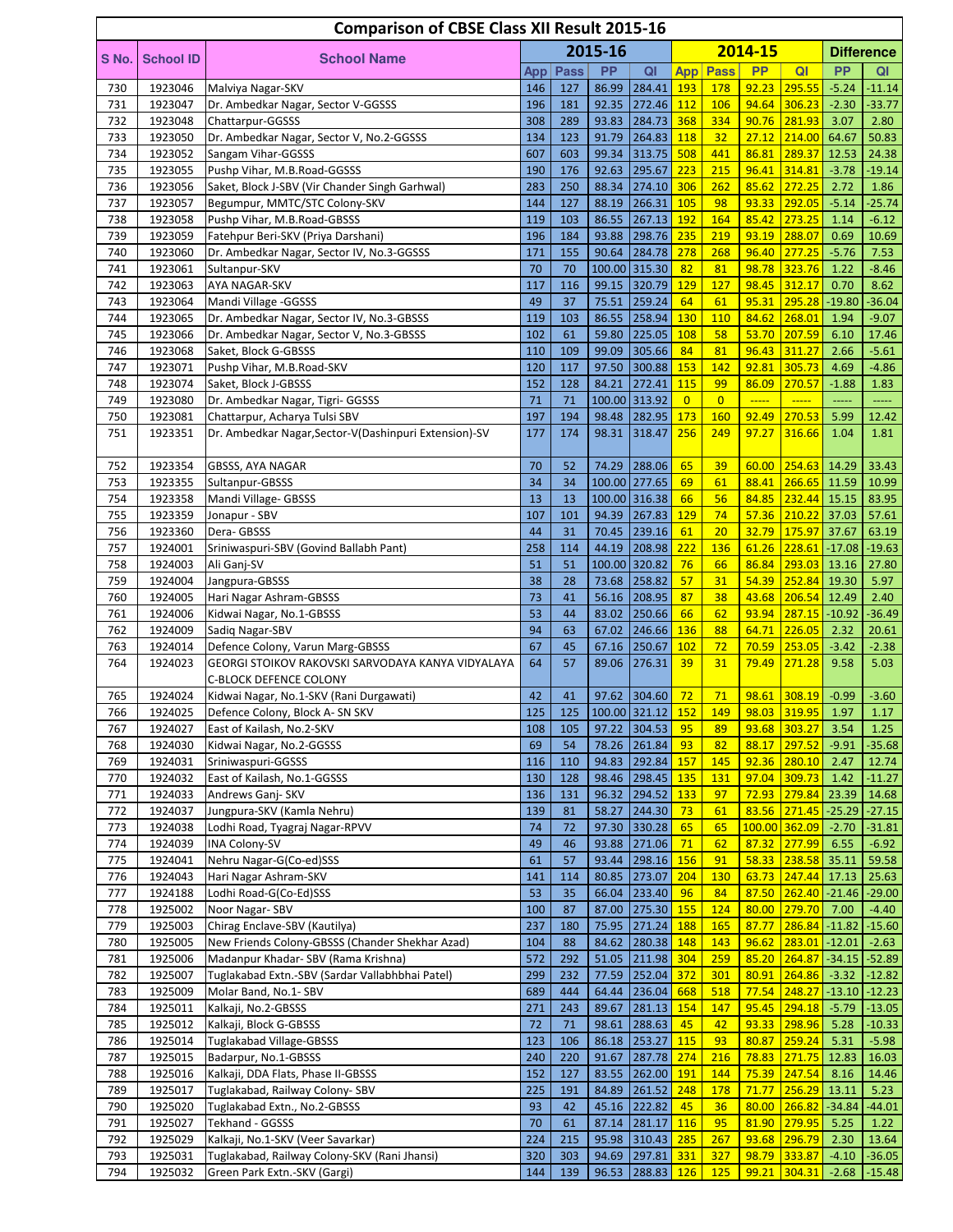| <b>Comparison of CBSE Class XII Result 2015-16</b> |                    |                                                          |            |             |                |                                  |                                  |                                  |                |                                                                                                                  |                    |                                                  |  |
|----------------------------------------------------|--------------------|----------------------------------------------------------|------------|-------------|----------------|----------------------------------|----------------------------------|----------------------------------|----------------|------------------------------------------------------------------------------------------------------------------|--------------------|--------------------------------------------------|--|
|                                                    |                    |                                                          | 2015-16    |             |                |                                  | 2014-15                          |                                  |                |                                                                                                                  | <b>Difference</b>  |                                                  |  |
| S No.                                              | <b>School ID</b>   | <b>School Name</b>                                       | App        | <b>Pass</b> | <b>PP</b>      | QI                               |                                  | <b>App Pass</b>                  | <b>PP</b>      | QI                                                                                                               | <b>PP</b>          | QI                                               |  |
| 795                                                | 1925033            | New Friends Colony-SKV                                   | 122        | 122         |                | 100.00 326.34 101                |                                  | 101                              |                | 100.00 348.51                                                                                                    | 0.00               | $-22.18$                                         |  |
| 796                                                | 1925035            | Noor Nagar-SKV                                           | 309        | 294         |                | 95.15 298.01                     | 275                              | 251                              | 91.27          | 321.69                                                                                                           | 3.87               | $-23.68$                                         |  |
| 797                                                | 1925037            | Molar Band- SKV                                          | 416        | 401         | 96.39          | 299.75                           | 737                              | 660                              | 89.55          | 286.95                                                                                                           | 6.84               | 12.80                                            |  |
| 798                                                | 1925038            | Kalkaji, No.2-SKV                                        | 191        | 190         | 99.48          | 323.38                           | 234                              | 205                              | 87.61          | 284.24                                                                                                           | 11.87              | 39.13                                            |  |
| 799                                                | 1925039            | Kalkaji, No.3-GGSSS                                      | 129        | 127         | 98.45          | 293.53                           | 119                              | <b>117</b>                       | 98.32          | 303.80                                                                                                           | 0.13               | $-10.26$                                         |  |
| 800                                                | 1925040            | Tuglakabad Village-SKV                                   | 162        | 151         | 93.21          | 289.56                           | 175                              | 168                              | 96.00          | 298.53                                                                                                           | $-2.79$            | $-8.96$                                          |  |
| 801                                                | 1925041            | Kalkaji, DDA Flats, Phase II-GGSSS                       | 218        | 158         | 72.48          | 263.69                           | 288                              | 229                              | 79.51          | 263.42                                                                                                           | $-7.04$            | 0.27                                             |  |
| 802                                                | 1925042            | Badarpur, No.1-GGSSS                                     | 318        | 285         | 89.62          | 272.29                           | 390                              | 343                              | 87.95          | 282.75                                                                                                           | 1.67               | $-10.45$                                         |  |
| 803<br>804                                         | 1925046<br>1925049 | Tuglakabad, Railway Colony, No.2-GGSSS<br>Joga Bai-GGSSS | 296<br>197 | 294<br>176  | 99.32<br>89.34 | 295.44<br>290.92                 | 272<br>188                       | 267<br>174                       | 98.16<br>92.55 | 294.52<br>302.96                                                                                                 | 1.16<br>$-3.21$    | 0.92<br>$-12.04$                                 |  |
| 805                                                | 1925051            | Badarpur, No.2-GBSSS                                     | 295        | 242         | 82.03          | 266.03                           | 264                              | 248                              | 93.94          | 286.40                                                                                                           | $-11.91$           | $-20.37$                                         |  |
| 806                                                | 1925052            | Joga Bai-GBSSS                                           | 89         | 56          | 62.92          | 226.65                           | 64                               | 53                               | 82.81          | 254.84                                                                                                           | $-19.89$           | $-28.19$                                         |  |
| 807                                                | 1925053            | Molar Band, No.2- GGSSS                                  | 351        | 341         | 97.15          | 316.46                           | 466                              | 459                              | 98.50          | 325.21                                                                                                           | $-1.35$            | $-8.75$                                          |  |
| 808                                                | 1925054            | Badarpur, No.2-GGSSS                                     | 236        | 226         | 95.76          | 306.33                           | 140                              | 136                              | 97.14          | 304.49                                                                                                           | $-1.38$            | 1.83                                             |  |
| 809                                                | 1925055            | Chitranjan Park-GBSSS                                    | 139        | 123         | 88.49          | 266.26                           | 264                              | 238                              | 90.15          | 258.24                                                                                                           | $-1.66$            | 8.02                                             |  |
| 810                                                | 1925056            | Tughlakabad Extn.-SBV                                    | 155        | 149         | 96.13          | 272.85                           | 215                              | 173                              | 80.47          | 264.68                                                                                                           | 15.66              | 8.17                                             |  |
| 811                                                | 1925057            | Molar Band, No.2-GBSSS                                   | 355        | 133         | 37.46          | 194.09                           | 551                              | 201                              | 36.48          | 194.27                                                                                                           | 0.99               | $-0.18$                                          |  |
| 812                                                | 1925058            | Tughlakabad, Railway Colony, No.2-GBSSS                  | 165        | 133         | 80.61          | 253.91                           | 98                               | 87                               | 88.78          | 283.89                                                                                                           | $-8.17$            | $-29.98$                                         |  |
| 813                                                | 1925059            | Lajpat Nagar, Ring Road-SBV (Shaheed Hemu Kalani)        | 138        | 121         | 87.68          | 296.74                           | 152                              | 146                              | 96.05          | 308.64                                                                                                           | $-8.37$            | $-11.90$                                         |  |
| 814                                                | 1925060            | Chitranjan Park-SKV (Shyama Prasad Mukherjee)            | 108        | 108         |                | 100.00 328.01                    | 57                               | 43                               | 75.44          | 298.26                                                                                                           | 24.56              | 29.75                                            |  |
| 815                                                | 1925061            | Tughlakabad Extn., No.1-SKV (Aruna Asif Ali)             | 355        | 323         | 90.99          | 277.81                           | 435                              | 406                              | 93.33          | 288.04                                                                                                           | $-2.35$            | $-10.24$                                         |  |
| 816                                                | 1925062            | Madanpur Khadar- SKV                                     | 581        | 557         | 95.87          | 294.78                           | 625                              | 597                              | 95.52          | 299.36                                                                                                           | 0.35               | $-4.58$                                          |  |
| 817                                                | 1925246<br>1925247 | Masjid Moth-Sarvodaya(Co-ed) Vidyalaya                   | 56<br>347  | 50          | 89.29          | 283.77<br>244.16                 | 40<br>170                        | 40<br>126                        | 74.12          | 100.00 299.38<br>252.20                                                                                          | $-10.71$           | $-15.61$                                         |  |
| 818<br>819                                         | 1925248            | Badarpur, No.3-GBSSS<br>Badarpur, No.3-GGSSS             | 457        | 227<br>443  | 65.42<br>96.94 | 297.47                           | 291                              | 285                              | 97.94          | 295.98                                                                                                           | $-8.70$<br>$-1.00$ | $-8.04$<br>1.49                                  |  |
| 820                                                | 1925249            | Tughlakabad Extn.-GBSSS No.3                             | 214        | 185         | 86.45          | 268.52                           | 103                              | 83                               | 80.58          | 257.56                                                                                                           | 5.87               | 10.96                                            |  |
| 821                                                | 1925250            | Tughlakabad Extn.-GGSSS No.2                             | 368        | 266         | 72.28          | 243.40                           | 321                              | 234                              | 72.90          | 243.34                                                                                                           | $-0.61$            | 0.07                                             |  |
| 822                                                | 1925333            | Shahpur Jat-S(Co-Ed)V                                    | 25         | 25          |                | 100.00 301.36                    | 42                               | 41                               | 97.62          | 315.79                                                                                                           | 2.38               | $-14.43$                                         |  |
| 823                                                | 1925334            | Lajpat Nagar-RPVV                                        | 92         | 92          |                | 100.00 365.75                    | 90                               | 90                               |                | 100.00 388.08                                                                                                    | 0.00               | $-22.33$                                         |  |
| 824                                                | 1925335            | LAJPAT NAGAR GOVT.(CO.ED)S.S.S                           | 191        | 170         | 89.01          | 283.70                           | 176                              | 156                              | 88.64          | 284.53                                                                                                           | 0.37               | $-0.84$                                          |  |
| 825                                                | 1925341            | HARKESH NAGAR GGSSS                                      | 96         | 96          |                | 100.00 281.24                    | 154                              | 149                              | 96.75          | 284.78                                                                                                           | 3.25               | $-3.54$                                          |  |
| 826                                                | 1925342            | HARKESH NAGAR GBSSS                                      | 108        | 65          | 60.19          | 238.91                           | 84                               | 84                               |                | 100.00 290.50                                                                                                    | $-39.81$           | $-51.59$                                         |  |
| 827                                                | 1925345            | Jasola Village, GGSSS                                    | 106        | 106         |                | 100.00 326.42                    | 57                               | 57                               |                | 100.00 343.65                                                                                                    | 0.00               | $-17.23$                                         |  |
| 828                                                | 1925353            | Jasola Village, GBSSS                                    | 37         | 27          | 72.97          | 241.49                           | 74                               | 31                               | 41.89          | 175.53                                                                                                           | 31.08              | 65.96                                            |  |
| 829                                                | 1925356            | Tekhand - GBSSS                                          | 29         | 19          |                | 65.52 260.21                     | 98                               | 87                               | 88.78          | 267.17                                                                                                           | $-23.26$           | $-6.97$                                          |  |
| 830                                                | 1925359            | Badarpur, Tajpur Pahari - GGSSS                          | 53         | 53          |                | 100.00 293.57                    | 36                               | 36                               |                | 100.00 312.00                                                                                                    | 0.00               | $-18.43$                                         |  |
| 831<br>832                                         | 1925360            | Badarpur, Tajpur Pahari - GBSSS                          | 13<br>372  | 13<br>195   |                | 100.00 287.85<br>52.42 216.53    | $\overline{0}$<br>$\overline{0}$ | $\overline{0}$<br>$\overline{0}$ |                | $\overline{\phantom{a}}$<br>$\overline{\phantom{a} \phantom{a} \phantom{a} \phantom{a} \phantom{a} \phantom{a}}$ | -----              |                                                  |  |
| 833                                                | 1925399<br>1925400 | Molar Band, No.3- GBSSS<br>Molar Band, No.4- GGSSS       | 402        | 385         |                | 95.77 287.26                     | $\overline{0}$                   | $\overline{0}$                   | $\frac{1}{2}$  | $\overline{\phantom{a}}$                                                                                         | -----              | $\cdots \cdots \cdots$<br>$\cdots \cdots \cdots$ |  |
| 834                                                | 1925401            | Molar Band, No.1- GGSSS                                  | 499        | 408         |                | 81.76 276.59                     | $\overline{0}$                   | $\overline{0}$                   | $\frac{1}{1}$  | $\frac{1}{2}$                                                                                                    |                    |                                                  |  |
| 835                                                | 2026001            | President Estate-SV (Dr. Rajinder Prasad)                | 143        | 133         | 93.01          | 296.02                           | 152                              | 146                              | 96.05          | 302.00                                                                                                           | $-3.05$            | $-5.98$                                          |  |
| 836                                                | 2026002            | Kitchner Road-SV                                         | 86         | 83          | 96.51          | 264.07                           | <b>118</b>                       | <b>112</b>                       | 94.92          | 287.14                                                                                                           | 1.60               | $-23.07$                                         |  |
| 837                                                | 2026003            | Pandara Road-GBSSS                                       | 47         | 42          | 89.36          | 273.02                           | 59                               | 53                               | 89.83          | 288.07                                                                                                           | $-0.47$            | $-15.05$                                         |  |
| 838                                                | 2026004            | Pandara Road-SKV                                         | 29         | 29          |                | 100.00 340.17                    | 37                               | 37                               |                | 100.00 367.24                                                                                                    | 0.00               | $-27.07$                                         |  |
| 839                                                | 2026005            | Jor Bagh-SV                                              | 149        | 127         | 85.23          | 282.38 161                       |                                  | <b>133</b>                       | 82.61          | 274.01                                                                                                           | 2.63               | 8.37                                             |  |
| 840                                                | 2127001            | Rouse Avenue-SBV                                         | 106        | 98          |                | 92.45 285.53                     | 132                              | <b>128</b>                       | 96.97          | 308.41                                                                                                           | $-4.52$            | $-22.88$                                         |  |
| 841                                                | 2127002            | Jama Masjid, No.1(Urdu Medium)-SBV                       | 33         | 29          | 87.88          | 276.06                           | 38                               | 34                               | 89.47          | 275.55                                                                                                           | $-1.59$            | 0.51                                             |  |
| 842                                                | 2127003            | Darya Ganj, Pataudi House-SBV                            | 66         | 38          |                | 57.58 229.64                     | 77                               | 52                               | 67.53          | 246.09                                                                                                           | $-9.96$            | $-16.45$                                         |  |
| 843                                                | 2127004            | Kamla Market, Zeenat Mahal-GBSSS                         | 20         | 19          | 95.00          | 267.40                           | 33                               | 33                               |                | 100.00 288.27                                                                                                    | $-5.00$            | $-20.87$                                         |  |
| 844                                                | 2127005            | Mata Sundri Road-GBSSS                                   | 34         | 31          | 91.18          | 275.00                           | 32                               | 31                               | 96.88          | 322.63                                                                                                           | $-5.70$            | $-47.63$                                         |  |
| 845                                                | 2127007            | Bela Road-GBSSS                                          | 43         | 42          | 97.67          | 311.14                           | 47                               | 47                               |                | 100.00 324.62                                                                                                    | $-2.33$            | $-13.48$                                         |  |
| 846<br>847                                         | 2127014<br>2127015 | Kamla Market, Zeenat Mahal-SKV No.1                      | 39<br>58   | 39<br>53    |                | 100.00 299.77<br>91.38 295.28    | 39<br>64                         | 39<br>64                         |                | 100.00 323.85<br>100.00 311.92                                                                                   | 0.00               | $-24.08$<br>$-16.65$                             |  |
| 848                                                | 2127016            | Mata Sundri Road-SKV<br>Dayanand Road-SKV                | 59         | 59          |                | 100.00 308.59                    | 46                               | 46                               |                | 100.00 357.15                                                                                                    | $-8.62$<br>0.00    | $-48.56$                                         |  |
| 849                                                | 2127017            | Jama Masjid, No.2-SKV                                    | 65         | 64          |                | 98.46 344.52                     | 78                               | 77                               |                | 98.72 353.41                                                                                                     | $-0.26$            | $-8.89$                                          |  |
| 850                                                | 2127018            | Ram Nagar, No.1-GGSSS                                    | 65         | 65          |                | 100.00 295.22                    | 120                              | <b>113</b>                       | 94.17          | 273.57                                                                                                           | 5.83               | 21.65                                            |  |
| 851                                                | 2127020            | Darya Ganj, Pataudi House-GGSSS                          | 39         | 38          |                | 97.44 302.85                     | 49                               | 49                               |                | 100.00 314.35                                                                                                    | $-2.56$            | $-11.50$                                         |  |
| 852                                                | 2127021            | Bulbuli Khana-SKV                                        | 99         | 88          | 88.89          | 298.79                           | 103                              | 97                               | 94.17          | 302.57                                                                                                           | $-5.29$            | $-3.78$                                          |  |
| 853                                                | 2127022            | Haweli Azam Khan-SKV                                     | 28         | 19          |                | 67.86 285.36                     | <b>18</b>                        | 14                               | 77.78          | 278.78                                                                                                           | $-9.92$            | 6.58                                             |  |
| 854                                                | 2127023            | Jama Masjid, Panama Building-GGSSS                       | 25         | 25          |                | 100.00 309.60                    | 26                               | 26                               |                | 100.00 324.35                                                                                                    | 0.00               | $-14.75$                                         |  |
| 855                                                | 2127024            | Jama Masjid, No.1(Hindi Medium)-SKV                      | 64         | 61          |                | 95.31 308.52                     | 72                               | 69                               | 95.83          | 309.85                                                                                                           | $-0.52$            | $-1.33$                                          |  |
| 856                                                | 2127025            | Chashma Building(U M)-GGSSS                              | 43         | 30          | 69.77          | 318.21                           | 50                               | 48                               |                | 96.00 350.70                                                                                                     |                    | $-26.23$ $-32.49$                                |  |
| 857                                                | 2127026            | Bela Road-GGSSS                                          | 18         | 16          |                | 88.89 274.17                     | 21                               | 21                               |                | 100.00 333.14                                                                                                    | $-11.11$           | $-58.98$                                         |  |
| 858                                                | 2127027            | Kalan Mahal-GGSSS                                        | 24         | 19          | 79.17          | 299.67                           | 29                               | 25                               | 86.21          | 312.45                                                                                                           | $-7.04$            | $-12.78$                                         |  |
| 859                                                | 2127179            | Lal Kuan, Zeenat Mahal, No.2-SKV                         | 60         | 60          |                | 100.00 346.48                    | 65                               | 65                               |                | 100.00 389.60                                                                                                    | 0.00               | $-43.12$                                         |  |
| 860<br>861                                         | 2128001<br>2128002 | Paharganj-SBV<br>Jhandewalan, Plot 6-SBV (Asharfi Devi)  | 39<br>61   | 29<br>26    |                | 74.36 228.49 122<br>42.62 194.26 | 83                               | 63<br>31                         |                | 51.64 209.46<br>37.35 190.98                                                                                     | 22.72              | 19.03<br>3.29                                    |  |
|                                                    |                    |                                                          |            |             |                |                                  |                                  |                                  |                |                                                                                                                  | 5.27               |                                                  |  |